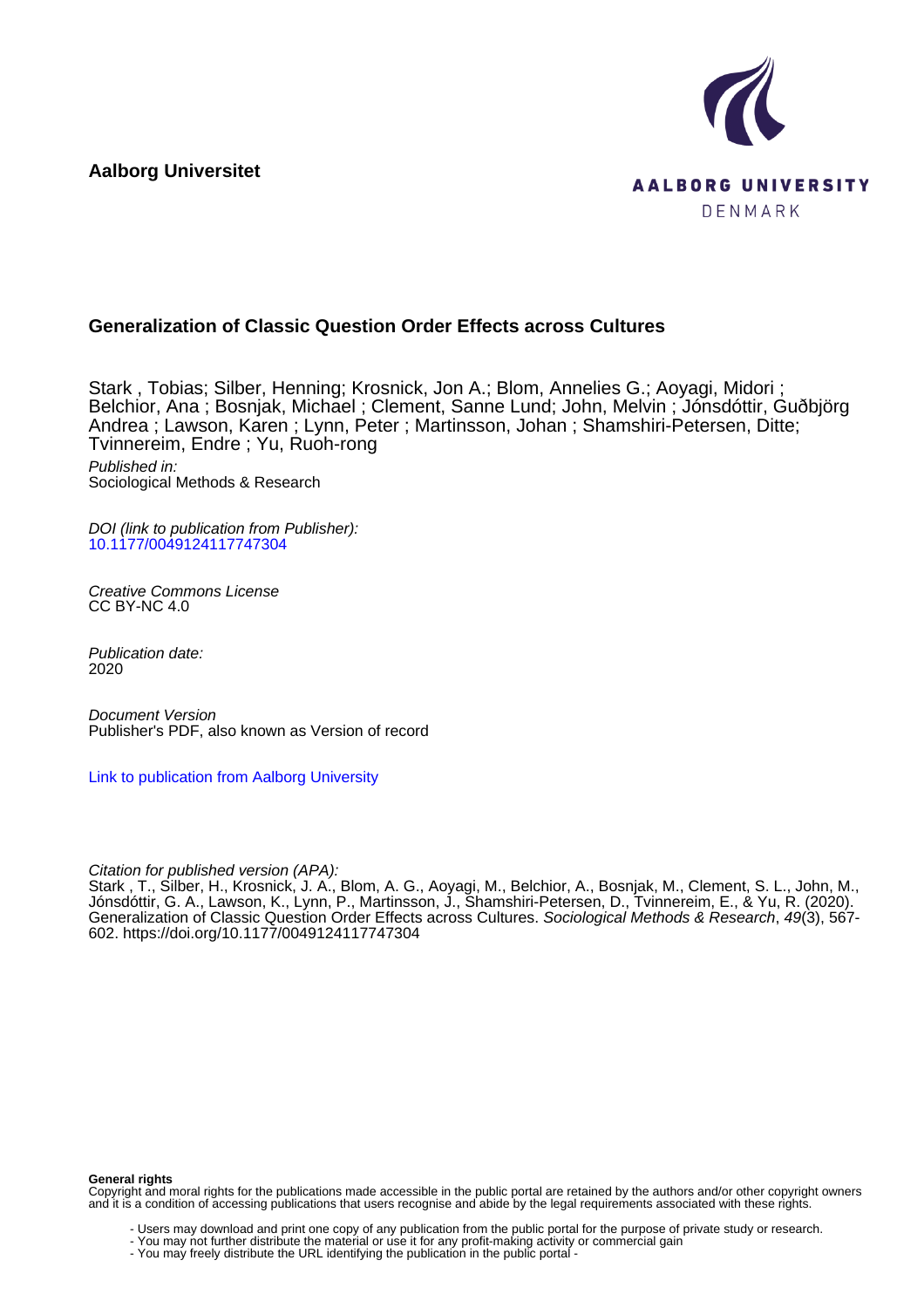# Generalization of Classic Question Order Effects Across Cultures

Sociological Methods & Research 2020, Vol. 49(3) 567-602  $\circ$  The Author(s) 2018



Article reuse guidelines: [sagepub.com/journals-permissions](https://sagepub.com/journals-permissions) [DOI: 10.1177/0049124117747304](https://doi.org/10.1177/0049124117747304) [journals.sagepub.com/home/smr](http://journals.sagepub.com/home/smr)



Tobias H. Stark<sup>1</sup> [,](https://orcid.org/0000-0002-3163-5776) Henning Silber<sup>2</sup><sup>®</sup>, Jon A. Krosnick<sup>3</sup>®, Annelies G. Blom<sup>4</sup>, Midori Aoyagi<sup>5</sup>[,](https://orcid.org/0000-0003-3387-2529) Ana Belchior<sup>6</sup>®, Michael Bosnjak<sup>[7](https://orcid.org/0000-0002-1431-8461)</sup>®, Sanne Lund Clement<sup>8</sup>®[,](https://orcid.org/0000-0002-5480-7622) Melvin John<sup>9</sup>, Guðbjörg Andrea Jónsdóttir<sup>10</sup> [,](https://orcid.org/0000-0002-8852-9560) Karen Lawson<sup>11</sup>, Peter Lynn<sup>12</sup><sup>®</sup>[,](https://orcid.org/0000-0002-3493-5686) Johan Martinsson<sup>13</sup>, Ditte Shamshiri-Petersen<sup>8</sup><sup>®</sup>. Endre Tvinnereim<sup>14</sup><sup>(a)</sup>[,](https://orcid.org/0000-0001-8891-2503) and Ruoh-rong Yu<sup>15</sup>

- <sup>2</sup> Department of Survey Design and Methodology, GESIS-Leibniz Institute for the Social Sciences, Mannheim, Germany
- <sup>3</sup> Departments of Communication, Political Science, and Psychology, Stanford University, Stanford, CA, USA
- <sup>4</sup> Department of Political Science and Collaborative Research Center 884 "Political Economy of Reforms," University of Mannheim, Mannheim, Germany
- <sup>5</sup> Center for Social & Environmental Systems Research, National Institute for Environmental Studies, Japan
- <sup>6</sup> Department of Political Science and Public Policies, Instituto Universitário de Lisboa (University Institute of Lisbon), ISCTE-IUL, Lisbon, Portugal
- $7$  ZPID Leibniz Institute for Psychology Information, Trier, Germany
- <sup>8</sup> Department of Political Science, Aalborg University, Aalborg, Denmark
- <sup>9</sup> Collaborative Research Center 884 "Political Economy of Reforms," University of Mannheim, Mannheim, Germany
- 
- 
- 
- <sup>10</sup> Social Science Research Institute, University of Iceland, Reykjavík, Iceland<br><sup>11</sup> Department of Psychology, University of Saskatchewan, Saskatoon, Canada<br><sup>12</sup> Institute for Social and Economic Research, University of
- 
- Sinica, Taipei, Taiwan

#### Corresponding Author:

Tobias H. Stark, ERCOMER (European Research Centre on Migration and Ethnic Relations), Utrecht University/ICS, Padualaan 14, 3584 CH Utrecht, the Netherlands. Email: t.h.stark@uu.nl

<sup>&</sup>lt;sup>1</sup> Utrecht University/ICS, Utrecht, the Netherlands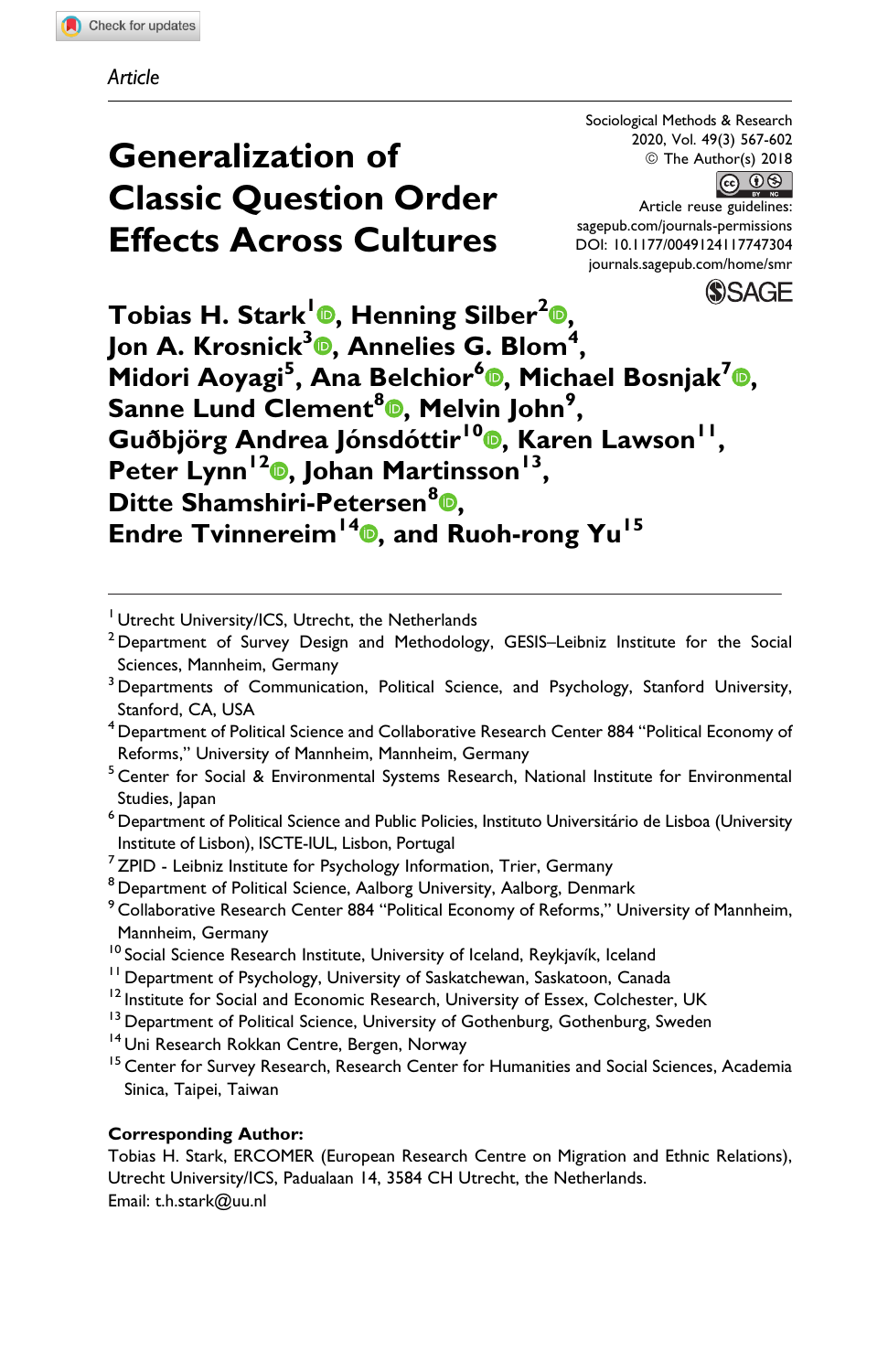#### Abstract

Questionnaire design is routinely guided by classic experiments on question form, wording, and context conducted decades ago. This article explores whether two question order effects (one due to the norm of evenhandedness and the other due to subtraction or perceptual contrast) appear in surveys of probability samples in the United States and 11 other countries (Canada, Denmark, Germany, Iceland, Japan, the Netherlands, Norway, Portugal, Sweden, Taiwan, and the United Kingdom;  $N = 25,640$ ). Advancing theory of question order effects, we propose necessary conditions for each effect to occur, and found that the effects occurred in the nations where these necessary conditions were met. Surprisingly, the abortion question order effect even appeared in some countries in which the necessary condition was not met, suggesting that the question order effect there (and perhaps elsewhere) was not due to subtraction or perceptual contrast. The question order effects were not moderated by education. The strength of the effect due to the norm of evenhandedness was correlated with various cultural characteristics of the nations. Strong support was observed for the form-resistant correlation hypothesis.

#### Keywords

survey methods, questionnaire design, question order effects, cross-cultural, perceptual contrast

# Introduction

Over many decades, much research has yielded recommendations about how to design survey questions optimally (Krosnick and Presser 2010; Saris and Gallhofer 2014; Schuman and Presser 1981; Tourangeau, Rips, and Rasinski 2000). Most of these recommendations are based on the results of experimental studies in which respondents were randomly assigned to be asked a question or set of questions in different ways. Such manipulations have varied the number of points on rating scales, for example, the wordings of questions, the order in which response options are presented, the order in which questions are asked, whether and how to offer a "don't know" option to respondents, and more. The impacts of such manipulations on responses are called "response effects."

One especially interesting type of response effect involves question order. Answers to a target question can be changed by asking another question before asking the target question (e.g., McFarland 1981; Schuman, Presser,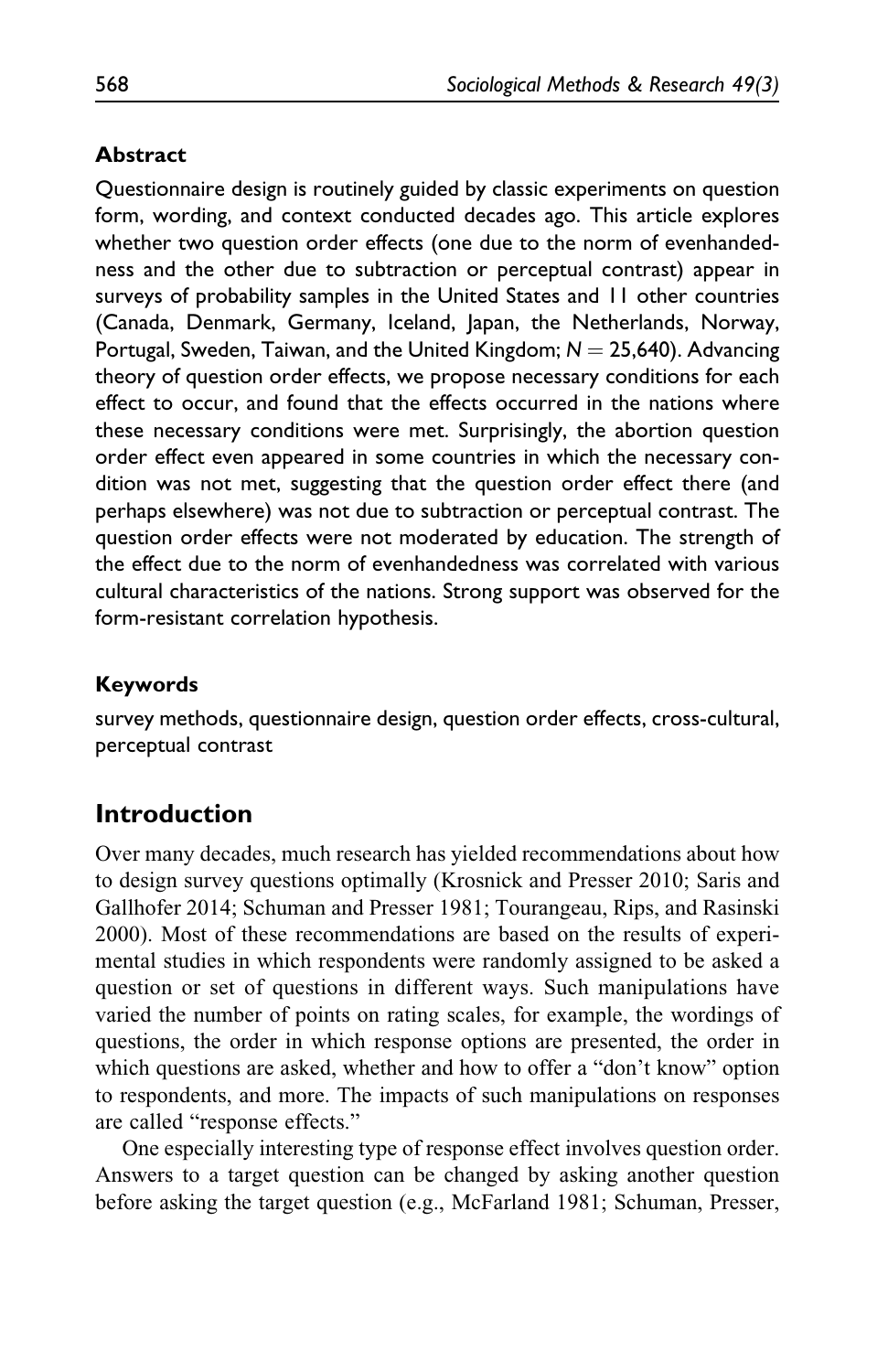and Ludwig 1981). For example, in one experiment conducted in 1948, 37 percent of Americans said that Communist news reporters should be allowed into the United States to report information to their home countries, whereas 73 percent of other respondents expressed this opinion after first being asked whether a communist country like Russia should admit American reporters (Hyman and Sheatsley 1950). A wide array of different question order effects have been documented in the published literature, and they seem to occur due to a variety of cognitive processes including perceptual contrast, subtraction, and more (Moore 2002; Tourangeau and Rasinski 1988).

However, most of this research on question design has been based on data collected from Americans using questionnaires in English. Only in recent years has an increasing number of experiments been conducted elsewhere in the world. For example, questionnaire design experiments are now routinely administered via the European Social Survey in many countries (e.g., Saris and Gallhofer 2011). But to date, no literature has evaluated the generalizability of well-known question order effects originally documented with U.S. data across a wide array of other nations that differ in terms of language, culture, context, and other attributes. In light of currently escalating desire for evidence on replicability, such research seems particularly valuable (Bollen et al. 2015).

In this article, we report tests of two question order effects that were described by Schuman and Ludwig (1983) and Schuman and Presser (1981): one involving financial contributions by businesses and labor unions and the other involving abortion. We assessed (1) whether the same effects were observed when the same experiments were repeated via Internet data collection 35 years after the original studies in the United States, (2) whether the same effects were observed when the businesses and labor unions experiment was conducted in 9 other countries (11 samples) and the abortion experiment was conducted in 11 other countries (14 samples) after the questions were translated into other languages, and (3) whether the question order effects were stronger among people with less education (Narayan and Krosnick 1996).

## The Contributions Experiment

Schuman and Ludwig (1983) identified question order effects that occurred when the second question in a sequence activates the so-called norm of evenhandedness in the mind of the respondent, which changes how he or she answers that second question. In one such study conducted in 1947, U.S. respondents were asked two questions about whether they thought that two different and traditionally antagonistic groups, labor unions and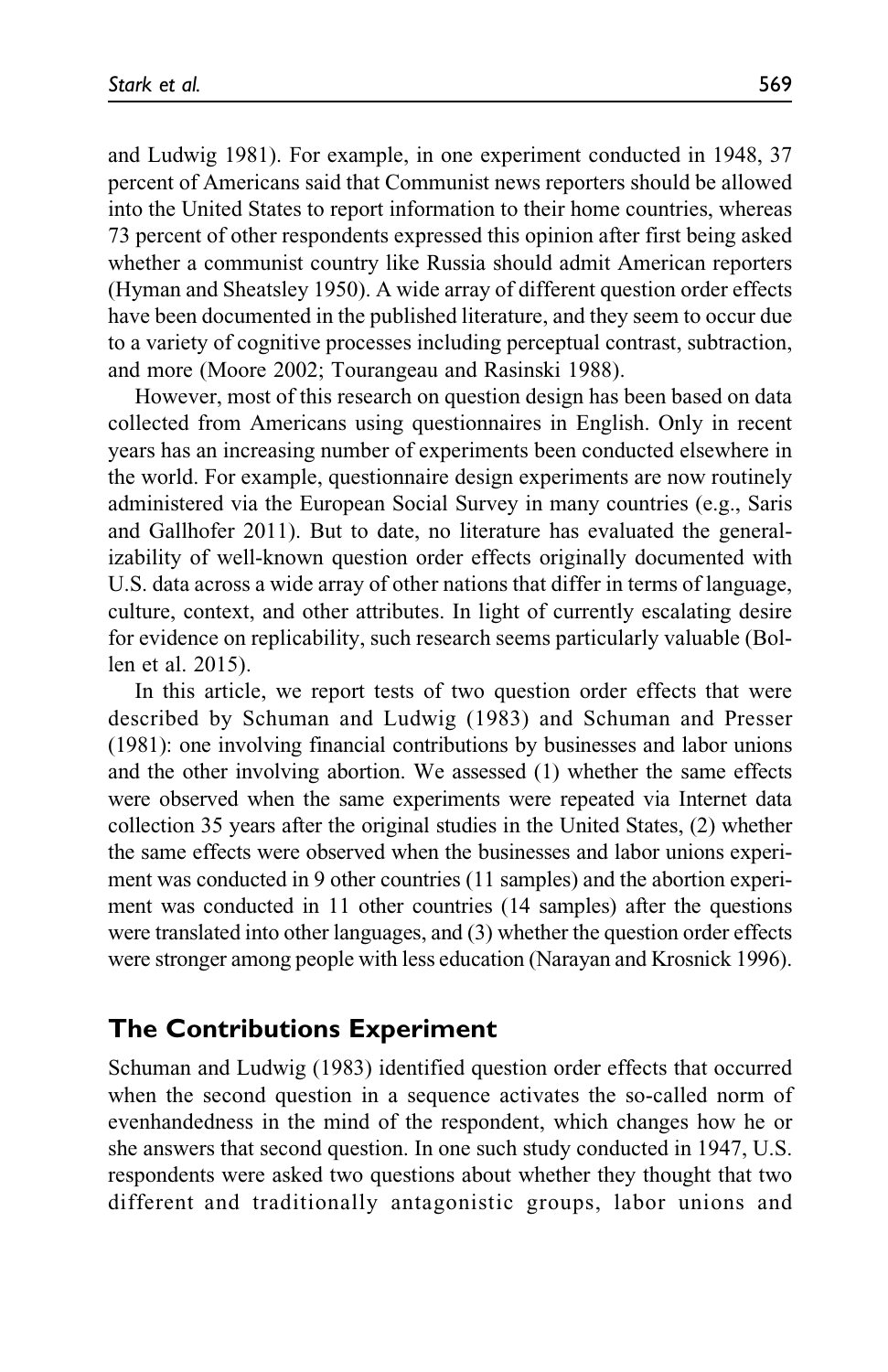businesses, should be allowed to make financial contributions to political campaigns (Schuman and Ludwig 1983). When each respondent was asked just one of these questions, people expressed support for contributions by unions more often than those by businesses: 23 percent versus 14 percent, respectively.

When the respondents were next asked about the other group, Schuman and Ludwig (1983) speculated, respondents are likely to have thought about a consideration that would not necessarily enter their minds when asked about only a single group. Specifically, respondents might recognize that unions and businesses are often in conflict with one another, so if one group is given a right or opportunity, fairness would demand that the other group be given the same right or opportunity in order to avoid bias or favoritism. As a result, Schuman and Ludwig (1983) speculated, respondents may shift their answers to the second question in the sequence in the direction of their answers to the question that they had already answered. In line with this reasoning, endorsement of contributions by labor unions decreased from 23 percent when the question was asked first to 16 percent when the question was asked second ( $\chi^2 = 17.62$ ,  $p < .001$ ; see row 1 in Table 1), and endorsement of contributions by businesses increased from 14 percent to 24 percent ( $\chi^2$  = 47.05,  $p < .001$ ) when that question was asked second.

This logic suggests that a question order effect inspired by the norm of evenhandedness will only be observed when three conditions are met. First, the norm of evenhandedness must be endorsed in principle by individuals participating in the survey. We would not expect to see such a question order effect among respondents who do not endorse such a norm. Second, respondents must have contrasting evaluations of the two parties mentioned in the question. That is, respondents must normally be inclined to favor one of the groups over the other, so that answers to the questions asked first will reflect that preference, and that preference will be minimized when answering the second questions after activation of the norm. Thus, the question order effect involving the Communist and American reporter questions (Hyman and Sheatsley 1950) probably hinges on the negative evaluations of communist countries and positive evaluations of the United States that were prevalent in America in 1948. Third, respondents must not think of the norm when asked the first question and must be prompted to think of it for the first time when asked the second question. That is, such question order effects might not occur if respondents have enough cognitive capacity to spontaneously think of the norm of evenhandedness when asked the first question.

In line with the third condition, past studies have found that less educated respondents were more likely to manifest question order effects due to the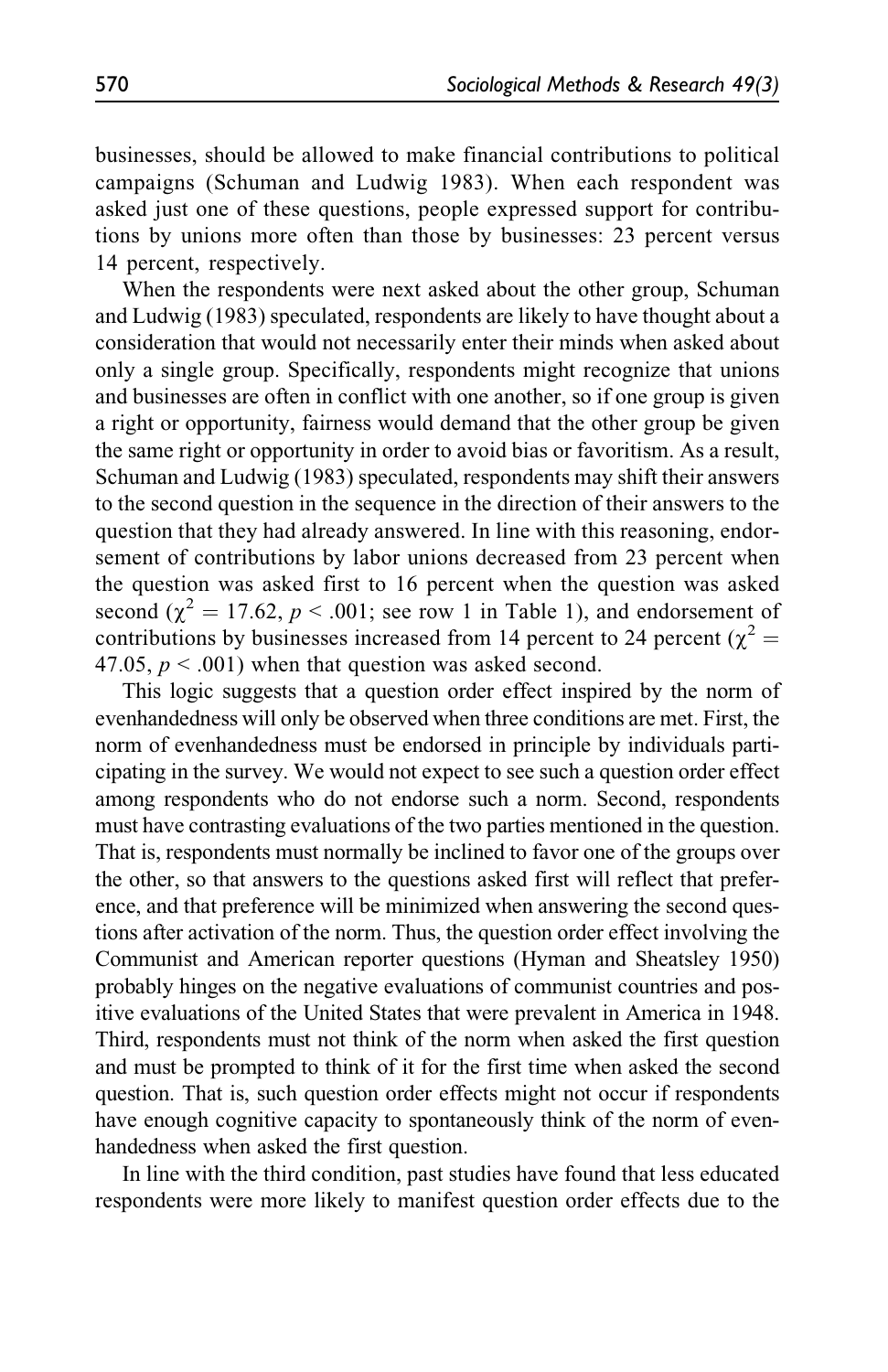|                                                       |                                          | Businesses Can Make Contributions         |                                   |                            |                             |                                          |                                           | Unions Can Make Contributions |                        |                                                |
|-------------------------------------------------------|------------------------------------------|-------------------------------------------|-----------------------------------|----------------------------|-----------------------------|------------------------------------------|-------------------------------------------|-------------------------------|------------------------|------------------------------------------------|
| Country                                               | Percentage<br>Yes When<br>Asked<br>First | Percentage<br>Yes When<br>Second<br>Asked | Difference                        | $x^2$                      | z                           | Percentage<br>Yes When<br>Asked<br>First | Percentage<br>Yes When<br>Second<br>Asked | Difference                    | $x^2$                  | z                                              |
| United States (Gallup)<br>Original result<br>$1947^a$ | $\frac{23}{2}$                           | 23.6                                      | $\frac{3}{2}$                     | 47.05*** 2.634             |                             | 23.2                                     | $\frac{16.3}{2}$                          | $-6.9$                        | $17.62***$ 2,634       |                                                |
| Meet necessary condition<br>United States (Gallup)    |                                          |                                           |                                   |                            |                             |                                          |                                           |                               |                        |                                                |
| Canada                                                | 37.5<br>I 7.5                            | 1 1 1 2 2<br>4 2 1 2 2<br>4 2 1 2         | $\frac{1}{5}$ .9                  | 7.85**<br>7.03**<br>9.77** | $1,975$<br>$-315$<br>$2,34$ | 4 1 1 2 8<br>4 7 1 2 8<br>4 7 1 2        | 32 14 15<br>20 14 15<br>20 16 17          | ७ + ० ०<br>- ५ − ५<br>- ५ −   | $6.3*$<br>5.648        | $-2322$<br>$-2322$<br>$-232$<br>$-25$<br>$-25$ |
| The Netherlands                                       | 9.0                                      |                                           | 4.2                               |                            |                             |                                          |                                           |                               |                        |                                                |
| United Kingdom                                        | 9.8                                      |                                           |                                   | 8.46**                     | 2,159                       |                                          |                                           |                               | $\frac{2}{1}$          |                                                |
| Necessary condition reversed                          |                                          |                                           |                                   |                            |                             |                                          |                                           |                               |                        |                                                |
| Denmark                                               | 46.1                                     | 47.8                                      |                                   | 0.34                       | 305                         | 33.0                                     |                                           |                               |                        |                                                |
| Taiwan                                                | 20.7                                     |                                           | $\vec{r} = \frac{1}{4}$ $\vec{r}$ | 0.25                       | 790                         | 9.8                                      | 8<br>8 10 11<br>8 11 11                   | $3.3 - 0.1$                   | 3.92*<br>4.92*<br>0.03 | 1,307<br>7,901<br>1,001                        |
| Iceland                                               | $\frac{6}{8}$                            | $\frac{19.3}{2.9}$                        |                                   | $4.35***$                  | 2,963                       | 43                                       |                                           |                               |                        |                                                |
| Do not meet necessary condition                       |                                          |                                           |                                   |                            |                             |                                          |                                           |                               |                        |                                                |
| Germany (German                                       | $\frac{14}{1}$                           | $\frac{1}{2}$                             | $-2.5$                            | $\frac{4}{3}$              | 1,048                       | $\overline{2}$                           | 12.8                                      | $-0.3$                        | 0.04                   | 050                                            |
| Internet Panel)                                       |                                          |                                           |                                   |                            |                             |                                          |                                           |                               |                        |                                                |
| Germany (GESIS)                                       | 12.4<br>12.6<br>12.01                    |                                           | $\frac{8}{1}$                     | 0.57<br>0.21 8<br>2.18     | 4,206<br>1,167              | 1.<br>25.0                               | <u>ា</u><br>2 ដ<br>2 ដ                    |                               | 255<br>255<br>20       | $\frac{41,86}{1,719}$                          |
| Norway                                                |                                          |                                           | $2.8$<br>2.9                      |                            |                             |                                          |                                           | 17<br>17 בן<br>17 ב           |                        |                                                |
| Sweden                                                |                                          |                                           |                                   |                            | 718                         | 19.6                                     |                                           |                               |                        |                                                |
|                                                       |                                          |                                           |                                   |                            |                             |                                          |                                           |                               |                        |                                                |

Table 1. Question Order Effects in the Contributions Experiment in the Original Publication and 11 Samples. Table 1. Question Order Effects in the Contributions Experiment in the Original Publication and 11 Samples.

°United States Gallup 1947 is the original result presented by Schuman and Ludwig (1983).<br>\*p < .05 \*\*p < .01 \*\*\*p < .001 (two-tailed tests). aUnited States Gallup 1947 is the original result presented by Schuman and Ludwig (1983).  $*p < .05$   $*sp < .01$   $*^{*sp}p < .001$  (two-tailed tests).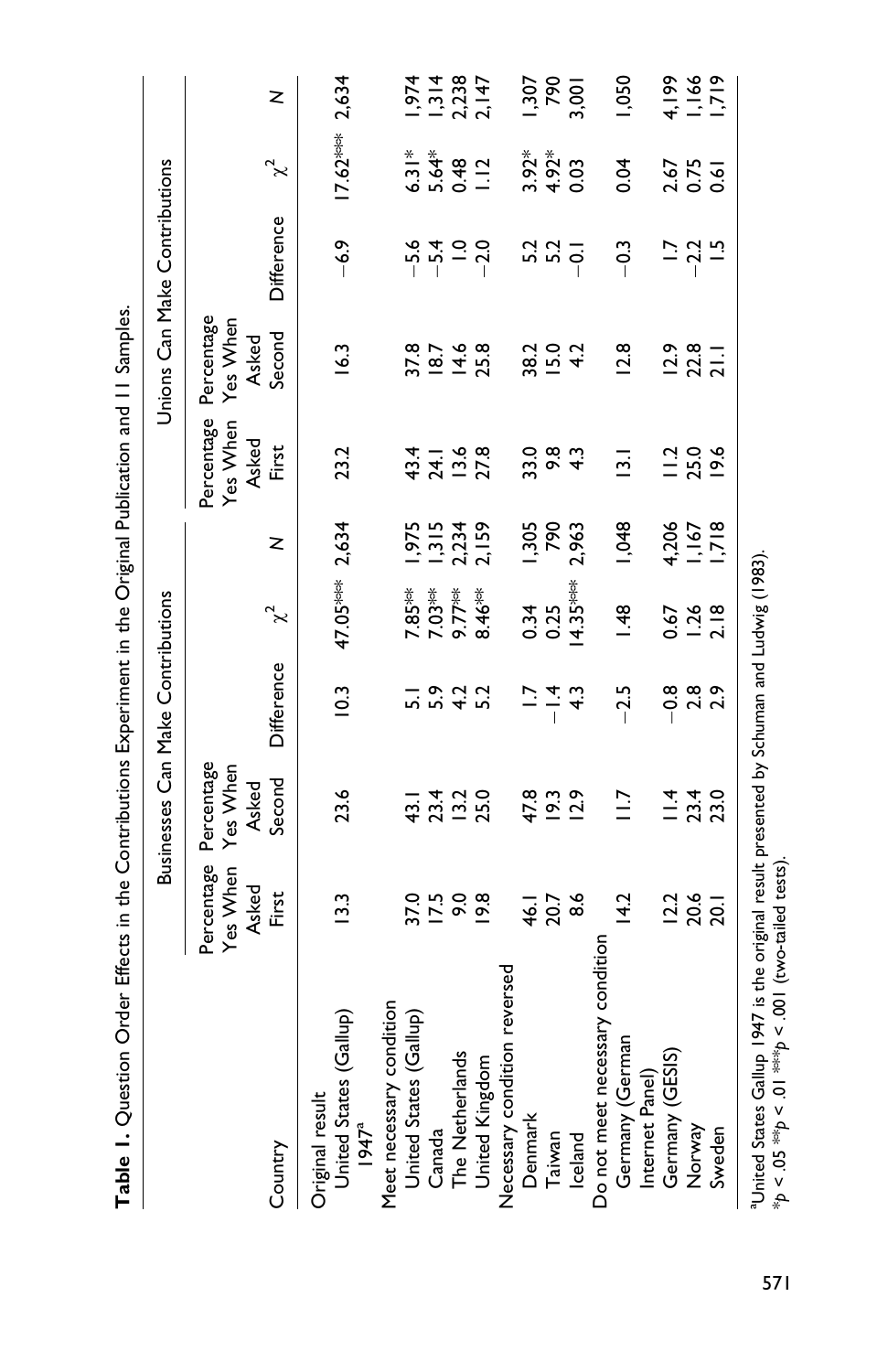norm of evenhandedness (Narayan and Krosnick 1996). Education may moderate the effect because more educated respondents are more likely to think of the norm spontaneously when answering the first question, so norm activation does not occur only when the second question is asked (Schuman and Ludwig 1983). In contrast, less educated individuals may be less likely to spontaneously think of the norm initially and may therefore be more disrupted by its activation when asked the second question.

If this is true, then any attempt to replicate an experiment involving the norm of evenhandedness in the United States might fail if Americans are now more cognitively skilled than they were at the time of Schuman and Presser's (1981) experiments. And indeed, Americans are now much more educated than they were in 1947 (Nie, Golde, and Butler 2009). If this increase in education has been paralleled by an increase in cognitive skills, then perhaps question order effects due to the norm of evenhandedness may now be weaker than they used to be.

In line with this reasoning, Schuman and Presser (1981) found a considerably smaller question order effect in the Communist and American newspaper reporters experiment in 1980 than had been observed in 1948, a time period during which educational attainment in America rose. However, Nie and colleagues (2009) have argued that the apparent rise in education was simply due to a change in the criteria used for credentialing, not a change in Americans' cognitive skills. Therefore, question order effects based on the norm of evenhandedness may be no weaker today than they were decades ago.

## The Abortion Experiment

Another well-known question order effect involves abortion. Specifically, Schuman and Presser (1981) discovered that support for abortion being legal when a married woman does not want any more children was 12.6 percentage points lower when that question was asked after respondents were asked about whether abortion should be legal if there is a strong chance of serious defect in the baby ( $\chi^2$  = 9.52, p < .01; row 1 in Table 2). This question order effect was not symmetric: asking first about abortion by the women who does not want any more children did not alter expressed attitudes toward abortion in the case of a birth defect ( $\Delta = -1.0$  percent,  $\chi^2 = .11$ ,  $p > .05$ ; Schuman and Presser 1981).

Two different explanations have been proposed for this question order effect. The first involves a change of meaning of the second question. According to Schwarz and Bless' (1992a) inclusion–exclusion model, respondents reinterpret a later question in a sequence in light of inferences about what they think the researcher intends to ask. In this instance, conversational norms are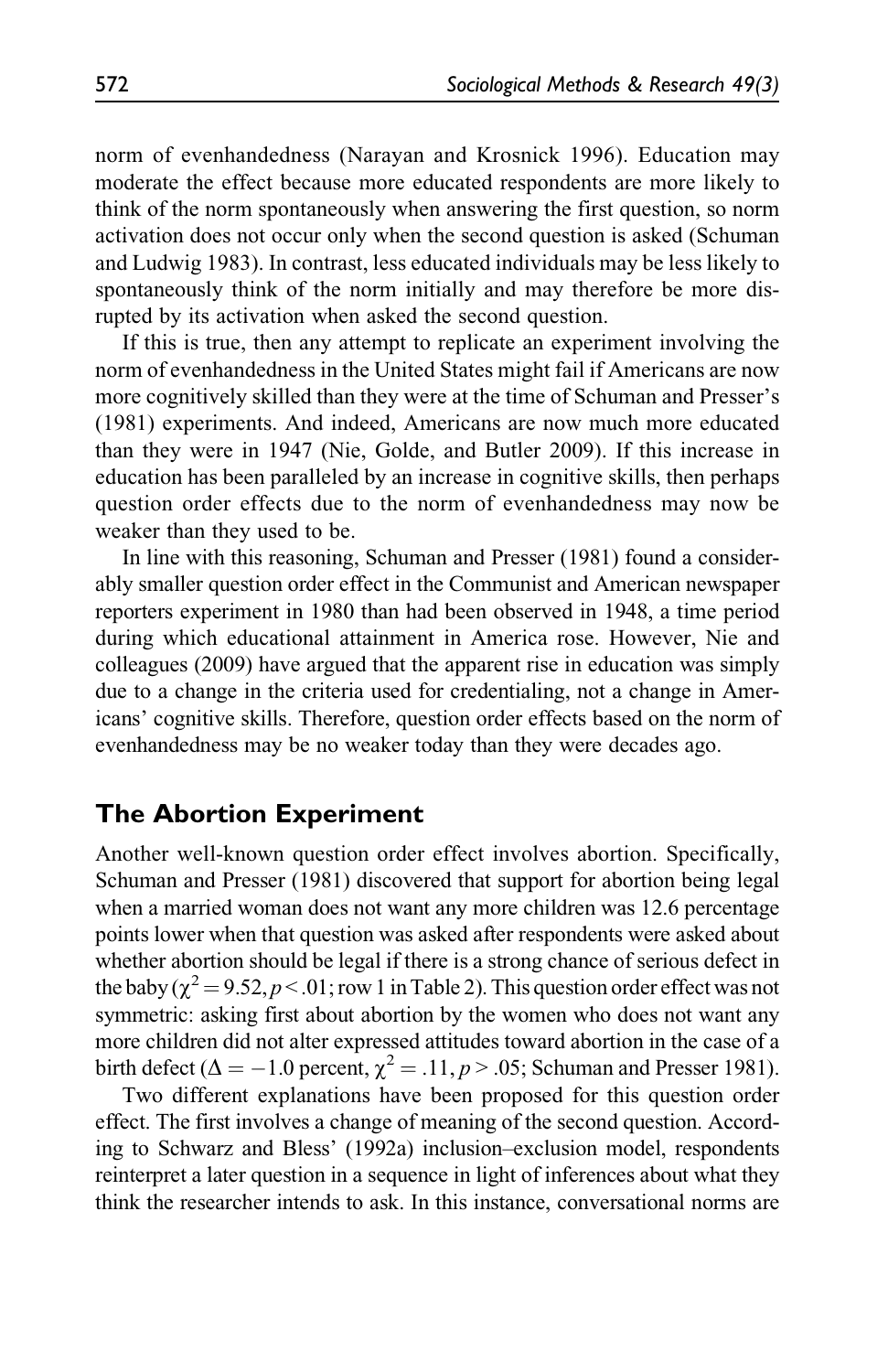|                                                                                                                                                       |                                                 | Abortion When No More Children            |                               |                                    |                    |                                          | Abortion When Genetic Defect              |                                                                                                                                                                                       |                                                                                                                     |                                                               |
|-------------------------------------------------------------------------------------------------------------------------------------------------------|-------------------------------------------------|-------------------------------------------|-------------------------------|------------------------------------|--------------------|------------------------------------------|-------------------------------------------|---------------------------------------------------------------------------------------------------------------------------------------------------------------------------------------|---------------------------------------------------------------------------------------------------------------------|---------------------------------------------------------------|
| Country                                                                                                                                               | Percentage<br><b>Yes When</b><br>Asked<br>First | Percentage<br>Yes When<br>Second<br>Asked | Difference                    | $x^2$                              | z                  | Yes When<br>Percentage<br>Asked<br>First | Percentage<br>Yes When<br>Second<br>Asked | Difference                                                                                                                                                                            | $\chi^2$                                                                                                            | z                                                             |
| United States 1979 <sup>a</sup><br>Original result                                                                                                    | 60.7                                            | $\frac{1}{48}$                            | $-12.6$                       | $9.52**$                           | 293                | 84.0                                     | 83.0                                      | $\frac{1}{1}$                                                                                                                                                                         | $\bar{5}$                                                                                                           | 305                                                           |
| Meet necessary condition<br>United States (Gallup)                                                                                                    |                                                 |                                           |                               | $20.96***$                         | 1,963              |                                          | 74.3                                      |                                                                                                                                                                                       |                                                                                                                     |                                                               |
| United States (TESS)                                                                                                                                  |                                                 | 54.8<br>5.8<br>52.1                       | $-10.2$<br>$-5.5$<br>$-8.0$   | 3.06                               |                    | 23804415<br>2380851                      |                                           | $\frac{4}{1}$ $\frac{1}{2}$ $\frac{1}{2}$ $\frac{1}{2}$ $\frac{1}{2}$ $\frac{1}{2}$ $\frac{1}{2}$ $\frac{1}{2}$ $\frac{1}{2}$ $\frac{1}{2}$ $\frac{1}{2}$ $\frac{1}{2}$ $\frac{1}{2}$ | 4 4 5 5 5 7 3<br>4 4 5 5 5 7 3<br>6 – 6 6 6 7 3 6                                                                   | 1 - 1 2 2 2 2 2 4<br>1 0 1 2 4 2 2 4 2<br>1 - 1 2 2 2 2 2 4 2 |
| Canada                                                                                                                                                |                                                 |                                           |                               | $1.48**$                           | $1,015$<br>$1,309$ |                                          | 72.7<br>87.9                              |                                                                                                                                                                                       |                                                                                                                     |                                                               |
| The Netherlands                                                                                                                                       |                                                 | 60.8<br>64.1<br>59.6                      | $\frac{9}{1}$                 | $35.72***$                         | 2,243              |                                          | 90.2<br>89.9                              |                                                                                                                                                                                       |                                                                                                                     |                                                               |
| United Kingdom                                                                                                                                        |                                                 |                                           | $-12.7$<br>$-10.4$<br>$-20.6$ | 41.84***                           | 2,183              |                                          |                                           |                                                                                                                                                                                       |                                                                                                                     |                                                               |
| celand                                                                                                                                                |                                                 |                                           |                               | 51.99***                           | 2,984              |                                          | 96.2<br>91.8                              |                                                                                                                                                                                       |                                                                                                                     |                                                               |
| Germany (German Internet<br>Panel)                                                                                                                    |                                                 |                                           |                               | 53.55***                           | 1,048              |                                          |                                           |                                                                                                                                                                                       |                                                                                                                     |                                                               |
| Germany (GESIS)                                                                                                                                       |                                                 | 56.9                                      | $-20.8$                       |                                    | 4,188              |                                          |                                           |                                                                                                                                                                                       |                                                                                                                     |                                                               |
| Portugal                                                                                                                                              | 774<br>8472<br>774                              |                                           |                               | 205.44****<br>25.92****<br>II.74** | 1,204              | 4 4 9 9<br>8 8 7 9<br>8 9 7 9            | 90.1<br>90.3<br>90.7                      | $\frac{5}{2}$ $\frac{1}{2}$ $\frac{3}{2}$ $\frac{3}{2}$ $\frac{3}{2}$                                                                                                                 | $0.58$<br>$-0.13$                                                                                                   | $1,288$<br>$-2,88$<br>$-4,58$                                 |
| Taiwan                                                                                                                                                |                                                 | 52.3<br>66.3                              | $-14.4$<br>$-1.0$             |                                    |                    |                                          |                                           |                                                                                                                                                                                       |                                                                                                                     |                                                               |
| Japan                                                                                                                                                 |                                                 |                                           | $\ddot{z}$                    | 0.43                               | 1.471              |                                          |                                           |                                                                                                                                                                                       | $\overline{5}$                                                                                                      |                                                               |
| Do not meet necessary condition                                                                                                                       |                                                 |                                           |                               |                                    |                    |                                          |                                           |                                                                                                                                                                                       |                                                                                                                     |                                                               |
| Denmark                                                                                                                                               | 516                                             | $rac{6}{8}$                               | $-9.9$                        | $27.35***$                         | 1,308              |                                          |                                           | $\overline{0}$                                                                                                                                                                        |                                                                                                                     |                                                               |
| Norway                                                                                                                                                | 85.9                                            | 75.2<br>90.0                              | $-10.7$<br>-3.4               | 28.66***                           |                    |                                          | – <del>។</del><br>ខ្លួន ១<br>ខ្លួន        | $-0.3$                                                                                                                                                                                | $\frac{1}{2}$<br>$\frac{1}{2}$<br>$\frac{1}{2}$<br>$\frac{1}{2}$<br>$\frac{1}{2}$<br>$\frac{1}{2}$<br>$\frac{1}{2}$ | $\frac{1302}{1.718}$                                          |
| Sweden                                                                                                                                                | 93.4                                            |                                           |                               | $6.64*$                            | 1,584              |                                          |                                           |                                                                                                                                                                                       |                                                                                                                     |                                                               |
| a United States 1979 is the original result presented by Schuman and Presser (1981).<br>$4\% > 0.05$ ** $p \le 0$   *** $p < 0.01$ (two-tailed tests) |                                                 |                                           |                               |                                    |                    |                                          |                                           |                                                                                                                                                                                       |                                                                                                                     |                                                               |

**Table 2.** Ouestion Order Effects in the Abortion Experiment in the Original Publication and 14 Samples. Table 2. Question Order Effects in the Abortion Experiment in the Original Publication and 14 Samples.

573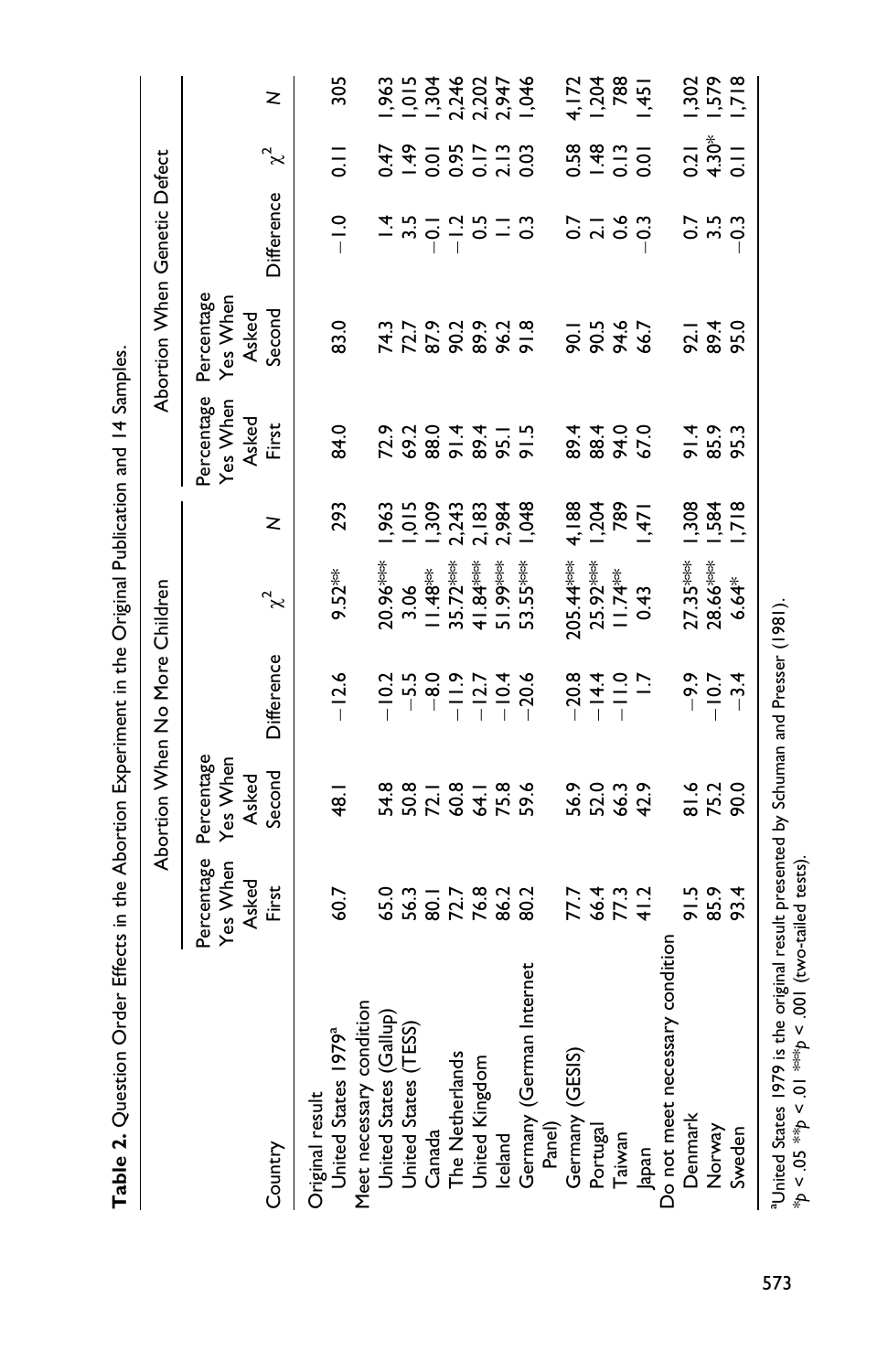thought to dictate that a researcher would not ask the same question twice, just as during an everyday conversation, one participant would not ask, "How are you doing?" immediately after his or her conversational partner has answered exactly that question (Grice 1975; Schwarz 1994).

If respondents are first asked about abortion by a married woman, the respondents might assume that one reason she might not want more children is if the baby might have a birth defect. But if those respondents were first asked about whether abortion should be permitted when a serious birth defect is possible, the respondents may infer that the researcher means the married woman does not want more children for other reasons, not including a serious chance of a birth defect. Assuming that people generally see a high likelihood of a serious birth defect as a compelling reason to permit abortion, then subtracting that reason out from the set of reasons for which the married woman might not want more children may leave fewer respondents supportive of the woman's right to obtain an abortion (Schuman et al. 1981).

Bishop, Oldendick, and Tuchfarber (1985) reported evidence challenging the claim that subtraction is responsible for this question order effect. These researchers asked respondents why they favored or opposed making abortion legal for a married woman who does not want more children. None of the respondents mentioned the possibility of a birth defect as underlying their reasoning.

A second possible explanation for the question order effect is quite different: perceptual contrast. A great deal of research in psychology suggests that perceptions of objects change when perceived in relation to specific other objects (e.g., Higgins and Lurie 1957; Stevens 1957). When lifting a moderately sized, medium-weight block of metal, a person may perceive it to be moderately heavy. But if the person picks up that weight just after previously lifting a very heavy weight, the moderate-sized weight will seem light. By the same token, lifting the moderate-sized weight after lifting a very light weight will make the former seem heavier.

This logic may also apply to Schuman and Presser's (1981) abortion question order effect. If a person perceives a high likelihood of a serious birth defect as a very compelling reason to permit abortion, answering a question about that reason first might make wanting no more children seem to be not as compelling a reason as it would have been if considered alone (Bishop et al. 1985). As a result, people might be less likely to permit abortion under those circumstances. In order for the abortion question order effect to occur, according to either of these explanations, respondents must consider a likely serious birth defect to be a much more compelling reason than the desire to have no more children.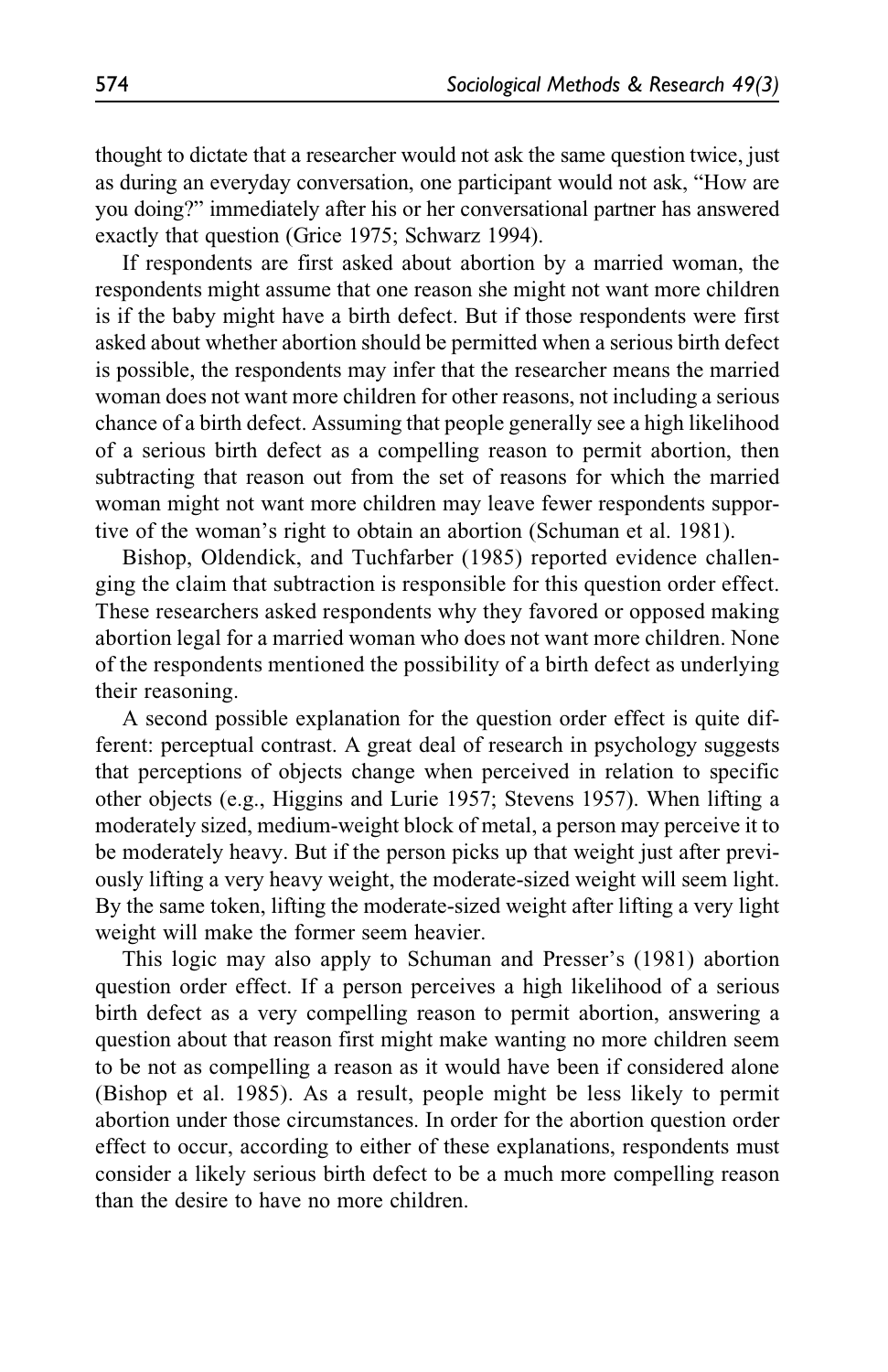Education may seem unlikely to moderate perceptual contrast effects. If one reason to obtain an abortion seems highly compelling and the other reason does not, then asking about the former should lead the latter to seem even less compelling, regardless of a respondent's cognitive skills. On the other hand, because a question order effect driven by perceptual contrast requires that a respondent does the cognitive work to recall his or her answer to a prior question and takes that answer into account when responding to the next question, less educated respondents might be less likely to manifest the question order effect because they may be less able to do that extra cognitive work.<sup>1</sup> If the abortion question order effect is due to subtraction, then more educated respondents might manifest a stronger question order effect because they may be more likely to have the cognitive resources available during the interview to adjust their interpretation of the question. However, Schuman and colleagues (1981) found no moderation of the order effect by education, so the same may be observed here.

### Between-Country Differences

There are at least three reasons why previous findings on question order effects due to the norm of evenhandedness obtained in the Unite States may not generalize to the rest of the world. First, the norm of evenhandedness may be weaker in another country. For instance, because many Asian cultures cultivate self-concepts that are based on the principle of interdependency between people (Singelis 1994), the norm of evenhandedness appears to be much stronger in Asian countries than in Western countries (Shen, Wan, and Wyer 2011). Second, in countries with a more educated population, more people might have the cognitive capacities to take the norm of evenhandedness into account when answering the first question. Third, countries might differ from one another in the extent to which the two parties asked about in the two questions are evaluated differently. That is, if in some countries, financial contributions by unions are not evaluated differently from financial contributions by businesses, we should not expect to see the question order effect involving those groups (Schuman and Ludwig 1983).

There are also two reasons why previous findings on the abortion question order effect in the United States may not appear in the rest of the world. First, cultures may differ from one another in the extent of endorsement of the conversational norm potentially responsible for subtracting the birth defect reason from the reasons considered by the married woman (Bless and Schwarz 2010). Haberstroh and colleagues (2002) argued that respondents in collectivistic cultures think of themselves more in terms of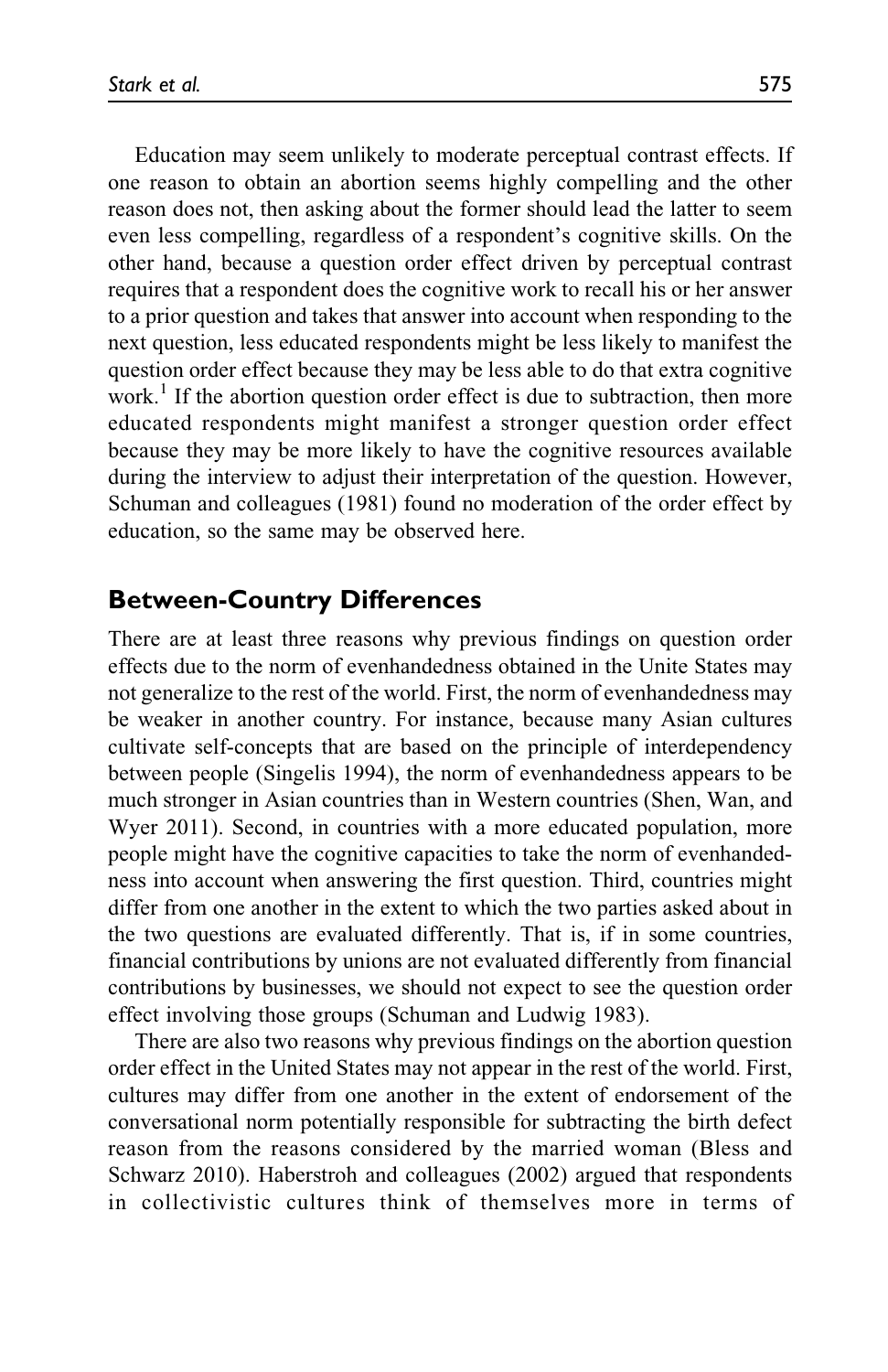interdependence with others and are therefore more likely to consider what the interviewer wants to know. Accordingly, these respondents may be more likely to assume that the interviewer is not asking the same question twice, yielding stronger question order effects (Schwarz 1994). Second, there may be no perceptual contrast between the two abortion questions in a country. That is, if in some countries, abortion in case of a strong chance of a serious birth defect and in case that a married woman does not want any more children are considered equally good or bad reasons for an abortion, no question order effect should occur.

Following earlier research on cultural differences in response effects, this study explored the relations between countries' cultural characteristics and the sizes of the question order effects. Studies found, for instance, that there is less acquiescence (the tendency to agree with a statement independently of its content) in countries with a more individualistic culture compared to countries with a more collectivistic culture (He et al. 2014; Rammstedt, Danner, and Bosnjak 2017). Making use of existing databases with cultural country indicators (Hofstede 2001; Schwartz 2004), we examined whether similar associations exist with regard to question order effects.

## Method

#### Data

Two question order experiments were implemented using 14 probability samples of the general population in 12 countries (see Table 3) as a part of the Multi-national Study of Questionnaire Design (Silber et al. 2018). Data were collected between 2013 and 2015 via the Internet in the United States (Time-Sharing Experiments for the Social Sciences (TESS) and Gallup), Canada, the Netherlands, Taiwan, Iceland, Germany (German Internet Panel), Norway, and Sweden.<sup>2</sup> Face-to-face interviews were conducted in Japan. A mixedmode design was employed in Denmark (online, mail, and telephone), in Germany (GESIS Panel; online and mail), in Portugal (online and telephone), and in the United Kingdom (online and computer-assisted personal interview). The samples vary between 790 and 4,298 respondents. In total, 25,640 respondents participated in this project. A detailed description of the study setup, translation procedure, and the sampling strategy in each country is provided by Silber et al.  $(2018)$ .<sup>3</sup> Basic methodological information for each study (Online Appendix A) and full translated question wordings for each country (Online Appendix B) can be found in the Online Appendix.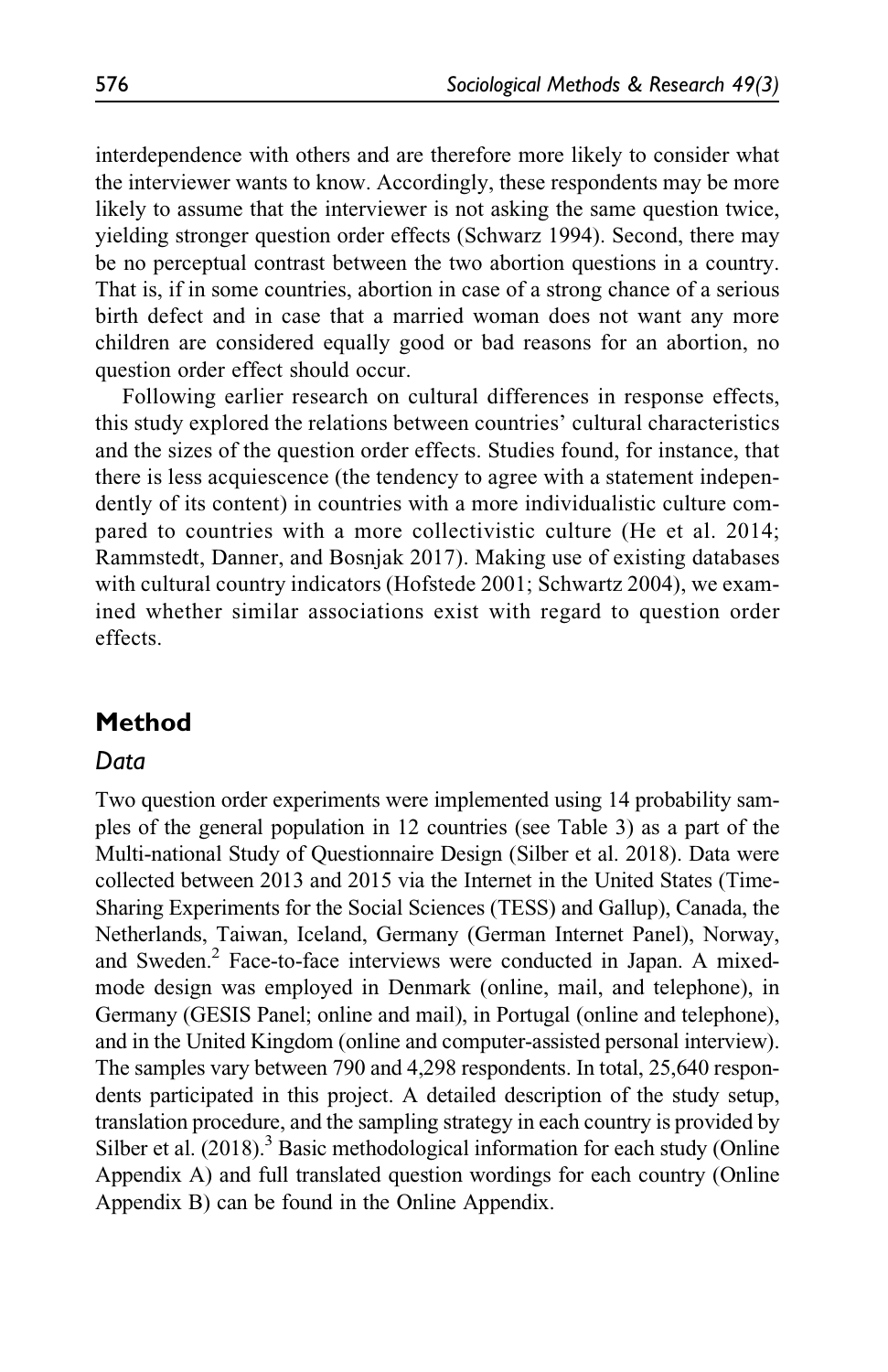|                                              | <b>Percentage Missing</b><br>in Contributions<br>Experiment |                 | Percentage<br>Missing in<br>Abortion<br>Experiment |                        |                                     |                             |
|----------------------------------------------|-------------------------------------------------------------|-----------------|----------------------------------------------------|------------------------|-------------------------------------|-----------------------------|
| Country                                      | <b>Businesses Unions</b>                                    |                 | No More<br>Children                                | <b>Birth</b><br>Defect | Total N of<br>$\text{Case}^{\circ}$ | Survey<br>Mode <sup>d</sup> |
| <b>United States</b><br>(Gallup)             | 1.8                                                         | 1.9             | 2.4                                                | 2.4                    | 2,012                               | O                           |
| <b>United States</b><br>(TESS <sup>a</sup> ) |                                                             |                 | $\mathsf{I}$ .4                                    | $\mathsf{I}$ .4        | 1,029                               | O                           |
| Canada                                       | 0.2                                                         | 0.2             | 0.6                                                | $\overline{1.0}$       | 1,317                               | O                           |
| The Netherlands                              | $\overline{1.0}$                                            | 0.8             | 0.6                                                | 0.5                    | 2,257                               | O                           |
| United Kingdom                               | 4.6                                                         | 5.1             | 3.5                                                | 2.7                    | 2,262                               | O, F <sub>2</sub> F         |
| Denmark                                      | 1.5                                                         | $\mathsf{I}$ .4 | 1.3                                                | 1.7                    | 1,325                               | O, T, M                     |
| Taiwan                                       | 0.0                                                         | 0.0             | 0.1                                                | 0.1                    | 790                                 | O                           |
| Iceland                                      | 4.3                                                         | 4.5             | 5.0                                                | 4.4                    | 3.141                               | O                           |
| Germany (German<br>Internet Panel)           | 0.5                                                         | 0.3             | 0.5                                                | 0.7                    | 1,053                               | O                           |
| Germany (GESIS)                              | 2.1                                                         | 2.3             | 2.6                                                | 2.9                    | 4,298                               | O, M                        |
| Portugal <sup>a</sup>                        |                                                             |                 | 0.0                                                | 0.0                    | 1,204                               | O, T                        |
| Norway <sup>b</sup>                          | 4.0                                                         | 4.0             | 3.1                                                | 3.4                    | 1,215/1,634                         | O                           |
| Sweden                                       | 2.9                                                         | 2.9             | 2.9                                                | 2.9                    | 1,770                               | O                           |
| Japan <sup>a</sup>                           |                                                             |                 | 3.9                                                | 5.4                    | 1,548                               | F <sub>2</sub> F            |
| Total                                        | 1.9                                                         | 2.0             | 2.3                                                | 2.3                    | 21,440/25,640                       |                             |

| Table 3. Percentage of Cases With Missing Values in 14 Samples. |  |  |  |
|-----------------------------------------------------------------|--|--|--|
|                                                                 |  |  |  |

<sup>a</sup>The questions about financial contributions were not asked in the United States (TESS), Portugal, and Japan due to space limitations in the questionnaires.

**Different subsamples of the Norwegian Citizen Panel received the two sets of questions. A** total of 1,215 respondents received the question about financial contributions, and 1,634 respondents received the questions about abortion. Only 259 respondents were asked both sets of questions.

 $\epsilon$ The actual sample size is larger in some country, but panel members who did not participate in the wave in which the experiments were conducted are not considered missing values. These were  $n = 84$  in Germany (GIP),  $n = 5$  in Norway (financial contributions), and  $n = 10$  in Norway (abortion).

 $\rm{d^dO} =$  online, T  $=$  telephone, M  $=$  mail, F2F  $=$  face to face.

## **Measures**

Contributions experiment. An experiment originally implemented in a 1947 Gallup poll and first reported by Schuman and Ludwig (1983) was repeated. Respondents were randomly allocated to answer first either the question, "Do you think labor unions should be permitted to spend their money to help elect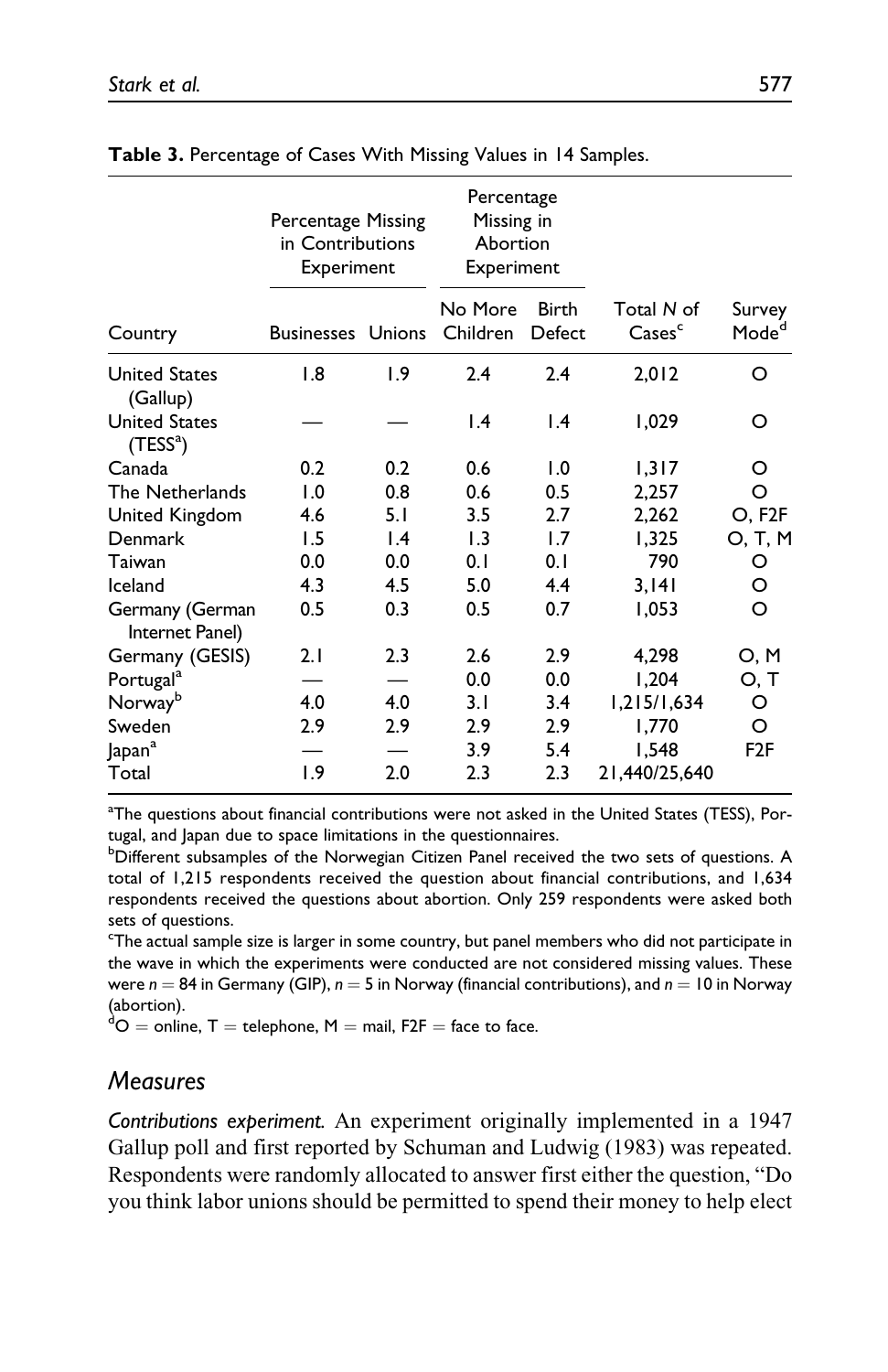or defeat candidates for political offices?" or the question, "Do you think businesses should be permitted to spend their money to help elect or defeat candidates for political offices?" Respondents were then asked the other question. Response options were "Yes" (coded 1) and "No" (coded 0). Due to space limitations in some questionnaires, this experiment was included in all samples except for TESS in the United States and the Portuguese and Japanese samples.

Abortion experiment. Respondents were randomly assigned to the order in which two questions about abortion were asked (Schuman and Presser 1981): "Do you think it should be possible for a pregnant woman to obtain a legal abortion if she is married and does not want any more children?" and "Do you think it should be possible for a pregnant woman to obtain a legal abortion if there is a strong chance of serious defect in the baby?" Response options were "Yes" (coded 1) and "No" (coded 0).

Education. In each country, respondents were asked about their highest level of formal education and subsequently classified as having low, medium, or high levels of formal education. The measurement and meaning of education varied across countries (see Schneider, Joye, and Wolf 2016), so experts from the GESIS methodology center in Mannheim, Germany, advised on how to best assign respondents in each country to one of the three education levels.

## Analyses

Question order effects were assessed by separate  $\chi^2$  tests in each country.<sup>4</sup> Moderation by education was tested by estimating the parameters of logistic regression equations in each country predicting responses to the target question with an interaction between the order in which the question was asked and respondents' education along with the two main effects. Finally, all respondents were combined into one data set to test the effect of education across all samples simultaneously. For these analyses, random effects multilevel models were conducted to control for the nesting of respondents in samples (Snijders and Bosker 1999).<sup>5</sup>

# Results

## Contributions Experiment

Necessary condition. In Schuman and Ludwig's (1983) experiment, a necessary condition for the norm of evenhandedness to cause question order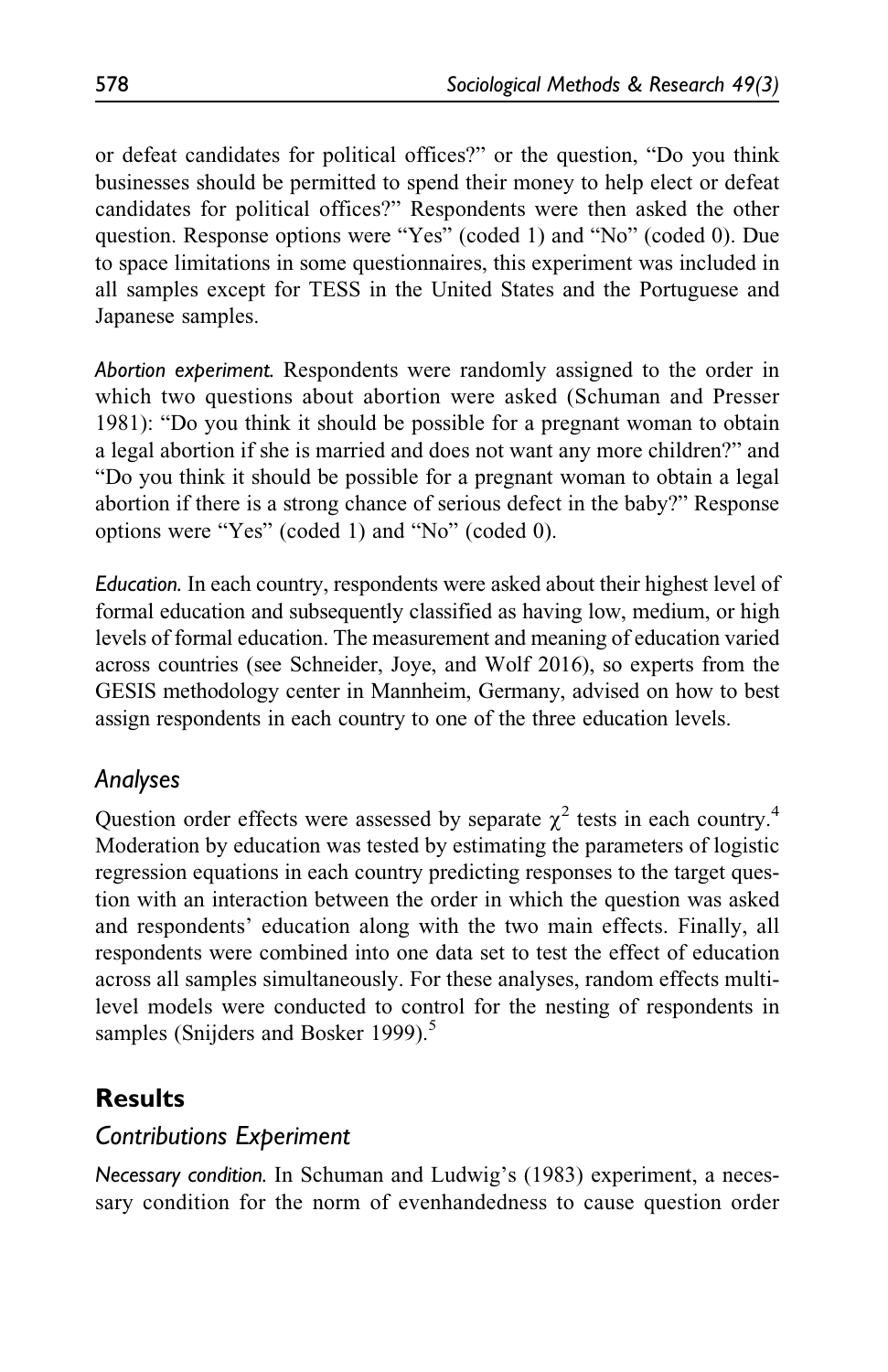|                                          | Percentage Support<br><b>When Asked First</b> |        |                   |            |        |
|------------------------------------------|-----------------------------------------------|--------|-------------------|------------|--------|
| Country                                  | <b>Businesses</b>                             | Unions | <b>Difference</b> | $\chi^2$   | N      |
| Original result                          |                                               |        |                   |            |        |
| United States (Gallup) 1947 <sup>a</sup> | 13.3                                          | 23.2   | 9.9               | 42.88***   | 2,634  |
| Meet necessary condition                 |                                               |        |                   |            |        |
| United States (Gallup)                   | 37.0                                          | 43.4   | 6.4               | $8.50**$   | 1,974  |
| Canada                                   | 17.5                                          | 24.1   | 6.6               | $8.59**$   | 1.314  |
| The Netherlands                          | 9.0                                           | 13.6   | 4.6               | $11.60**$  | 2,238  |
| United Kingdom                           | 19.8                                          | 27.8   | 8.0               | $19.24***$ | 2.147  |
| Necessary condition reversed             |                                               |        |                   |            |        |
| Denmark                                  | 46.1                                          | 33.0   | $-13.1$           | $23.83***$ | 1,317  |
| Taiwan                                   | 20.7                                          | 9.8    | $-10.9$           | 18.50***   | 790    |
| Iceland                                  | 8.6                                           | 4.3    | $-4.3$            | $22.85***$ | 2.981  |
| Do not meet necessary condition          |                                               |        |                   |            |        |
| Germany (German Internet<br>Panel)       | 14.2                                          | 13. I  | $-1.1$            | 0.25       | 048, ا |
| Germany (GESIS)                          | 12.2                                          | 11.2   | $-1.0$            | 0.99       | 4,212  |
| Norway                                   | 20.6                                          | 25.0   | 4.4               | 3.12       | 1,171  |
| Sweden                                   | 20.1                                          | 19.6   | $-0.5$            | 0.05       | 1.719  |

|  |  |  |  | Table 4. Support for Unions' and Businesses' Contributions When Asked First. |  |  |  |
|--|--|--|--|------------------------------------------------------------------------------|--|--|--|
|--|--|--|--|------------------------------------------------------------------------------|--|--|--|

<sup>a</sup>United States Gallup 1947 is the original result presented by Schuman and Ludwig (1983). \*p < .05 \*\*p < .01 \*\*\*p < .001 (two-tailed tests).

effects was met: Respondents evaluated financial contributions by businesses and unions differently when those evaluations were reported first. A total of 13.3 percent of respondents said that businesses should be allowed to make financial contributions (see row 1 in Table 4), whereas 23.2 percent of respondents said that unions should be allowed to make such contributions, a highly significant difference of 9.9 percentage points ( $\gamma^2 = 42.88$ ,  $p < .001$ ; Table 4).

This necessary condition was met in 7 of the 11 newly collected data sets. In four samples, businesses' financial contributions were evaluated less favorably than unions' contributions, mirroring the findings reported by Schuman and Ludwig (1983) (see rows 2–5 in Table 4). In three other samples, businesses' financial contributions received significantly more support than unions' contributions (see rows 6–8 in Table 4).

The necessary condition of more favorable evaluations of one party than the other was not met in the remaining four new data sets. Support for the right to make financial contributions was not significantly different regarding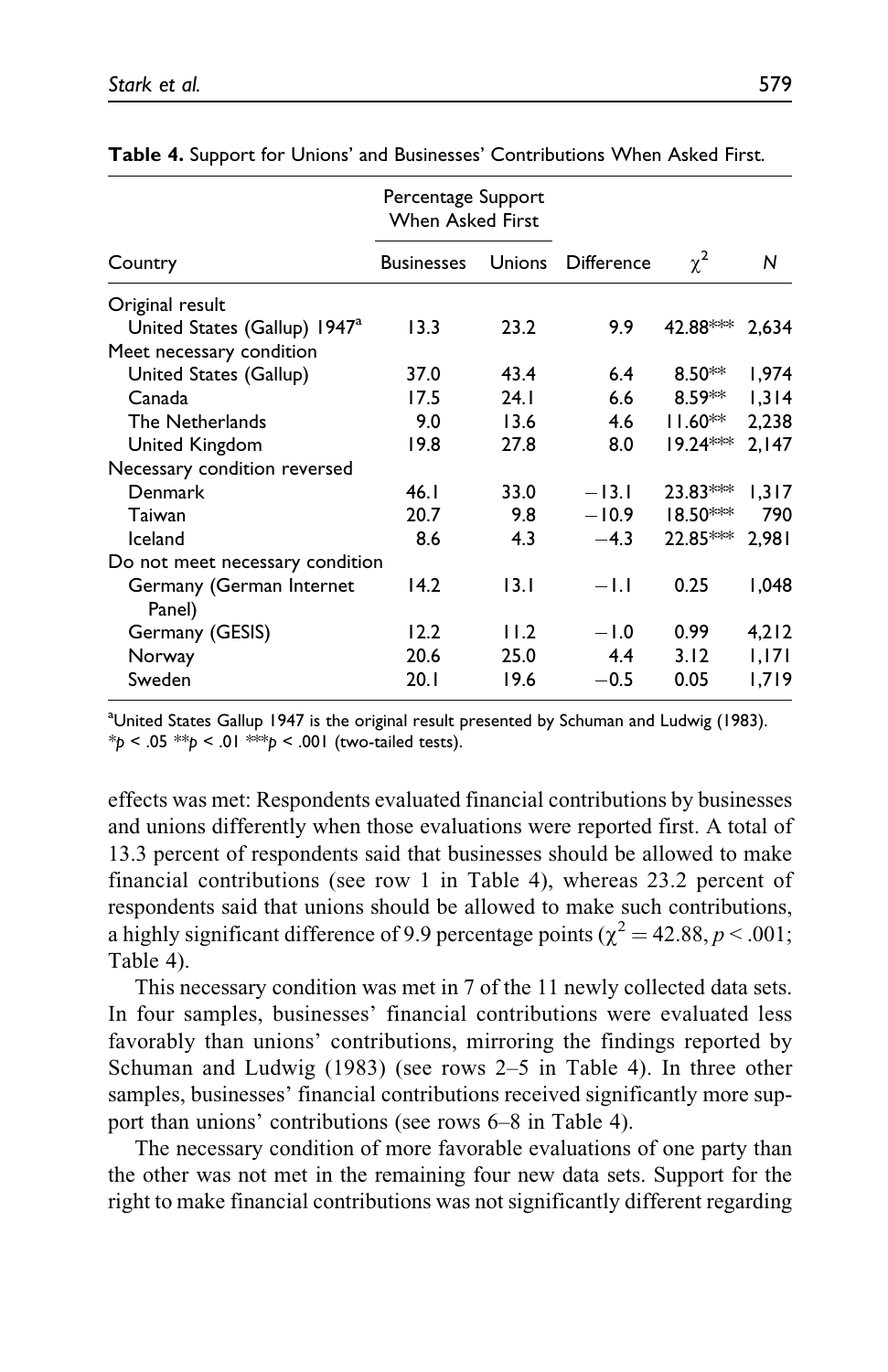unions and businesses (see the last four rows in Table 4). Therefore, no question order effects due to the norm of evenhandedness are expected in these four samples.

Question order effect in the United States. Schuman and Ludwig's (1983) question order effect appeared in the businesses and unions questions in the United States in 2014 (Gallup). Support for contributions by businesses increased by 5.1 percentage points when that question was preceded by the unions question ( $\chi^2 = 7.85$ ,  $p = .01$ ; row 2 in Table 1). And support for unions' financial contributions was significantly reduced when that question was preceded by the question about businesses ( $\Delta = 5.6$  percent,  $\gamma^2 = 6.31$ ,  $p = .01$ ).

Question order effect in other countries. In the countries in which the necessary condition for a question order effect was met, the effect appeared in all but one such country. In all of the countries in which businesses' contributions were viewed less favorably than unions' contributions (when measured initially), support for businesses' contributions increased significantly when this question was preceded by the question about unions (see rows 2–5 in Table 1). And in the countries in which businesses' contributions were viewed more favorably than unions' contributions, in all but one such country, support for union contributions increased when that question was preceded by the question about businesses (see rows 6 and 7 in Table 1).

Iceland was the only exception. Although Icelandic respondents favored financial contributions by businesses more than contributions by unions  $(\Delta = 4.3$  percent,  $\gamma^2 = 22.85$ ,  $p < .001$ ; row 8 in Table 4), support for union contributions was not affected by asking the question about businesses first  $(\Delta = -0.1$  percent,  $\chi^2 = .03$ ,  $p = .98$ ; row 8 in Table 1). And support for financial contributions by businesses increased when that question was preceded by the question about unions ( $\Delta = 4.3$  percent,  $\chi^2 = 14.35$ ,  $p < .001$ ).

As expected, no question order effects appeared in the countries in which contributions by unions and businesses were viewed equally favorably (last four rows in Table 1). Reversing the order in which the questions were presented did not alter the amount of support expressed for contributions by businesses or by unions.

Moderation by education. The question order effects that did appear were not consistently moderated by education. Moderation was statistically significant in the expected direction in the United States ( $b = .38$ ,  $SE = .18$ ,  $p = .04$ , Table 5). However, of the 44 tests of moderation across all countries, only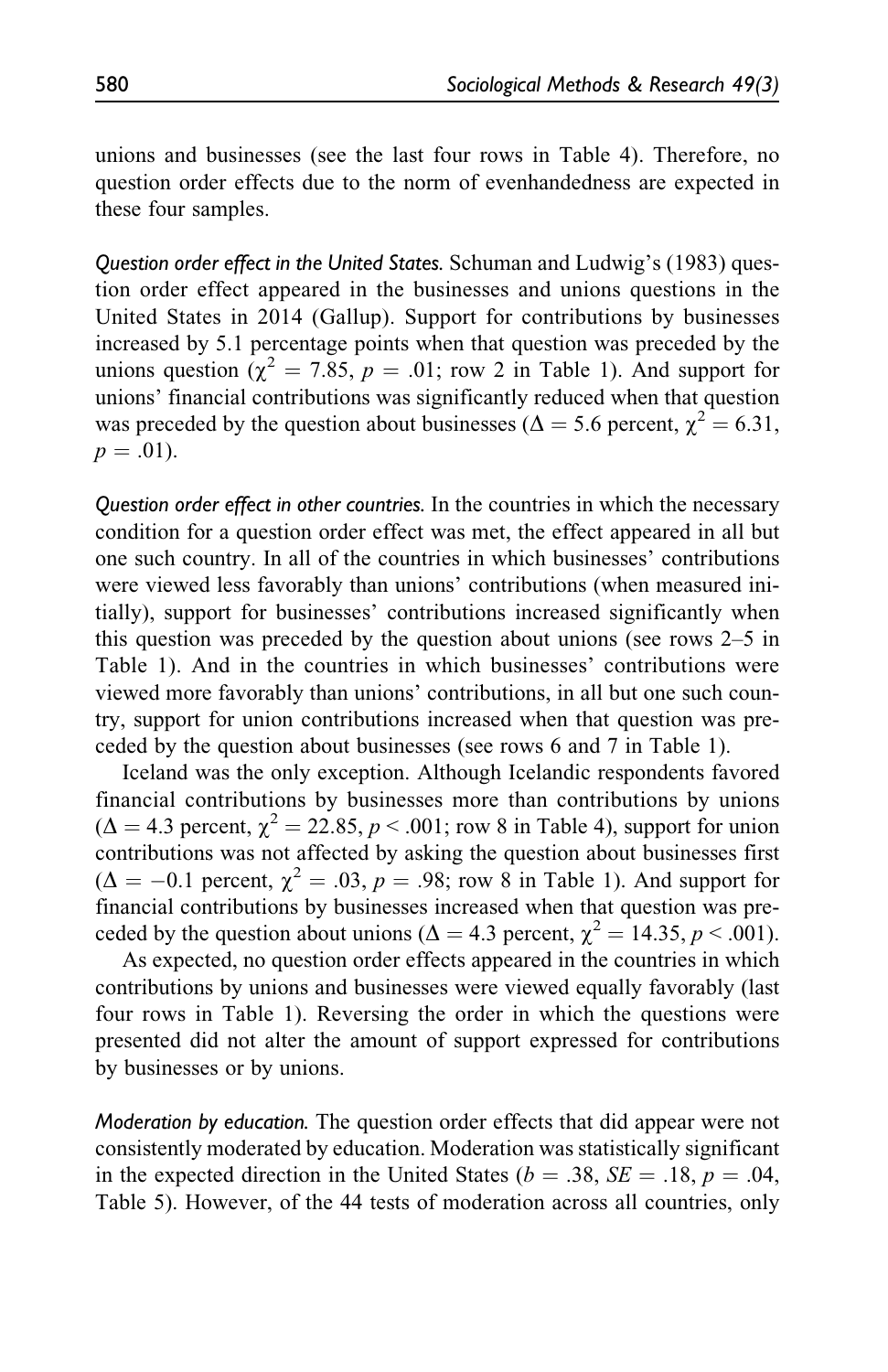|                                     |                                               |      | <b>Businesses Can Make</b><br>Contributions   |     |                                               |     | Unions Can Make<br>Contributions              |       |
|-------------------------------------|-----------------------------------------------|------|-----------------------------------------------|-----|-----------------------------------------------|-----|-----------------------------------------------|-------|
|                                     | High Versus<br>Medium<br>and Low<br>Education |      | Low Versus<br>Medium<br>and High<br>Education |     | High Versus<br>Medium<br>and Low<br>Education |     | Low Versus<br>Medium<br>and High<br>Education |       |
| Country                             | z                                             | Þ    | z                                             | Þ   | z                                             | Þ   | z                                             | Þ     |
| Meet necessary condition            |                                               |      |                                               |     |                                               |     |                                               |       |
| United States (Gallup)              | $2.06*$                                       |      | $.04 - 1.48$                                  | 14. | $-1.21$                                       | .23 | $-0.23$                                       | .82   |
| Canada                              | $-1.54$                                       | . 12 | 0.05                                          | .96 | $-0.05$                                       | .96 | 1.22                                          | .22   |
| The Netherlands                     | 0.75                                          | .46  | $-0.08$                                       | .94 | $-0.31$                                       | .76 | 1.17                                          | .24   |
| United Kingdom                      | 0.73                                          | .47  | 0.44                                          | .66 | $-0.35$                                       | .73 | $-0.65$                                       | .52   |
| Meet necessary condition (reversed) |                                               |      |                                               |     |                                               |     |                                               |       |
| Denmark                             | 0.57                                          | .57  | $-1.00$                                       | .32 | $-0.08$                                       | .94 | 0.69                                          | .49   |
| Taiwan                              | $-1.81+$                                      | .07  | $1.79+$                                       | .07 | 1.19                                          | .23 | $-1.68+$                                      | .09   |
| Iceland                             | 1.19                                          | .23  | $-0.49$                                       | .63 | 0.78                                          | .44 | $-1.96*$                                      | .05   |
| Do not meet necessary condition     |                                               |      |                                               |     |                                               |     |                                               |       |
| Germany (German<br>Internet Panel)  | 1.05                                          |      | $.29 - 1.30$                                  | 19. | 0.55                                          | .58 | 1.33                                          | .18   |
| Germany (GESIS)                     | $-0.83$                                       | .40  | 0.19                                          | .85 | 1.60                                          | .H  | $-1.15$                                       | .25   |
| Norway                              | $-0.14$                                       | .89  | 0.74                                          | .46 | 0.14                                          | .89 | $-0.51$                                       | .61   |
| Sweden                              | 0.72                                          | .47  | $-0.71$                                       | .48 | 0.51                                          | .61 | $-1.62$                                       | . I I |
| Total sample <sup>a</sup>           | $-1.79+$                                      | 0.07 | $-0.83$                                       | .41 | $-0.19$                                       | .85 | $-0.92$                                       | .36   |

Table 5. Variation in the Contributions Question Order Effect By Education.

Note: Z-statistics are from interaction coefficients of logistic regression models. <sup>a</sup>

<sup>a</sup>The total effect is calculated in a random effects multilevel model.

 $+p < 0.1$  \*p < .05 \*\*p < .01 \*\*p < .001 (two-tailed tests).

one other yielded a statistically significant effect (4.5 percent of the tests), about what would be expected by chance alone (see Table 5). And when combining across all countries, education did not moderate the question order effect in a random effects multilevel model (see the last row in Table  $5)^6$ . This replicates results of Schuman and Ludwig (1983), who also did not find moderation by education.

Country characteristics. Table 6 shows that the absolute change of the support for businesses' financial contributions when that question was preceded by the unions question was strongly correlated with a number of cultural characteristics of the countries. Surprisingly, the question order effect was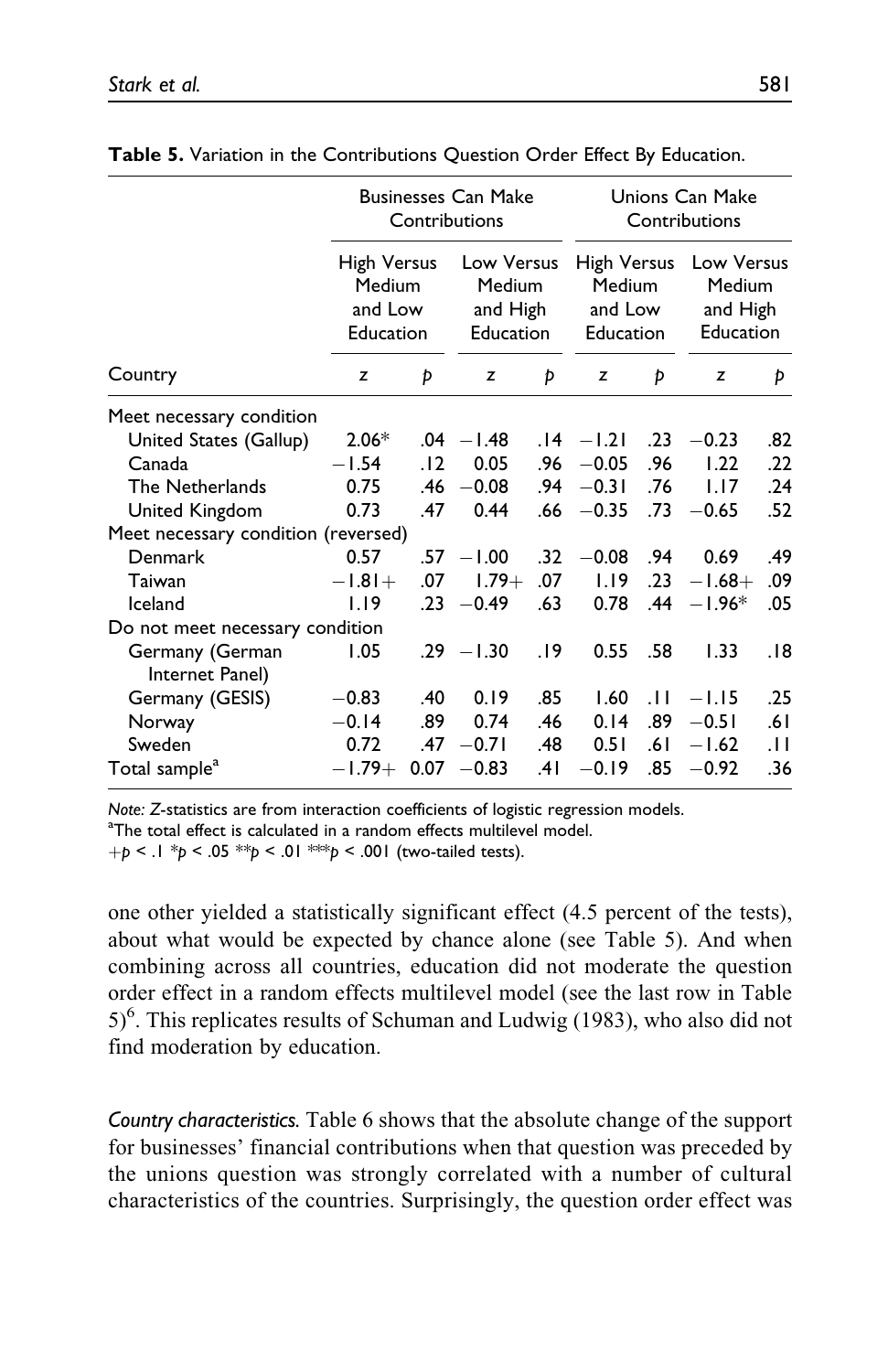|                                           |                                                | <b>Contributions Experiment</b>     | Abortion<br>Experiment                   |
|-------------------------------------------|------------------------------------------------|-------------------------------------|------------------------------------------|
| Country attribute                         | <b>Businesses</b><br>Can Make<br>Contributions | Unions Can<br>Make<br>Contributions | <b>Abortion When</b><br>No More Children |
| Hofstede cultural dimensions <sup>a</sup> |                                                |                                     |                                          |
| Individualism/Collectivism                | .82**                                          | .42                                 | $-.02$                                   |
| Power distance                            | $.71*$                                         | $-.12$                              | $-.04$                                   |
| Uncertainty avoidance                     | .05 <sub>1</sub>                               | $-.33$                              | .13                                      |
| Masculinity                               | .42                                            | .21                                 | $-.04$                                   |
| Schwartz values <sup>b</sup>              |                                                |                                     |                                          |
| Harmony                                   | $-.76*$                                        | $-.47$                              | .23                                      |
| <b>Embeddedness</b>                       | $.71*$                                         | .52                                 | $-.26$                                   |
| Hierarchy                                 | .49                                            | $-.05$                              | $-.28$                                   |
| Mastery                                   | $.66*$                                         | .44                                 | .02                                      |
| Affective autonomy                        | $-.33$                                         | $-.03$                              | .14                                      |
| Intellectual autonomy                     | $-.64*$                                        | $-.53$                              | $-.17$                                   |
| Egalitarianism                            | $-.61$                                         | $-.38$                              | $.66*$                                   |

Table 6. Pearson Correlations Between the Absolute Size of the Question Order Effects and Country Attributes.

Note: Taiwan and Iceland are not included in these analyses because country attributes were not available.

<sup>a</sup>Hofstede cultural dimensions are taken from Hofstede (2001).

<sup>b</sup>Schwartz values are taken from Schwartz (2004).

 $*_{p}$  < .05  $*_{p}$  < .01  $*_{p}$  < .001 (two-tailed tests).

stronger in countries with a more individualistic culture than in countries with a more collectivistic culture ( $r = .82$ ,  $p = .01$ ). Moreover, the effect size was also significantly correlated with many other characteristics, such as power distance, harmony, embeddedness, and egalitarian autonomy (Table 6). None of these correlations were statistically significant for the question about unions' financial contribution when that question was preceded by the businesses question (column 2 in Table 6). However, this may be due to the small sample size of only eight countries for which cultural country characteristics were available. In fact, the correlations between all cultural characteristics with the businesses' financial contributions effect sizes were strongly correlated with the correlations between all cultural characteristics with the unions' financial contributions effect sizes ( $r = .83$ ,  $p = .01$ ). This suggests that these cultural correlates of the contributions experiment were reliable.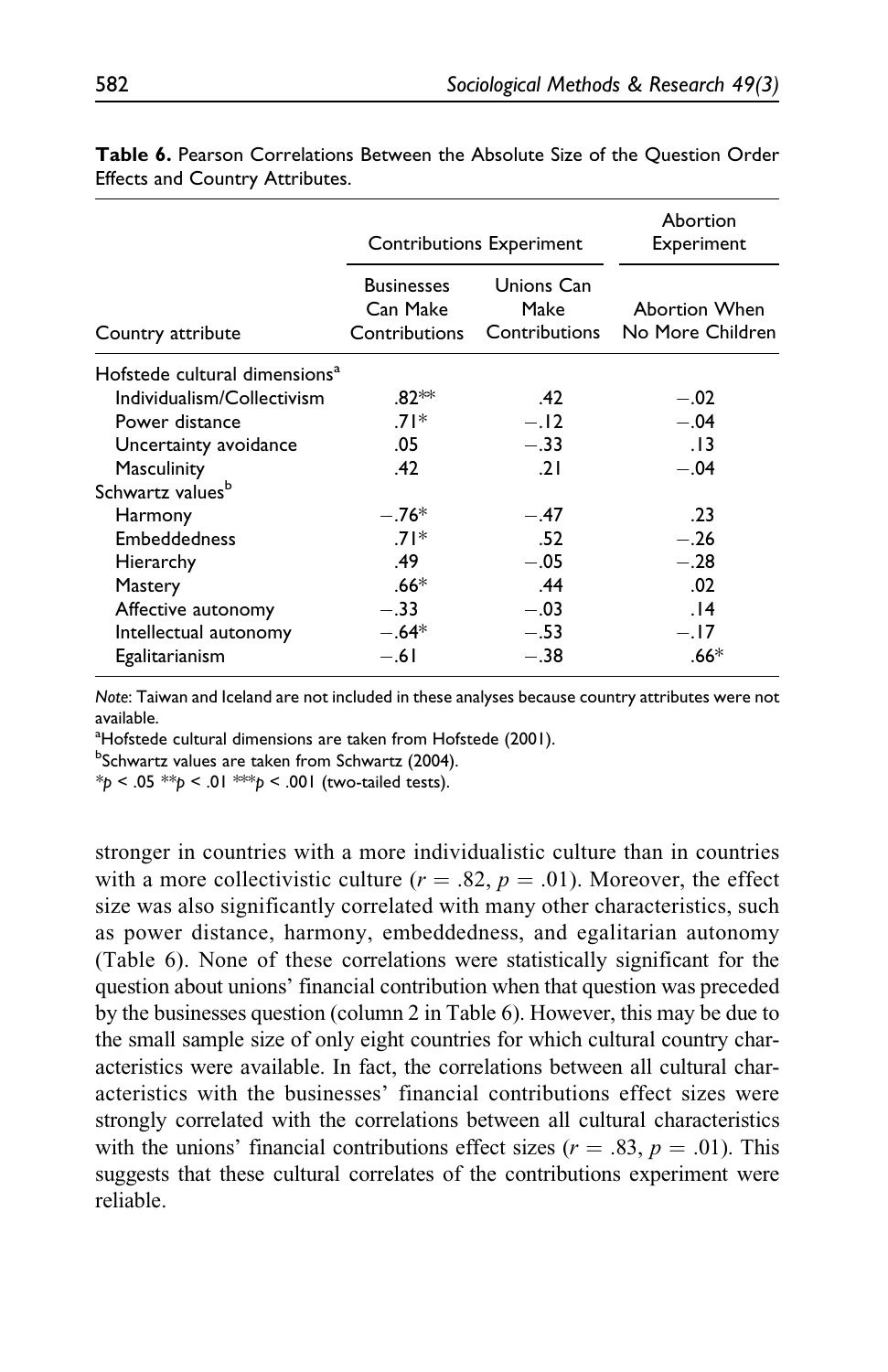## Abortion Question Order Effect

Necessary condition. In order for the abortion question order effect to occur in a country due to perceptual contrast or subtraction, respondents must consider a birth defect to be a more compelling reason for an abortion than a married woman's desire to have no more children. This condition was met in Schuman and Presser's (1981) data: 23.3 percentage points more respondents supported permitting an abortion in the case of a risk of a serious birth defect than when a woman does not want more children ( $\chi^2 = 42.88$ ,  $p < .001$ ; see row 1 in Table 7).

This necessary condition was also met in 11 of 14 samples examined between 2013 and 2015 (rows 2–12 in Table 7). The necessary condition for the abortion question order effect was not met in the three Scandinavian countries (see the last three rows in Table 7). Equal numbers of respondents favored allowing abortion for both reasons when each question was asked first. Thus, if subtraction or perceptual contrast causes the abortion question order effect, this effect should occur only in the 11 samples in which the necessary condition was met and not in the Scandinavian countries.

Question order effect in the United States. The question order effect documented by Schuman and Presser (1981) appeared in both U.S. samples in 2014 (Gallup) and in 2014–2015 (TESS). Support for the married woman who does not want any more children getting an abortion was significantly or marginally significantly reduced by 10.2 percentage points and 5.5 percentage points, respectively, when that question was preceded by the birth defect question (Gallup,  $\chi^2 = 20.96$ ,  $p < .001$ ; TESS,  $\chi^2 = 3.06$ ,  $p = .08$ ; Table 2). As Schuman and Presser (1981) found, support for abortion in the case of a possible birth defect was not affected by question order.

Question order effect in other countries. The question order effect appeared in all but one country in which the necessary condition for that effect was met (see rows 2–12 in Table 2). That is, asking the question about a birth defect first reduced the support for abortion by the married woman who does not want any more children in all countries except Japan. In that country, as elsewhere, abortion was considered more acceptable in the case of a chance of a birth defect than for the married woman, but reversing the order of the two questions did not affect respondents' support for the married woman's right to an abortion ( $\chi^2 = 0.43$ ,  $p = .51$ ; row 12 in Table 2).

Surprisingly, the question order effect did appear in the three Scandinavian countries, even though the necessary condition for the effect to occur due to subtraction or perceptual contrast was not met in any of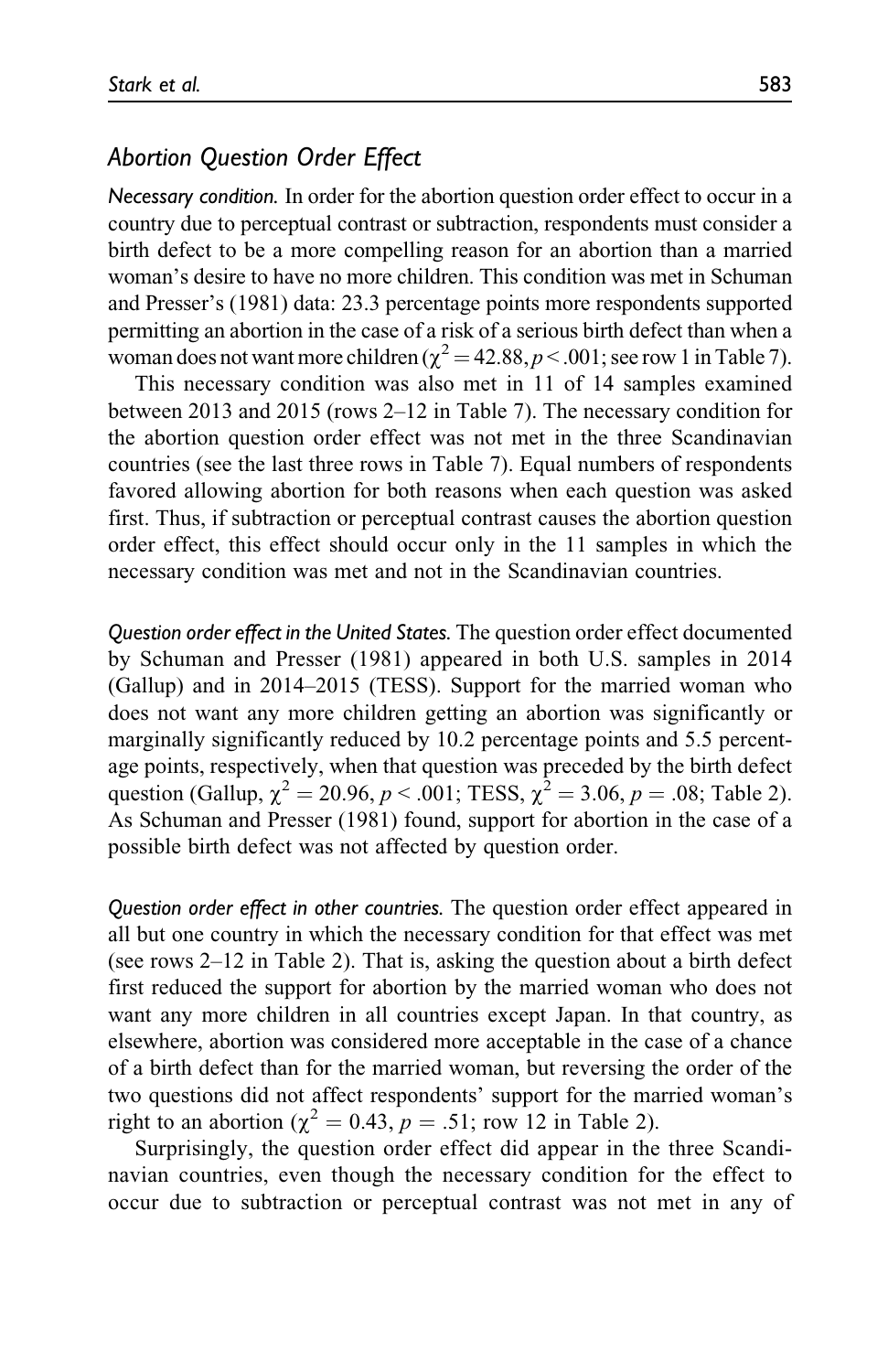|                                    | Percentage<br>Support When<br><b>Asked First</b> |              |                         |             |       |
|------------------------------------|--------------------------------------------------|--------------|-------------------------|-------------|-------|
| Country                            | Married                                          | <b>Birth</b> | Woman Defect Difference | $\chi^2$    | N     |
| Original result                    |                                                  |              |                         |             |       |
| United States 1979 <sup>a</sup>    | 60.7                                             | 84.0         | 23.3                    | 42.88***    | 293   |
| Meet necessary condition           |                                                  |              |                         |             |       |
| United States (Gallup)             | 65.0                                             | 72.9         | 7.9                     | $14.45***$  | 1,957 |
| United States (TESS)               | 56.3                                             | 69.2         | 12.9                    | 17.99**     | 1,015 |
| Canada                             | 80.1                                             | 88.0         | 7.9                     | $15.37***$  | 1,305 |
| The Netherlands                    | 72.7                                             | 91.4         | 18.7                    | $133.06***$ | 2,248 |
| United Kingdom                     | 76.8                                             | 89.4         | 12.6                    | $62.28***$  | 2,189 |
| Iceland                            | 86.2                                             | 95.1         | 8.9                     | $69.72***$  | 2,968 |
| Germany (German Internet<br>Panel) | 80.2                                             | 91.5         | 11.3                    | 27.07***    | 1,047 |
| Germany (GESIS)                    | 77.7                                             | 89.4         | 11.7                    | $103.02***$ | 4,188 |
| Portugal                           | 66.4                                             | 88.4         | 22.0                    | $83.96***$  | 1,204 |
| Taiwan                             | 77.3                                             | 94.0         | 16.7                    | 44.94 ***   | 788   |
| Japan                              | 41.2                                             | 67.0         | 25.8                    | 98.95***    | 1,475 |
| Do not meet necessary condition    |                                                  |              |                         |             |       |
| Denmark                            | 91.5                                             | 91.4         | $-0.1$                  | .004        | 1,316 |
| Norway                             | 85.9                                             | 85.9         | 0.0                     | .001        | 1,587 |
| Sweden                             | 93.4                                             | 95.3         | $\overline{1.9}$        | $3.09+$     | 1,721 |

Table 7. Support for Abortion when a Married Woman Does Not Want More Children and If There Is a Strong Chance of a Birth Defect when Asked First.

<sup>a</sup>United States 1979 is the original result presented by Schuman and Presser (1981).  $+p < 0.1 *p < 0.05 *p < 0.01 *p > 0.01$  (two-tailed tests).

them (see the last three rows in Table 2). Support for abortion by the married woman who does not want any more children was reduced when that question was preceded by the birth defect question between 3.4 percentage points (Sweden,  $\chi^2 = 6.64$ ,  $p = .01$ ) and 10.7 percentage points (Norway,  $\chi^2 = 28.66$ ,  $p < .001$ ). This therefore seems to challenge the claim that the question order effect is due to subtraction or perception contrast in these or any other countries since the necessary condition proved not to be necessary.

Moderation by education. When analyzing each test separately, the question order effects that appeared were not significantly moderated by education. Of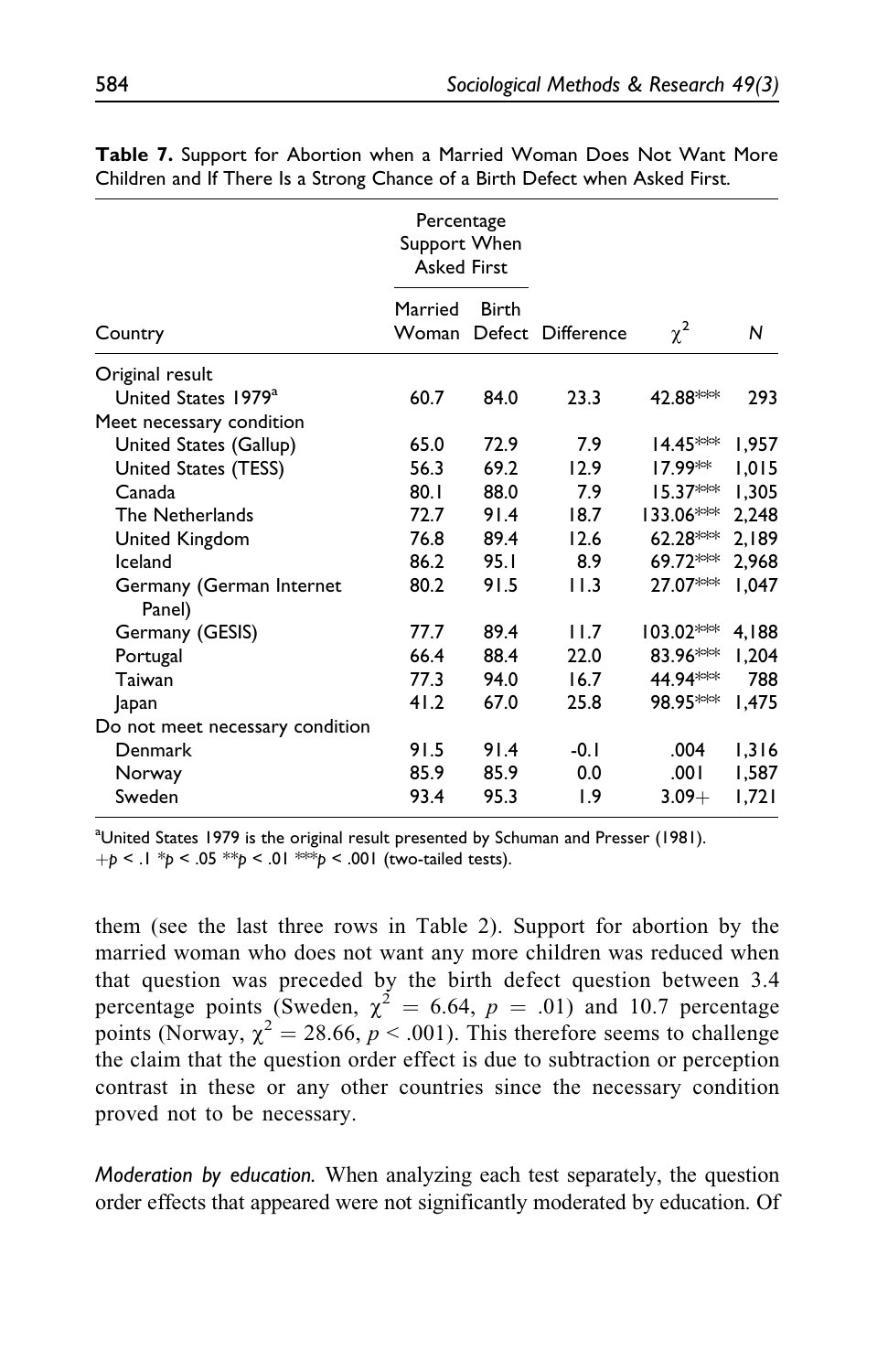|                                    |                                               |      | <b>Abortion When</b><br>No More Children      |      |                                               |      | <b>Abortion When</b><br><b>Genetic Defect</b> |     |
|------------------------------------|-----------------------------------------------|------|-----------------------------------------------|------|-----------------------------------------------|------|-----------------------------------------------|-----|
|                                    | High Versus<br>Medium<br>and Low<br>Education |      | Low Versus<br>Medium<br>and High<br>Education |      | High Versus<br>Medium<br>and Low<br>Education |      | Low Versus<br>Medium<br>and High<br>Education |     |
| Country                            | z                                             | Þ    | z                                             | Þ    | z                                             | Þ    | z                                             | Þ   |
| Meet necessary condition           |                                               |      |                                               |      |                                               |      |                                               |     |
| United States (Gallup)             | $-0.44$                                       | .66  | 0.54                                          | .59  | 0.64                                          | .53  | $-0.47$                                       | .64 |
| United States (TESS)               | 1.34                                          | .18  | $-1.58$                                       | .12  | $-0.20$                                       | .84  | 0.20                                          | .84 |
| Canada                             | $-0.92$                                       | .36  | $-1.52$                                       | . 13 | 0.77                                          | .44  | 0.84                                          | .40 |
| The Netherlands                    | $-0.06$                                       | .95  | 0.62                                          | .53  | $-0.16$                                       | .87  | $-0.45$                                       | .66 |
| United Kingdom                     | 0.12                                          | .90  | 1.05                                          | .30  | $-0.52$                                       | .60  | $-0.42$                                       | .68 |
| Iceland                            | $-0.05$                                       | .96  | 0.47                                          | .64  | $-1.81+$                                      | .07  | $2.10*$                                       | .04 |
| Germany (German<br>Internet Panel) | 0.51                                          | ا 6. | 0.24                                          | 8۱.  | 0.48                                          | .63  | 0.90                                          | .37 |
| Germany (GESIS)                    | 0.57                                          | .57  | $-0.18$                                       | .85  | $-0.91$                                       | .36  | 0.41                                          | .68 |
| Portugal                           | 1.56                                          | .12  | $-0.38$                                       | .70  | $-2.91**$                                     | .004 | 0.76                                          | .45 |
| Taiwan                             | $-1.04$                                       | .30  | 0.39                                          | .70  | 0.84                                          | .40  | 0.93                                          | .35 |
| Japan                              | 0.96                                          | .34  | $-0.62$                                       | .53  | $-0.07$                                       | .95  | 1.56                                          | .12 |
| Do not meet necessary condition    |                                               |      |                                               |      |                                               |      |                                               |     |
| Denmark                            | $-0.79$                                       | .43  | 0.89                                          | .38  | $-0.78$                                       | .43  | 0.69                                          | .49 |
| Norway                             | $1.74+$                                       | .08  | $-2.22*$                                      | .03  | 1.33                                          | 18.  | $-0.35$                                       | .73 |
| Sweden                             | $-0.60$                                       | .55  | $-0.16$                                       | .87  | $1.72+$                                       | .09  | $-0.34$                                       | .74 |
| Total sample <sup>a</sup>          | $1.96*$                                       | .05  | $-0.36$                                       | .72  | $-0.43$                                       | .67  | 1.33                                          | .18 |

Table 8. Variation in the Abortion Question Order Effect By Education.

Note: Z-statistics are for interactions in logistic regressions.

<sup>a</sup>The total effect is calculated in a random effects multilevel model.

 $+p < .01$  \*p < .05 \*\*p < .01 \*\*\*p < .001 (two-tailed tests).

the 56 tests, only three yielded statistically significant effects (5.4 percent of the tests), about what would be expected by chance alone (see Table 8). Only one of these three significant interactions was found for the question that showed a significant main effect (abortion when no more children). This is in line with the finding of Schuman et al. (1981), who did not find moderation by education either. Interestingly, when combining data across all samples, education moderated the abortion question order effect in a random effects multilevel model  $(N = 23,932; b = .13, SE = .06, p = .05;$  see the last row in Table 8)<sup>7</sup>, suggesting that the question order effect was less strong among more educated respondents.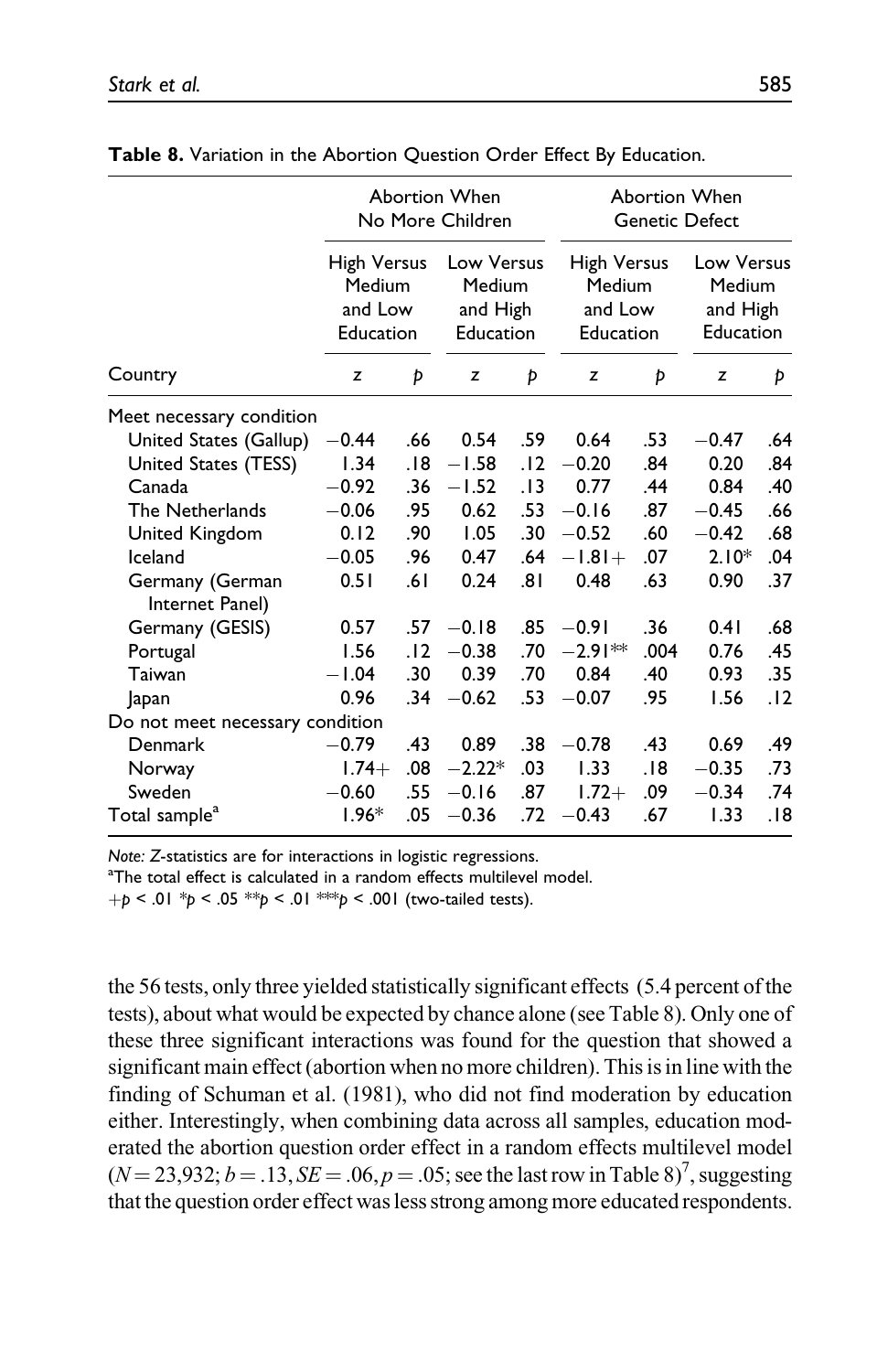This pattern of data could mean that there is no moderation by education, because the effects in the individual samples were not consistently in the same direction, or it could mean that more educated respondents are less affected by question order, as suggested by the combined analyses. Either way, these findings are not in line with our prediction of a stronger question order effect among highly educated respondents.

Country characteristics. The size of the abortion question order effect did not seem to correlate with any of the available country characteristics (Table 6). The effect size correlated positively with a country's endorsement of egalitarianism ( $r = .66$ ,  $p = .03$ ). However, this effect was importantly driven by Japan, the only country in which the question order effect did not appear. When Japan was removed from the analysis, the correlation became nonsignificant ( $r = .46$ ,  $p = .18$ ). Also, none of the other correlations were significant after Japan was removed from the analysis. This suggests that the abortion question order effect is not regulated by these country-specific characteristics.

#### Form-Resistant Correlation Hypothesis

Finally, we used the data to test Schuman and Presser's (1981) "formresistant correlation" hypothesis. Those investigators found that a measure correlated remarkably consistently with other variables, regardless of changes in the forming, wording, or order of the question. So, for example, answers to a question measuring an opinion correlated with the age of the respondent similarly, regardless of whether the opinion question was in one form or another.

We explored whether the rank ordering and spacing between countries in terms of their responses to a question were maintained regardless of the order in which the question was asked. And indeed, the results were striking. Treating country as the unit of analysis, the Pearson product moment correlation between answers to the business contributions question when asked first versus second (column 1 vs. column 2 in Table 1) was .97. The correlation between answers to the unions contributions question when asked first versus second (column 6 vs. column 7 in Table 1) was .95. The correlation between answers to the married woman question when asked first versus second (column 1 vs. column 2 in Table 2) was .91. And the correlation between answers to the birth defect question when asked first versus second (column 6 vs. column 7 in Table 2) was .99. Thus, researchers interested in studying cross-national differences in opinions on these issues would reach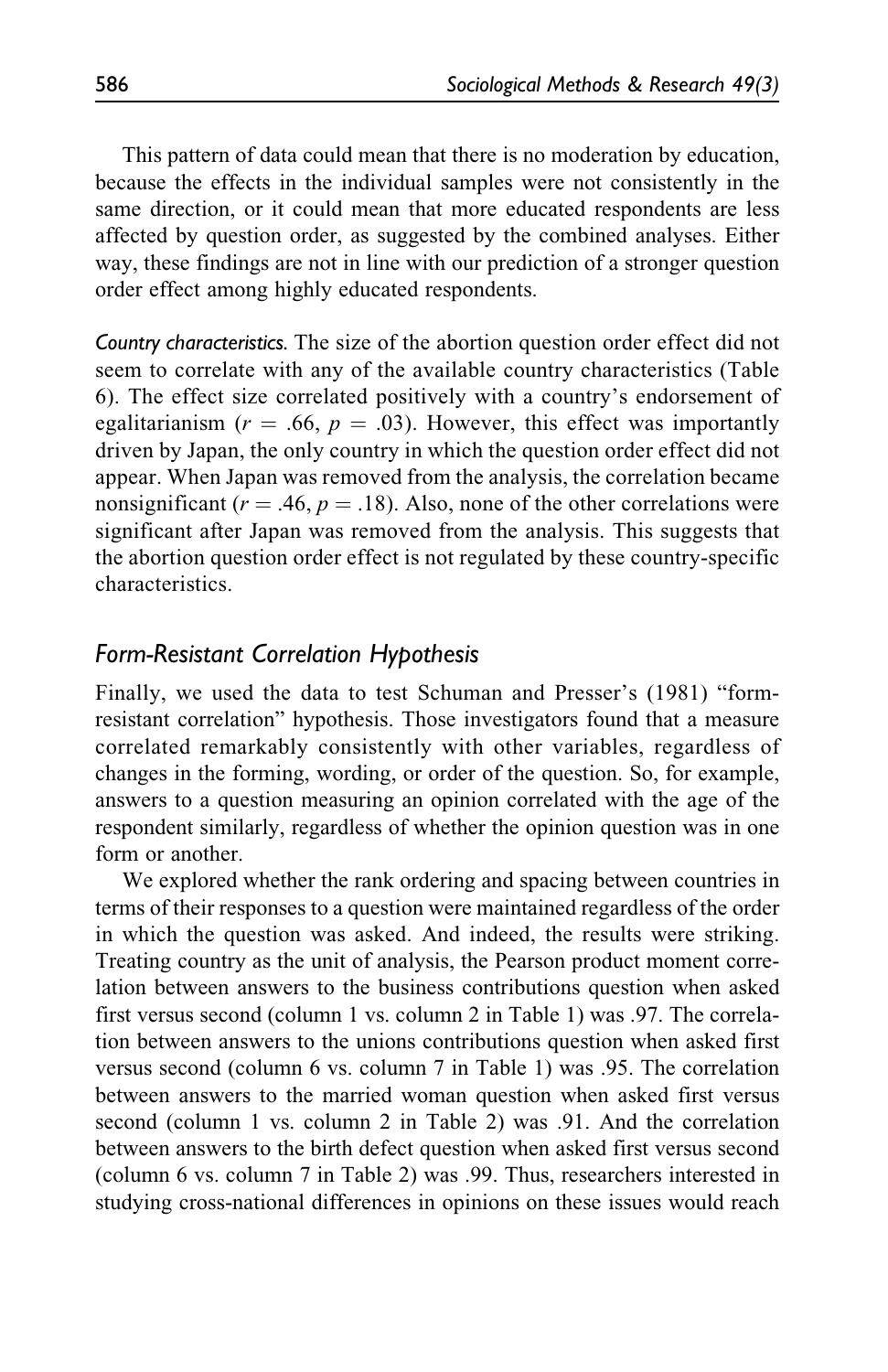nearly identical conclusions regardless of which question order was used to make the measurements.

## **Discussion**

The contributions question order effect replicated in U.S. online surveys, and the effect also occurred in five of the six other countries in which respondents evaluated financial contributions by businesses and unions differently. This question order effect was not found in the four samples in which respondents did not favor financial contributions by one party over the other. These findings are therefore in line with the claim that the norm of evenhandedness causes this question order effect. The contributions question order effect was not moderated by respondent education, challenging the claim that people with strong cognitive skills are especially likely to think of the norm of evenhandedness spontaneously when asked the first question in the sequence.

The abortion question order effect replicated in two U.S. online surveys and also appeared in all but one of the other countries. As expected, the question order effect appeared in 10 of the 11 samples in which respondents considered one of the two reasons for getting an abortion to be stronger than the other (a necessary condition for perceptual contrast or subtraction). The failure of the effect to appear in the 11th country, Japan, is puzzling. Also surprising was the appearance of the question order effect in three countries in which the necessary condition was not met. This challenges both the subtraction and the perceptual contrast explanations there and perhaps in other countries as well. The question order effect was not moderated by respondent education, as expected and in line with the notion that subtraction and perceptual contrast are neither enhanced nor muted by cognitive skills.

## Necessary Condition for the Norm of Evenhandedness

Results of this study suggest that researchers only need to pay attention to one of the three conditions we introduced as being necessary for a question order effect due to the norm of evenhandedness. We proposed that such question order effects only happen (1) if the norm of evenhandedness is endorsed, (2) if the parties compared in the sequence of questions are evaluated differently, and (3) if the norm of evenhandedness is not automatically activated. Reciprocal behavior seemed to be endorsed in most cultures and may be particularly strong in Asian countries (Shen et al. 2011). It is therefore likely that respondents in any survey may behave according to the norm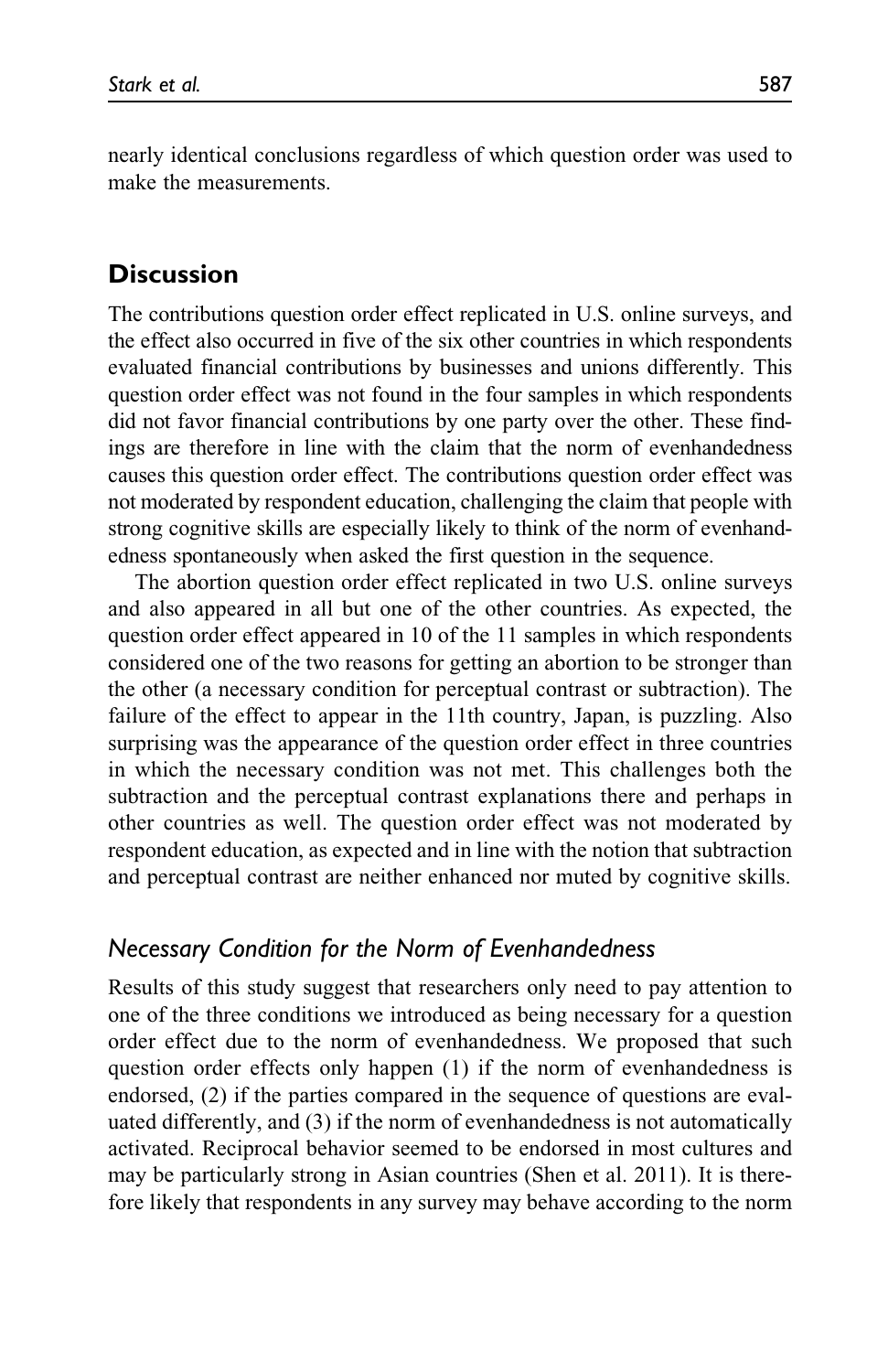of evenhandedness, so researchers are well advised to assume that the first condition will always be met.

The third condition may be less useful for understanding the observed results because there was no indication of moderation of the question order effect by education. This replicates Schuman and Ludwig's (1983) finding in this regard. That is, more educated respondents were apparently not more likely to think of the norm spontaneously when answering the first question and thereby mute the magnitude of the question order effect. However, a meta-analysis of four question order experiments involving the norm of evenhandedness suggested that the question order effect was stronger among less educated respondents (see Narayan and Krosnick 1996). The present evidence challenges Narayan and Krosnick's (1996) conclusion and suggests a need to resolve this puzzle of inconsistent findings, perhaps due to changes in the relation of education to this effect over decades.

Our analyses of the association of country characteristics with the response effect may shed some light on this finding. Contrary to our expectation, the question order effect was stronger in more individualistic countries than in more collectivistic countries. This suggests that the norm of evenhandedness may be more salient in more collectivistic countries, preventing preferential treatment of the first party in a sequence of questions. Thus, the automatically activated norm of evenhandedness may prevent the occurrence of such a question order effect because respondents do not show a preference for either party compared in the sequence of questions. Accordingly, the activation of the norm of evenhandedness does not seem to depend on respondents' cognitive capacities but on the culture in which they live.

The country characteristics correlates should, however, be interpreted with some caution. This analysis was restricted to only eight countries for which cultural indicators were available (Iceland and Taiwan were not included). As a consequence, the results in the present analysis were driven by the contrast between (1) the Anglo-Saxon countries (and the Netherlands), in which respondents showed a preference for unions' contributions over that of businesses, and (2) Northern European countries in which respondents did not have such a preference. Asian countries could not be included in this analysis. Accordingly, the finding of a stronger response effect in countries that score higher on embeddedness (indicating a preference for social order, obedience, and respect for tradition, see Schwartz 2004) or mastery (more daring and ambitious), and a weaker response effect in countries with a stronger preference for harmony (unity with nature, world at peace) and for egalitarian autonomy (broadmindedness, curiosity) reflects mainly the difference between the Anglo-Saxon and Northern European countries on these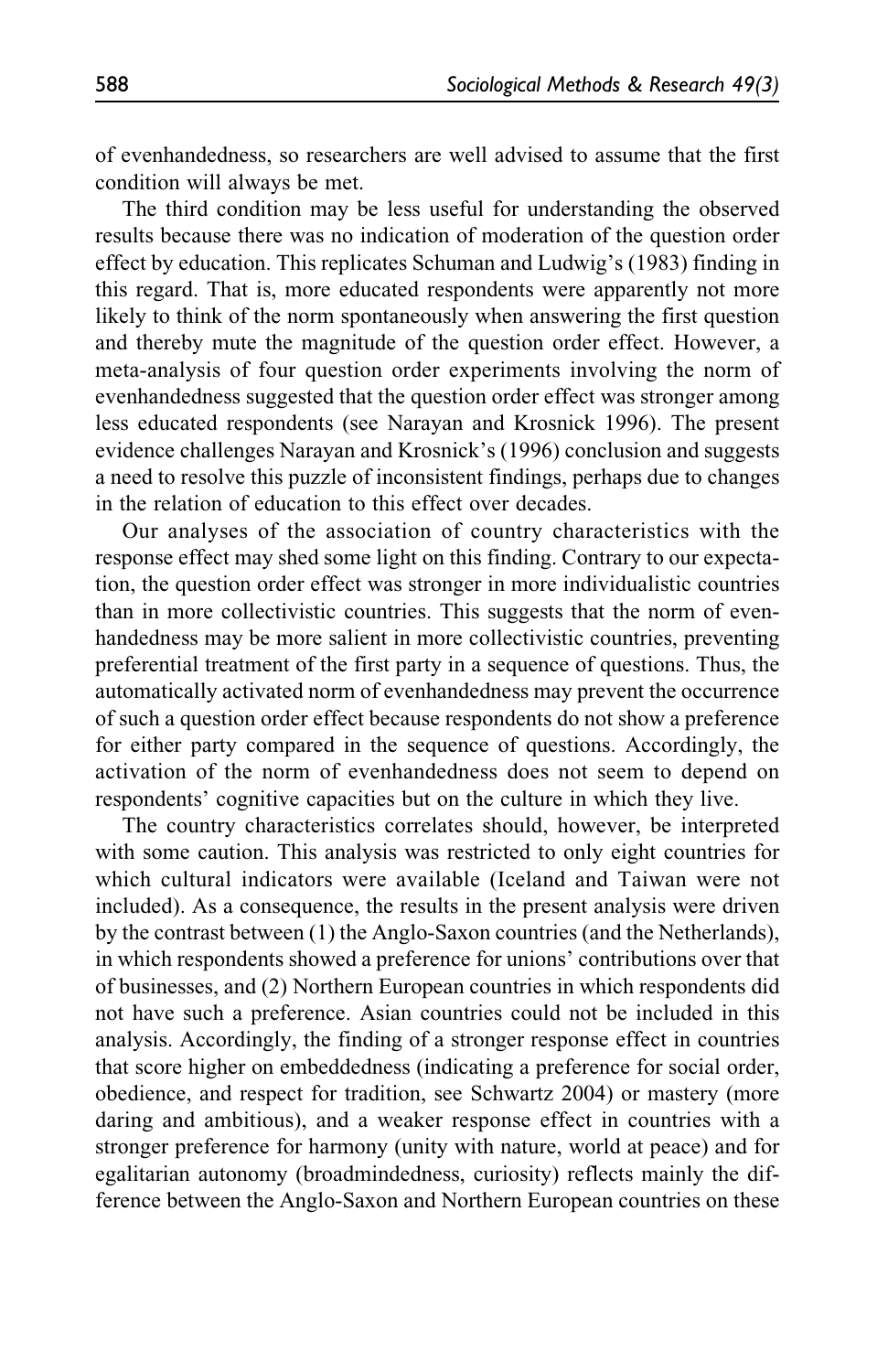indicators. Analyses that include more countries with a broader variation on these cultural characteristics are needed to get a better understanding of the moderators of the question order effect.

Consistent with expectations, the question order effect in the contributions questions appeared only when respondents in a country had a more favorable evaluation of one of the two parties involved. In countries in which more respondents supported contributions by unions more than contributions by businesses, support for the latter increased after respondents reported support for the former. Mirroring these findings, in all but one country in which respondents favored businesses' contributions over unions' contributions, asking the unions question later increased expressed support. Furthermore, reversing the question order did not affect responses in countries in which contributions by unions and businesses received equal amounts of support. Thus, a differential evaluation of the parties involved in the comparison seems to be a necessary condition for a question order effect to appear due to the norm of evenhandedness.

Interestingly, the two-sided question order effect reported by Schuman and Ludwig (1983) appeared in the U.S. data and in Canada but in no other country in our study. That is, presenting the two questions in a sequence increased support for the less positively evaluated party and decreased support for the more positively evaluated party in the United States and Canada. In all other countries, with the exception of Iceland, presenting the questions in a sequence only increased support for the less positively evaluated party but did not affect support for the more positively evaluated party.

#### Perceptual Contrast in the Abortion Experiment

Most findings in the present study with regard to the abortion question order effect are in line with other research on perceptual contrast effects (Bishop et al. 1985). Earlier research has shown that people's responses to questions can be influenced if they are asked to judge similar objects on the same dimension when they have different qualitative evaluations of these objects (Tourangeau et al. 2000). For instance, politicians are evaluated more positively or negatively depending on whether the preceding question asked about a liked or disliked politician (Schwarz and Bless 1992b), and faces are evaluated as more or less attractive depending on the attractiveness of the preceding face (Wedell, Parducci, and Geisleman 1987). We found that respondents in the United States today considered not wanting any more children to be a less compelling reason for abortion than a strong chance for a serious defect in the baby. As a consequence, there was less support for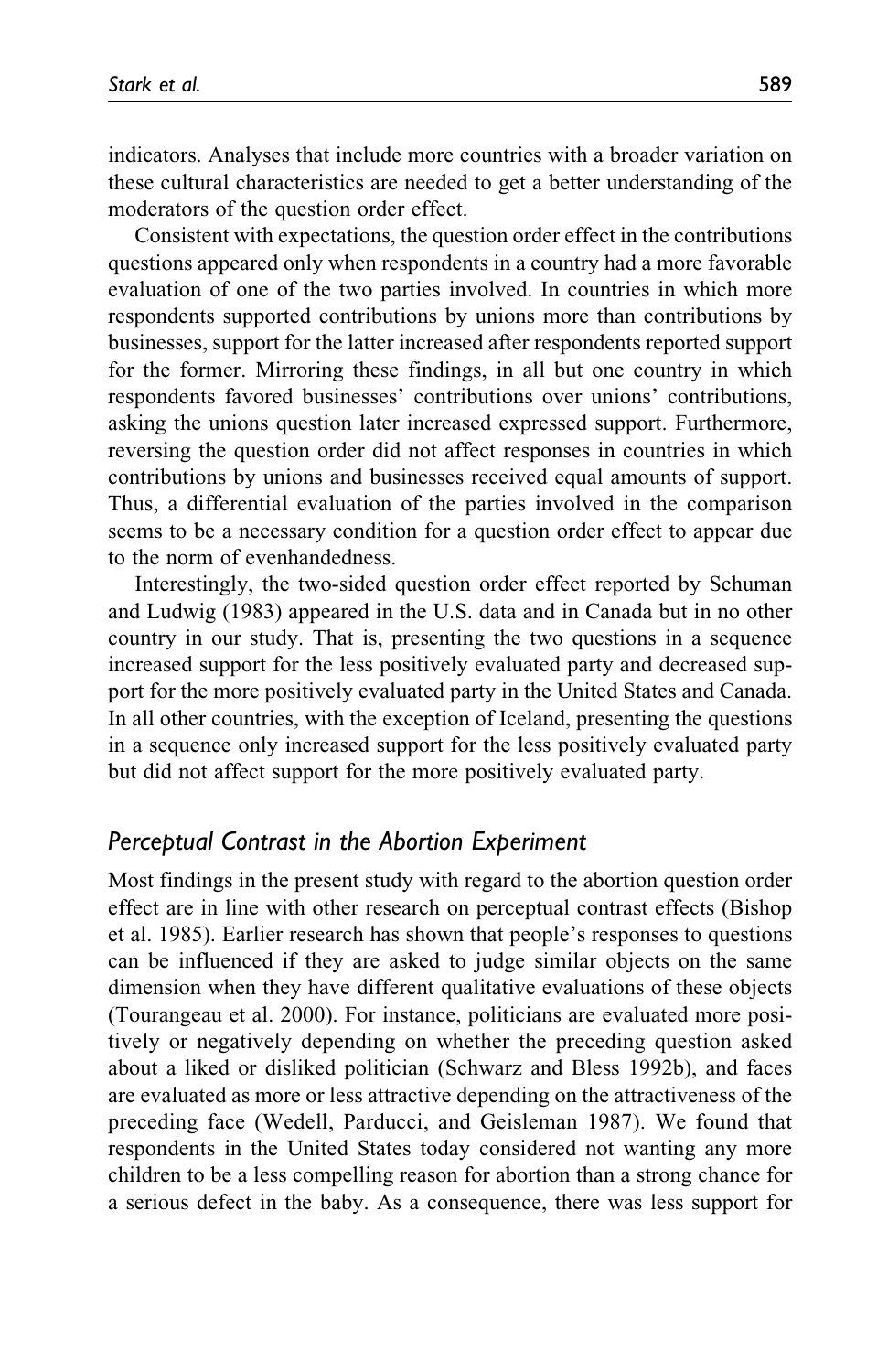abortion by the married woman who does not want any more children when respondents were first asked about abortion when there is a chance of a birth defect than when respondents did not answer that question before. This finding is in line with earlier replications of the same experiment (Bishop et al. 1985; Schuman et al. 1981). This finding also appeared in almost all other countries examined here.

Interestingly, this question order effect also appeared in countries where the necessary condition for perceptual contrast was not observed. In three Scandinavian countries (Sweden, Norway, and Denmark), respondents expressed the highest level of support for abortion by the married woman who does not want any more children (between 86 percent and 93 percent) and an equally high level of support for abortion in case of a possibility of a birth defect when either question was asked first. In contrast to our expectations, asking the birth defect question first significantly reduced support for abortion by the married woman who does not want any more children. Also unexpected was that countries that met the necessary conditions more in Table 7 did not show a stronger question order effects in Table 2 ( $r = .07$ ,  $p = .81$ ).

There are two possible interpretations of these findings. One interpretation is that perceptual contrast does not underlie the abortion question order effect. However, a second interpretation is that the necessary condition was also met in the Scandinavian countries but that it was not detected in our test, because the use of only two response options was not sufficiently refined to document a difference in perception. To illustrate, imagine someone handed you a heavy stone and asked whether you think the stone is "light" or "heavy." You might pick "heavy" as your answer. Now you are handed a second, much heavier stone and have to indicate whether it is light or heavy. Given the choice between these two options, you might pick "heavy" again, even though the second stone weighs more than the first one. The dichotomous response options in the abortion experiment might have limited respondents' ability to differentiate between how compelling the provided reasons were in a similar way. Using a rating scale instead of dichotomous answer categories might allow future research to test this interpretation of our results.

The present findings challenge the subtraction account of the abortion question order effect, which has also been disputed by earlier research (Bishop et al. 1985). Subtraction requires enough cognitive capacity to recognize the relation between the two questions and to adjust the interpretation of the second question about abortion if a married woman does not want any more children by subtracting. If this occurred, the question order effect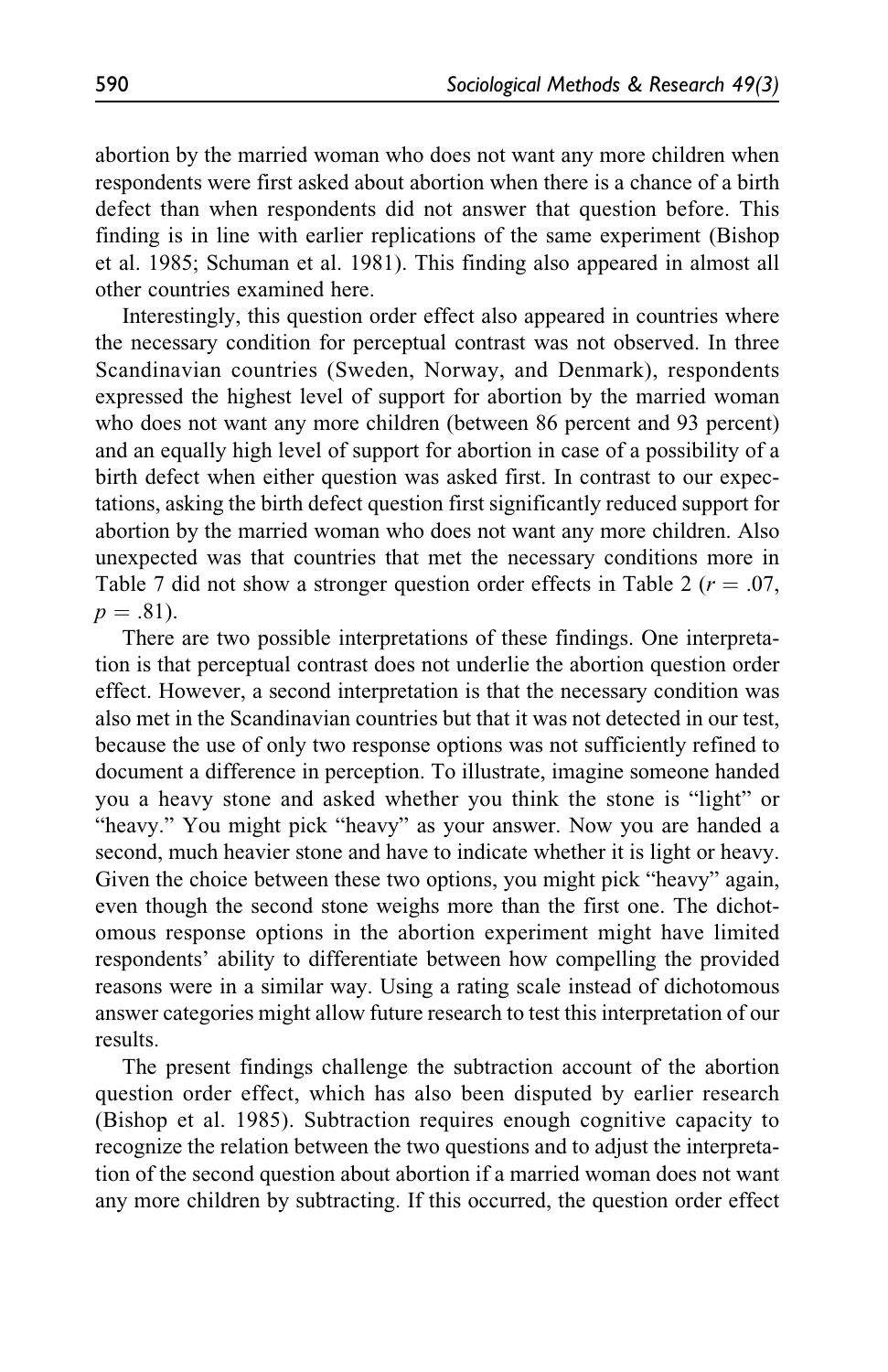should have been stronger among more educated respondents who had more cognitive resources available during the interview. However, just like in earlier research (Narayan and Krosnick 1996; Schuman et al. 1981), education did not moderate the effect, leading us to conclude that subtraction probably does not underlie the abortion question order effect. Moreover, the conversational norm potentially responsible for subtracting the birth defect reason from the reasons considered by the married woman is more strongly endorsed in collectivistic cultures (Bless and Schwarz 2010) and should therefore have led to a stronger question order effect in such cultures. However, our analysis did not reveal correlations between the effect sizes and countries' characteristics. These findings do not discredit the perceptual contrast explanation, which does not clearly implicate moderation by cognitive skills or country characteristics in a particular way.

#### Limitations

Although this is among the first studies to test for the generalizability of question order effects in multiple countries who use different languages, have different cultural backgrounds, and have different socioeconomic compositions of their populations, our investigation is restricted to only 12 countries and to only two of many question order effects (Moore 2002). The analysis of country characteristics was even more restricted, because such characteristics were not available for two countries in our sample. Testing in more countries, with more variation in perceptual contrast or contrasting evaluations of the subjects of questions asked in a sequence, and also replications of other question order effects are necessary to reach strong conclusions.

Such new research should also include tests of mode effects. Expected findings often appeared across modes, but there were some noteworthy exceptions. The abortion question order effect did not appear in Japan, which could be due to cultural reasons or due to the translation. Since abortion is up to individuals' own discretion and does not involve legal considerations in Japan, the translation was "Do you think it would be OK for a pregnant woman to abort if she is married and does not want any more children?" which could have affected responses. However, the unexpected finding in Japan could also have occurred because Japan was the only country in which data were collected only via face-to-face interviews. Mode effects could not be examined in the present research, because the samples that provided data via multiple modes did not randomly assign respondents to one mode and instead allowed respondents who did not have Internet access or did not want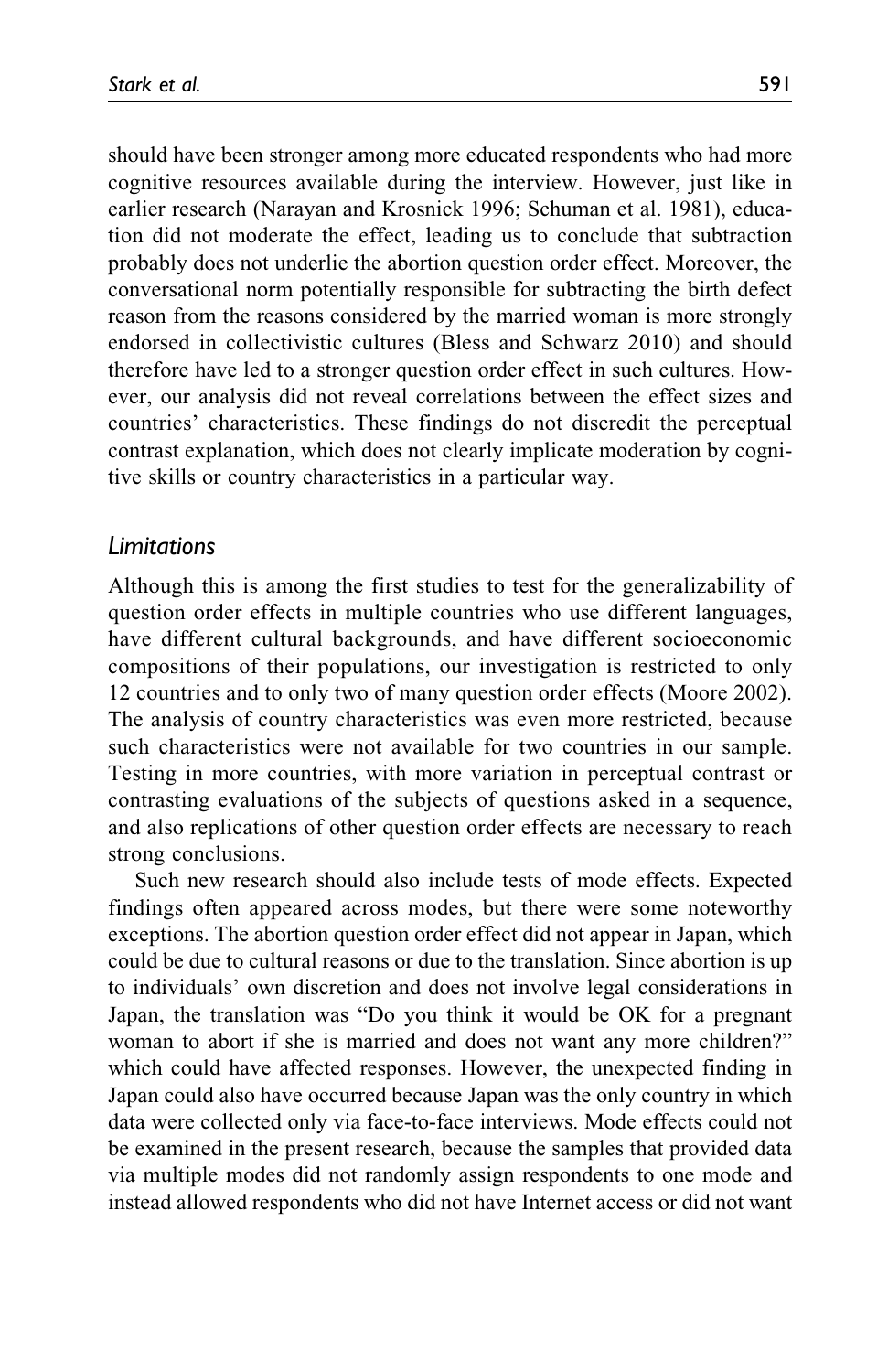to complete the questionnaire via the Internet to use a different mode (Silber et al. 2018). The failure to randomly assign respondents to modes precludes assessing the moderating effects of mode per se. Future research that includes telephone interviews in the United States would allow for direct replication of the original studies by Schuman and colleagues (1981, 1983), which involved telephone interviewing.

The wordings of some of the questions used in our experiments may have sounded dated to some respondents, even more so in some of the non-English-speaking countries after translation. This may have affected respondents' behavior but was unavoidable given the goal of this research (Silber et al. 2018). We set out to conduct well-known and often cited question order experiments that were first conducted in 1947 and 1979. Since we wanted to know whether the original question order effects would appear in the United States today and also appear in different countries, using the same question wording was unavoidable. Future research should test for similar question order effects using other questions and maybe even topics that are timelier.

#### Replication or Generalization?

It is interesting to compare the findings reported here to those reported by Klein et al. (2014). These investigators conducted Hyman and Sheatsley's (1950) experiment testing operation of the norm of evenhandedness in 36 separate samples, including 25 in the United States and 11 abroad (in nine countries: Brazil, the Czech Republic, Malaysia, Turkey, Canada, the United Kingdom, Poland, the Netherlands, and Italy). Hyman and Sheatsley's experiment involved asking respondents whether news reporters from communist countries should be allowed in the United States and whether American news reporters should be allowed in communist countries. In Klein et al.'s (2014) rerunning of the experiment, "communist countries" was changed to North Korea or to another country, at the discretion of the replicating investigator.

The expected question order effect was statistically significant and in the expected direction for only 36 percent of the attempted replications, and the effect was nonsignificant for 64 percent of the tests. However, combining all the samples together yielded a highly statistically significant effect in the expected direction, and a test of the homogeneity of the effects across replication attempts yielded a p value of .30, meaning that the null hypothesis of homogeneity could not be rejected. This might be interpreted as evidence of replication and generalization across countries.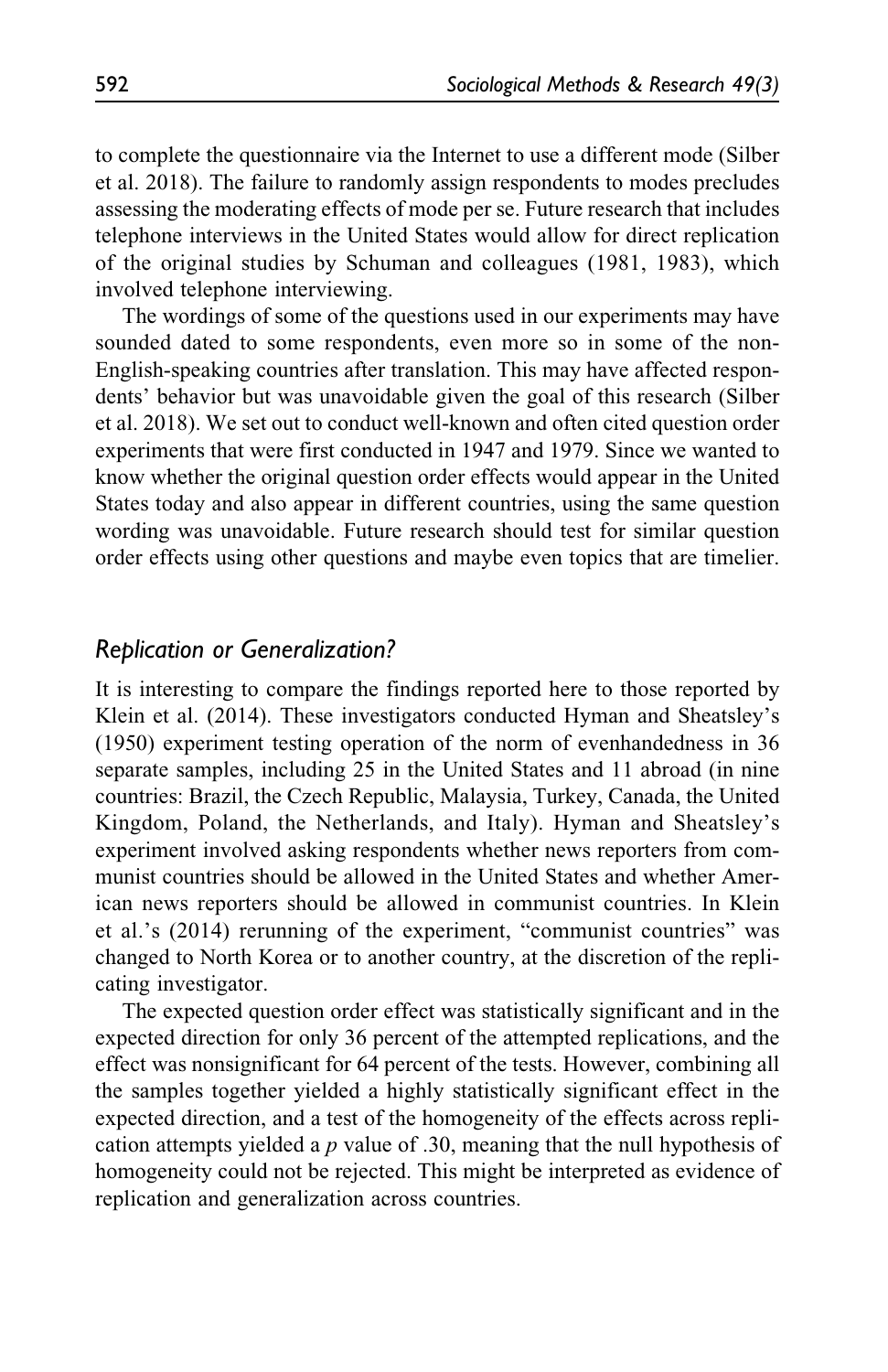The failure to observe a significant question order effect in 64 percent of the countries may have occurred because the replication attempts were vastly underpowered. Twenty-eight of the 36 samples were smaller than 150 people, meaning fewer than 75 people per cell, in contrast to the total of 1,200 participants in Hyman and Sheatsley's (1950) original study. Therefore, the test of homogeneity could also be misleading about differences between countries: Failure to reject the null hypothesis of homogeneity might be at least partly the result of lack of power as well.

Furthermore, the test assessing homogeneity might also be misleading because it was conducted across all 36 replications, 25 of which were carried out in the United States Therefore, the reported test of homogeneity is likely to be dominated by the degree of homogeneity of effects across those 25 U.S. studies since there were so few other studies. To test differences across countries, the authors could have combined all of the American respondents to compute a single effect size for the United States (and done the same for the two Canadian samples and the two samples from Poland) and then assessed the statistical significance of variation in the effect size across countries rather than across samples.

The online supplement for Klein et al.'s (2014) paper revealed that among non-U.S. countries, the question order effect was statistically significant or marginally significant in Canada, the Netherlands, the United Kingdom, Brazil, the Czech Republic, and Poland, and not even close to significant in Italy ( $p = 1.0$ ,  $N = 144$ ), Turkey ( $p = .70$ ,  $N = 113$ ), and Malaysia  $(p = .46, N = 102)$ . The significant effects in Canada, the Netherlands, and the United Kingdom replicate the findings we reported on those countries. Because we collected no data in the other countries that Klein et al. (2014) investigated, we had no empirical basis for checking the robustness of their results in those places.

None of Klein et al.'s (2014) samples were drawn randomly from the populations of the nations studied, so there is no basis for expecting their results to match ours. Furthermore, even their evidence resembling Hyman and Sheatsley's (1950) is not evidence of replication, because Klein et al. (2014) did not study a random sample of American adults as Hyman and Sheatsley (1950) did. Nonetheless, it is tempting to speculate that the findings from our contributions experiment may cast some light on Klein et al.'s (2014). Perhaps their conclusion of homogeneity of effect sizes across samples is incorrect, both because so many samples were from the United States and because the samples in most countries were small. And perhaps the effect of question order is indeed absent in Italy, Turkey, and Malaysia because the necessary condition for the effect to occur was not met in those countries.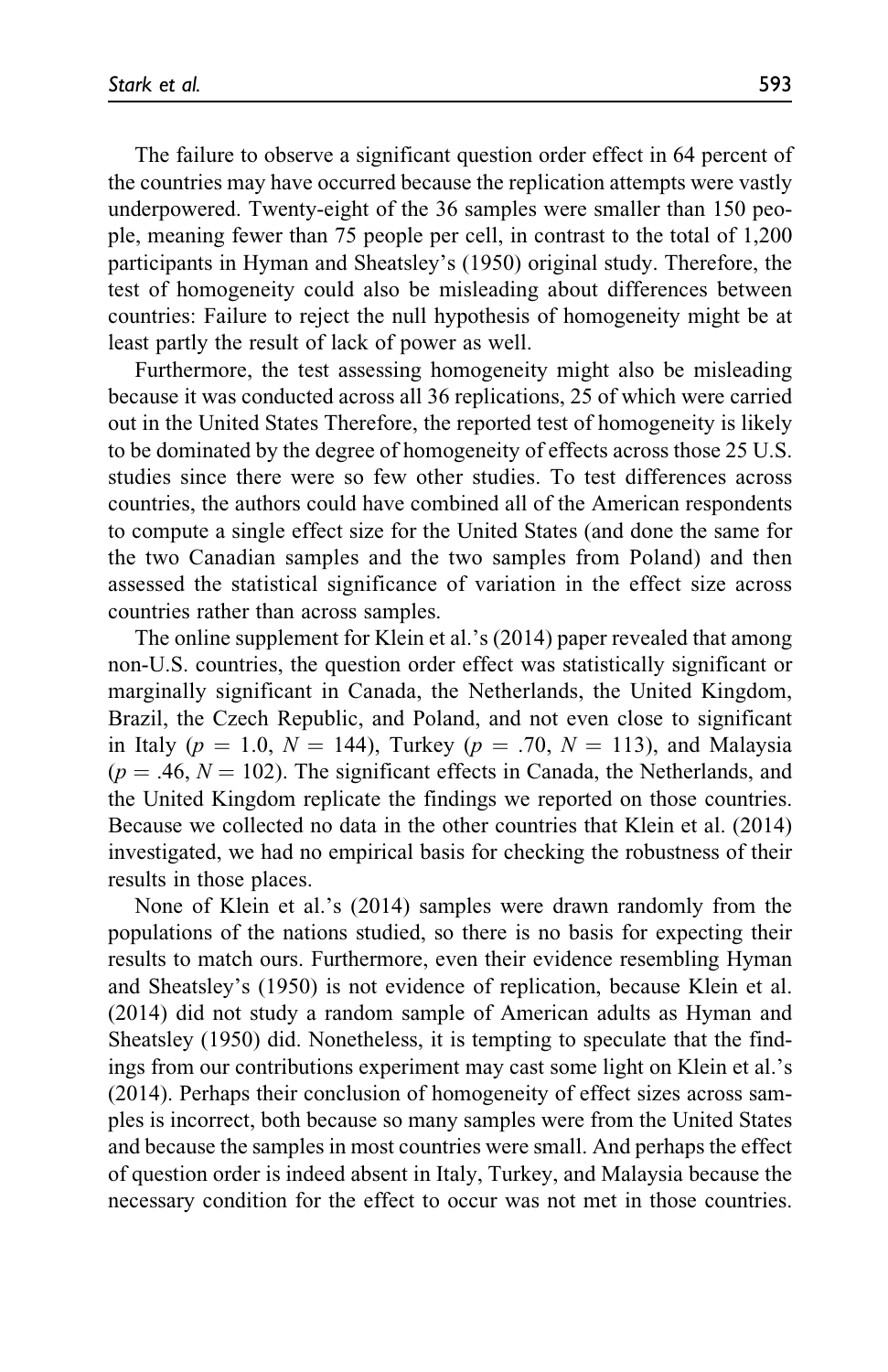Klein et al. (2014) did not report the details of their results in a way that would allow us to identify which of their samples did and did not meet the necessary condition.

All this suggests a cautionary note about Klein et al.'s (2014) approach to interpreting their cross-national data. They did not set out to explore generalization of effects across countries and instead simply treated each implementation of an experiment outside the United States as another test of the replicability of an effect, equivalent in value to the tests done within the United States And when those authors found an instance of a nonsignificant effect, that nonsignificance was treated as a threat to the robustness of the original finding, regardless of what country the sample of respondents came from.

Our results suggest that this interpretive approach is a mistake. We showed that nonsignificant results can be explained by the failure of some countries to meet the necessary conditions. Therefore, the failure of a result to occur in some countries indicates lack of generalization rather than lack of replication. And indeed, the failures of the effect to appear in some countries actually reinforce the validity of the theory of why the question order effect occurs rather than challenging it. In other words, the theory is validated by the identification of limiting conditions. Therefore, before calling the reality of an original finding into question due to failures to replicate it across countries (see, e.g., Open Science Collaboration 2015), scholars are advised to first explore whether this variation is lack of generalization across contexts for substantive reasons rather than lack of replication. And efforts to check the robustness of a published finding may be best done with samples from the same country rather than implicitly presuming generalizability across countries.

## Conclusions

Although question order effects seem to be relatively rare (Smith 1988), they appear to occur most when two questions are asked sequentially on the same topic or very similar topics (Tourangeau, Singer, and Presser 2003). We have proposed additional conditions that must be met for question order effects to occur. Thinking about such necessary conditions might help researchers to identify whether results of an experiment are attributable to a proposed mechanism. We look forward to more research seeking to explain response effects like these. In the meantime, the present study suggests that international research may be fruitful for assessing the replicability, generalizability, and mechanisms of question design effects.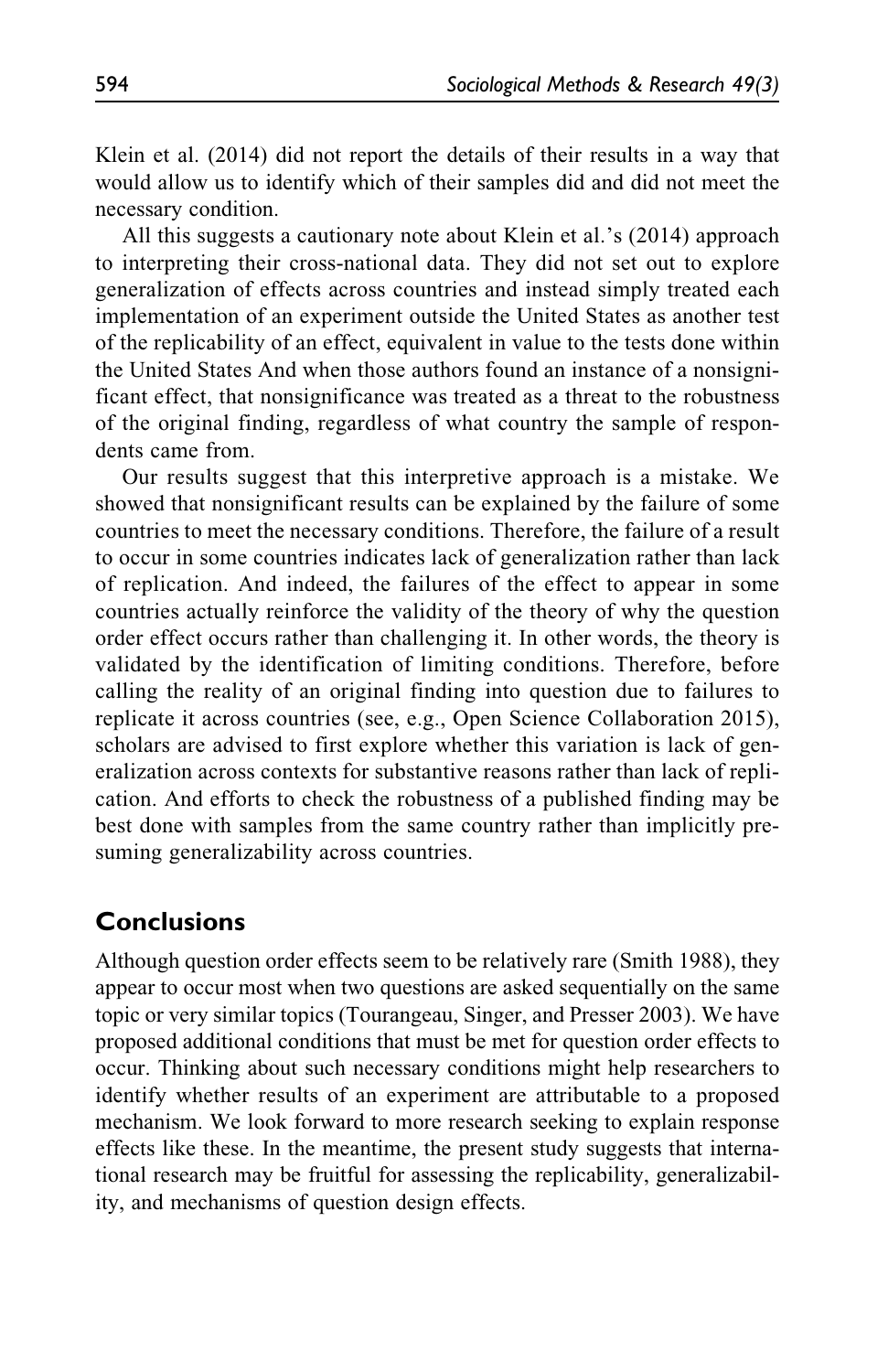#### Authors' Note

Data used in this article can be downloaded from the study website [https://osf.io/](https://osf.io/gwrve/) [gwrve/](https://osf.io/gwrve/).

#### Declaration of Conflicting Interests

The author(s) declared no potential conflicts of interest with respect to the research, authorship, and/or publication of this article.

#### Funding

The author(s) disclosed receipt of the following financial support for the research, authorship, and/or publication of this article: This article uses data from the German Internet Panel waves 8 (doi: 10.4232/1.12614) and 9 (doi: 10.4232/1.12615). A study description can be found in Blom, Gathmann, and Krieger (2015). The German Internet Panel is the central data collection (project Z1) of Collaborative Research Center 884 "Political Economy of Reforms" (SFB 884) at the University of Mannheim and is funded by the German Research Foundation (DFG). The Longitudinal Internet Studies for the Social Sciences (LISS) Panel data were collected by CentERdata (Tilburg University, the Netherlands) through its Measurement and Experimentation in the Social Sciences (MESS) project funded by the Netherlands Organization for Scientific Research (grant number 176.010.2005.017). This article uses data from the GESIS Panel (doi: 10.4232/1.12658). The development of the GESIS Panel was funded the German Federal Ministry of Education and Research and is now a permanent data collection facility operated by GESIS. The SSRI Online Panel data were collected by the Social Science Research Institute, University of Iceland. The panel is funded by the institute. The Understanding Society Innovation Panel is funded by the UK Economic and Social Research Council and various Government Departments, with scientific leadership by the Institute for Social and Economic Research, University of Essex, and survey delivery by NatCen Social Research and Kantar Public. The research data are distributed by the UK Data Service: Understanding Society: Innovation Panel, Waves 1–8, 2008–2015 [data collection]. 7th Edition. UK Data Service. SN: 6849. The data in Sweden were collected by the Laboratory of Opinion Research at the University of Gothenburg through its Swedish Citizen Panel. This data collection is described in Martinsson et al. (2014). The Danish data are funded by The Danish Council for Independent Research. The Norwegian Citizen Panel/DIGSSCORE is funded by the University of Bergen, Uni Research, and the Bergen Research Foundation (grant no. 01234). The data of Taiwan were collected under the funding of Research Center for Humanities and Social Sciences, Academia Sinica. The Japan survey was funded by the Environment Research and Technology Development Fund (1-1406) of the Ministry of the Environment, Japan. The data collection for Portugal has benefited from funding of the Portuguese Foundation for Science and Technology (FCT), grant number PTDC/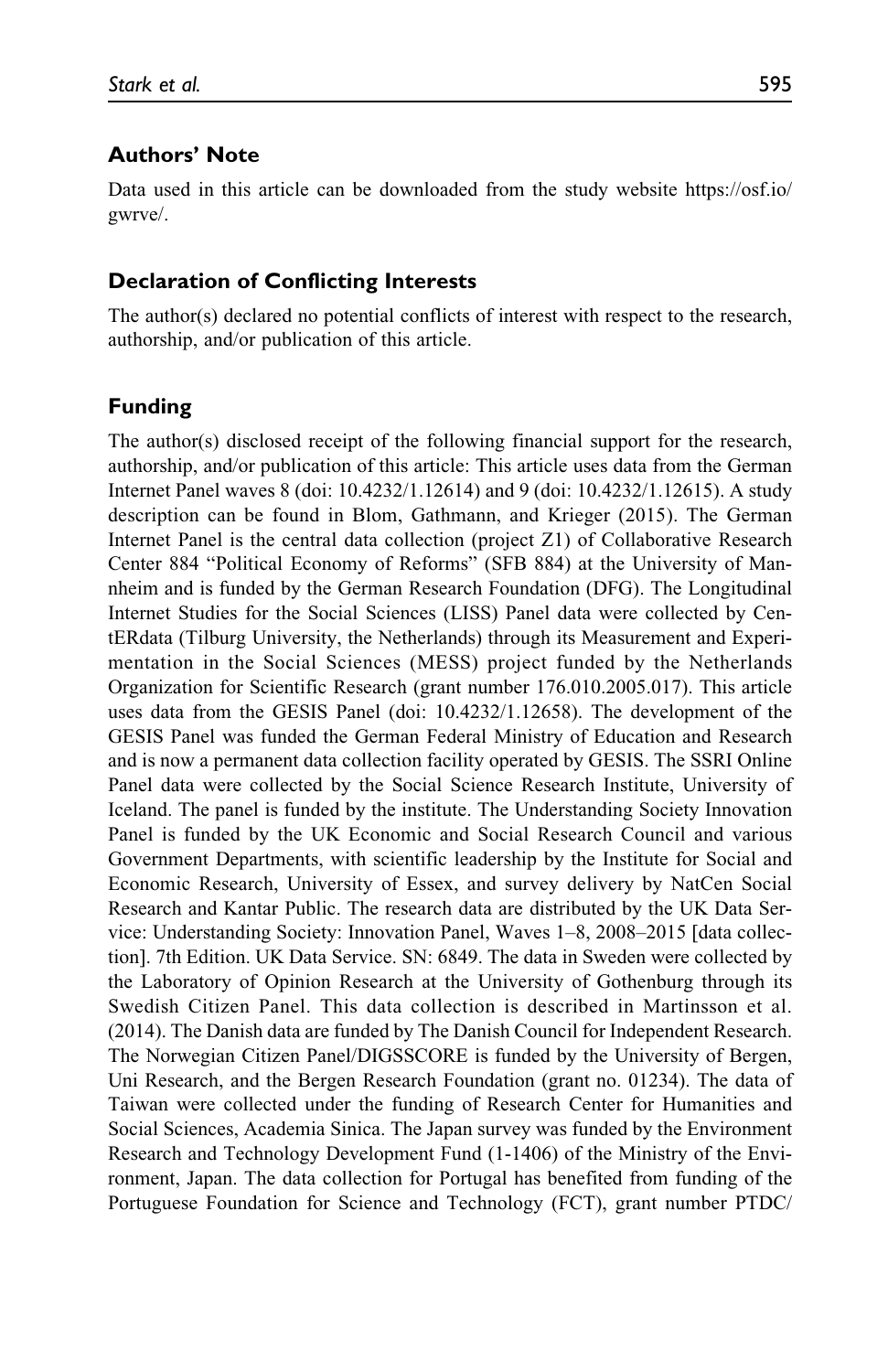IVC-CPO/3921/2012. TESS (Time-Sharing Experiments for the Social Sciences) is funded by the National Science Foundation (SES-1628057).

## ORCID iD

Tobias H. Stark **<https://orcid.org/0000-0002-3163-5776>** Henning Silber <https://orcid.org/0000-0002-3568-3257> Jon A. Krosnick **<https://orcid.org/0000-0003-0336-1613>** Ana Belchior **b** <https://orcid.org/0000-0003-3387-2529> Michael Bosnjak <https://orcid.org/0000-0002-1431-8461> Sanne Lund Clement **b** <https://orcid.org/0000-0002-5480-7622> Guðbjörg Andrea Jónsdóttir D<https://orcid.org/0000-0002-8852-9560> Peter Lynn **D** <https://orcid.org/0000-0002-3493-5686> Ditte Shamshiri-Petersen <https://orcid.org/0000-0003-2766-0220> Endre Tvinnereim  $\bullet$  <https://orcid.org/0000-0001-8891-2503>

#### Supplemental Material

Supplemental material for this article is available online.

#### **Notes**

- 1. The abortion question order effect has been found to be stronger among younger respondents, perhaps because young respondents have better short-term memory capacity, allowing better recollection of a preceding question when answering the subsequent one, a necessary condition for perceptual contrast or subtraction (Knäuper et al. 2007).
- 2. Data were also collected in France as part of this project, but the randomization of the experiments was not implemented correctly, making it impossible to explore question order effects.
- 3. To minimize potential problems due to translation errors, the source questionnaire was provided in English and teams in the various countries developed functionally equivalent translations following the Translation, Review, Adjudication, Pretesting, and Documentation approach (Harkness, Villar, and Edwards 2010).
- 4. In order to maximize sample representativeness, it would be desirable to use poststratification weights for each sample. When the data collections were initiated, we assumed that we would be able to produce poststratification weights. However, too little information about population statistics for multiple country was available to generate proper weights. Furthermore, we received weights only for 7 of the 14 samples in this study, and one set of weights from the United States did not reproduce the nation's demographics. We therefore report unweighted results in this article and report weighted results in Online Appendix C, but we caution readers not to assume that the weighted results are optimal.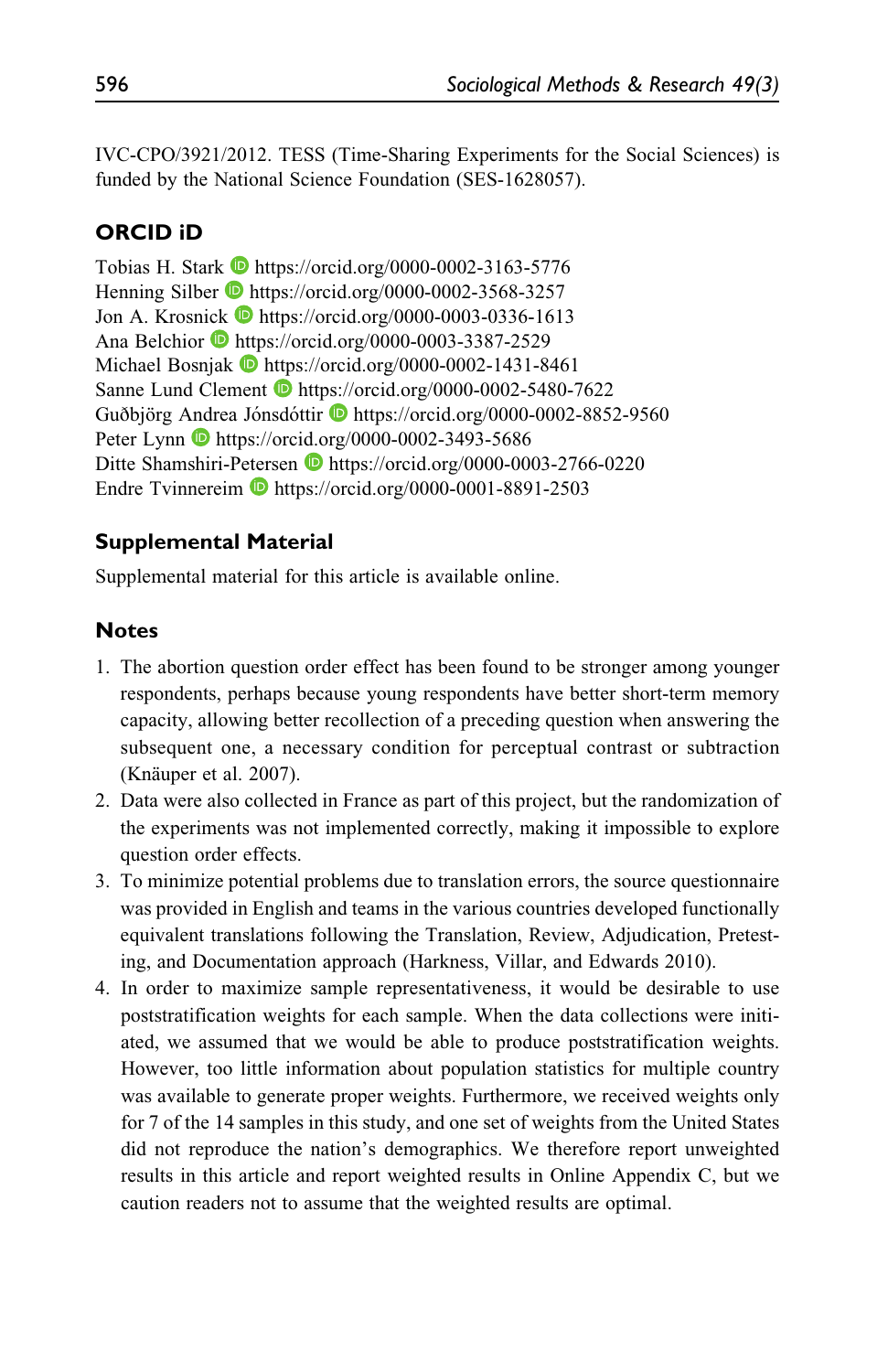- 5. There were relatively few missing answers to the four target questions (see Table 3), so we removed the few missing cases.
- 6. Of the 20,922 respondents who gave valid answers to the business questions, 412 (1.97 percent) had missing values on the education variable, and for 37 respondents from Iceland, the order in which the business/union questions were asked was not recorded, so these respondents were excluded from the moderation analyses. Of the 20,905 respondents who gave valid answers to the union questions, 411 (1.97 percent) had missing values on the education variable and were removed from the sample.
- 7. Of the 25,023 respondents with valid answers on the abortion when a women does not want more children question, 1,075 (4.30 percent) had missing values on the education variable, and for 15 cases in the Japanese data, the order in which the abortion questions were asked was not recorded, so these cases were not included in the analyses. Of the 25,006 respondents with valid answers to the birth defect question, 1,069 (4.27 percent) has missing values on education and for 66 cases the order in which the questions were asked was not recorded.

#### **References**

- Bishop, George F., Robert W. Oldendick, and Alfred J. Tuchfarber. 1985. "The Importance of Replicating a Failure to Replicate—Order Effects on Abortion Items." Public Opinion Quarterly 49:105-14.
- Bless, Herbert and Norbert Schwarz. 2010. "Mental Construal and the Emergence of Assimilation and Contrast Effects: The Inclusion/Exclusion Model." Advances in Experimental Social Psychology 42:319-73.
- Blom, Annelies G., Christina Gathmann, and Ulrich Krieger. 2015. "Setting Up an Online Panel Representative of the General Population: The German Internet Panel." Field Methods 27:391-408.
- Bollen, Kenneth, John T. Cacioppo, Robert Kaplan, Jon A. Krosnick, and James L. Olds. 2015. "Social, Behavioral, and Economic Sciences Perspectives on Robust and Reliable Science." Pp. 1-29 in Report of the Subcommittee on Replicability in Science Advisory Committee to the National Science Foundation Directorate for Social, Behavioral, and Economic Sciences. Arlington, Virginia: National Science Foundation. Retrieved (02/21/2017) from: [https://www.nsf.gov/sbe/AC\\_Materi](https://www.nsf.gov/sbe/AC_Materials/SBE_Robust_and_Reliable_Research_Report.pdf) [als/SBE\\_Robust\\_and\\_Reliable\\_Research\\_Report.pdf](https://www.nsf.gov/sbe/AC_Materials/SBE_Robust_and_Reliable_Research_Report.pdf)
- Grice, H. Paul. 1975. "Logic and Conversation." Pp. 41-58 in Syntax and Semantics, edited by P. Cole and J. L. Morgan. New York: Academic Press.
- Haberstroh, Susanne, Daphna Oyserman, Norbert Schwarz, Ulrich Kühnen, and Li-Jun Ji. 2002. "Is the Interdependent Self More Sensitive to Question Context than the Independent Self? Self-construal and the Observation of Conversational Norms." Journal of Experimental Social Psychology 38:323-29.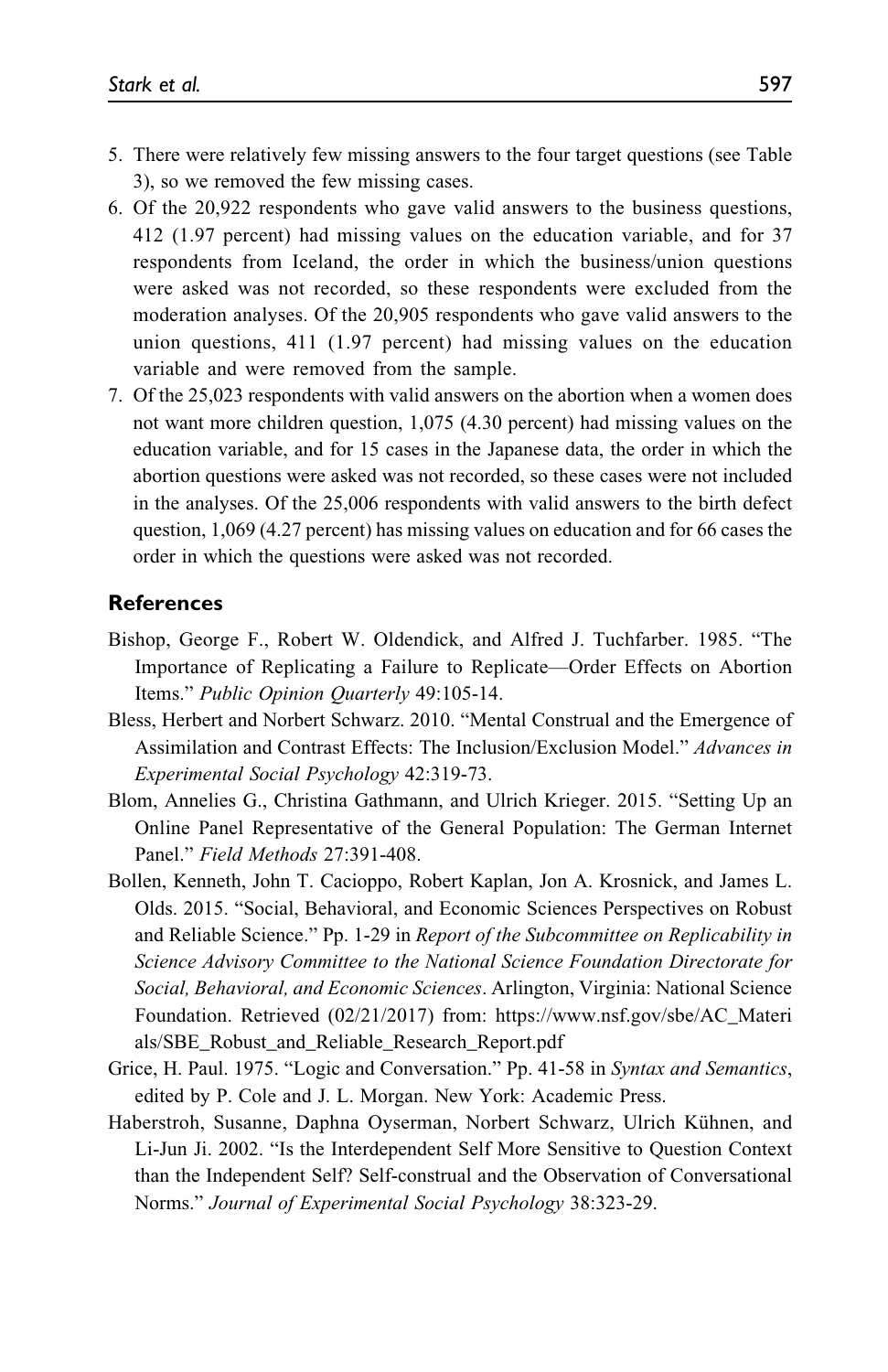- Harkness, Janet A., Ana Villar, and Brad Edwards. 2010. "Translation, Adaptation, and Design." Pp. 115-140 in Survey Methods in Multinational, Multiregional, and Multicultural Contexts, edited by Janet A. Harkness, Michael Braun, Brad Edwards, Timothy P. Johnson, Lars E. Lyberg, Peter Ph. Mohler, Beth-Ellen Pennell, and Tom W. Smith. New Jersey: Wiley.
- He, Jia, Alejandra D. C. Dominguez Espinosa, Ype H. Poortinga, and Fons J. R. van de Vijver. 2014. "Acquiescent and Socially Desirable Response Styles in Crosscultural Value Surveys." Pp. 98-111 in Toward Sustainable Development through Nurturing Diversity, edited by Leon T. B. Jackson, Deon Meiring, Fons J. R. van de Vijver, and Erdhabor Idemudia. Melbourne, FL: International Association for Cross-Cultural Psychology.
- Higgins, E. Tory and Liora Lurie. 1957. "Context, Categorization, and Recall: The "Change-of-standard" Effect." Cognitive Psychology 15:525-47.
- Hofstede, Geert. 2001. Culture's Consequences: Comparing Values, Behaviors, Institutions and Organizations Across Nations. Thousand Oaks, CA: Sage.
- Hyman, Herbert H. and Paul B. Sheatsley. 1950. "The Current Status of American Public Opinion." Pp. 11-34 in The Teaching of Contemporary Affairs, Twentyfirst Yearbook of the National Council of Social Studies, edited by J. C. Payne. Washington, DC: National Council of Social Studies.
- Klein, Richard A., Kate A. Ratliff, Michelangelo Vianello, Reginald B. Adams, Štěpán Bahnı´k, Michael J. Bernstein, Konrad Bocian, Mark J. Brandt, Beach Brooks, Claudia Chloe Brumbaugh, Zeynep Cemalcilar, Jesse Chandler, Winnee Cheong, William E. Davis, Thierry Devos, Matthew Eisner, Natalia Frankowska, David Furrow, Elisa Maria Galliani, Fred Hasselman, Joshua A. Hicks, James F. Hovermale, S. Jane Hunt, Jeffrey R. Huntsinger, Hans Ijzerman, Melissa Sue John, Jennifer A. Joy-Gaba, Heather Barry Kappes, Lacy E. Krueger, Jaime Kurtz, Carmel A. Levitan, Robyn K. Mallett, Wendy L. Morris, Anthony J. Nelson, Jason A. Nier, Grant Packard, Ronaldo Pilati, Abraham M. Rutchick, Kathleen Schmidt, Jeanine L. Skorinko, Robert Smith, Troy G. Steiner, Justin Storbeck, Lyn M. Van Swol, Donna Thompson, A. E. Van 'T Veer, Leigh Ann Vaughn, Marek Vranka, Aaron L. Wichman, Julie A. Woodzicka, and Brian A. Nosek. 2014. "Investigating Variation in Replicability A "Many Labs" Replication Project." Social Psychology 45:142-52.
- Knäuper, Bärbel, Norbert Schwarz, Denise Park, and Andreas Fritsch. 2007. "The Perils of Interpreting Age Differences in Attitude Reports: Question Order Effects Decrease with Age." Journal of Official Statistics 23:515-28.
- Krosnick, Jon A. and Stanley Presser. 2010. "Questionnaire Design." Pp. 263-314 in Handbook of Survey Research, edited by J. D. Wright and P. V. Marsden. West Yorkshire, UK: Emerald Group.
- McFarland, Sam G. 1981. "Effects of Question Order on Survey Responses." Public Opinion Quarterly 45:208-15.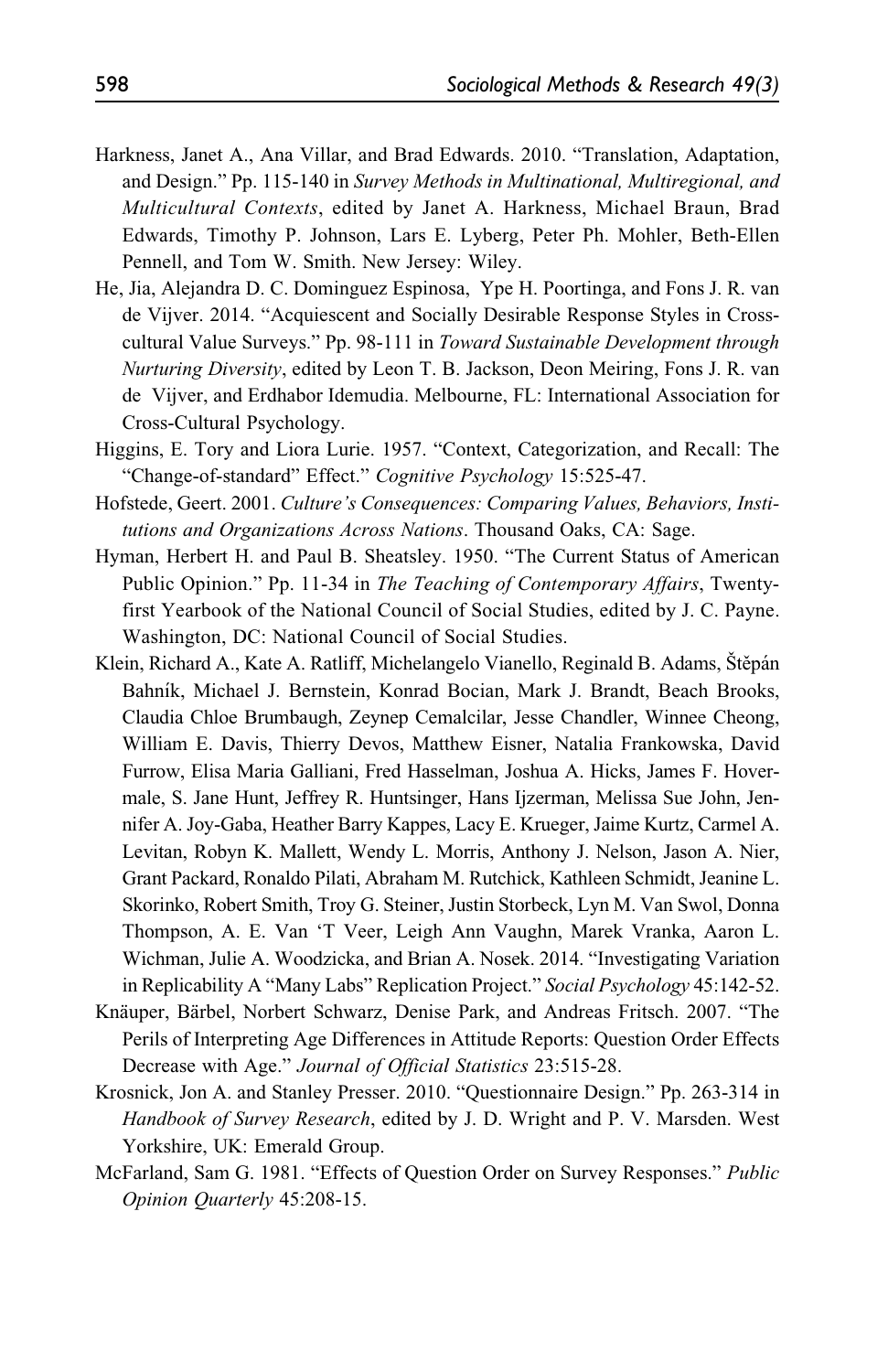- Moore, David W. 2002. "Measuring New Types of Question-order Effects—Additive and Subtractive." Public Opinion Quarterly 66:80-91.
- Narayan, Sowmya and Jon A. Krosnick. 1996. "Education Moderates Some Response Effects in Attitude Measurement." Public Opinion Quarterly 60:58-88.
- Nie, Norman H., Saar Golde, and Daniel M. Butler. 2009. "Education and Verbal Ability Over Time: Evidence from Three Multi-time Sources." Accessed January 12, 2017. Retrieved from ([http://www.learningace.com/doc/1391311/](http://www.learningace.com/doc/1391311/129f7bd3448db86d19dba0cae2553072/education_and_verbal_ability)) [129f7bd3448db86d19dba0cae2553072/education\\_and\\_verbal\\_ability\).](http://www.learningace.com/doc/1391311/129f7bd3448db86d19dba0cae2553072/education_and_verbal_ability))
- Open Science Collaboration. 2015. "Estimating the Reproducibility of Psychological Science." Pp. aac4716 in Science 349.
- Rammstedt, Beatrice, Daniel Danner, and Michael Bosnjak. 2017. "Acquiescence Response Styles: A Multilevel Model Explaining Individual-level and Countrylevel Differences." Personality and Individual Differences 107:190-94.
- Saris, Willem E. and Irmtraud N. Gallhofer. 2011. "The Results of the MTMM Experiments in Round 2." RECSM Working Paper Series, Working Paper No. 23, Universtiat Pompeu Fabra, Barcelona, Spain.
- Saris, Willem E. and Irmtraud N. Gallhofer. 2014. Design, Evaluation, and Analysis of Questionnaires for Survey Research. Hoboken, NJ: Wiley.
- Schneider, Silke, Dominique Joye, and Christof Wolf. 2016. "When Translation Is Not Enough: Background Variables in Comparative Surveys."Pp. 288-307 in The SAGE Handbook of Survey Methodology, edited by Christof Wolf, Dominique Joye, Tom W. Smith, and Yang-chih Fu. London, UK: Sage.
- Schuman, Howard and Jacob Ludwig. 1983. "The Norm of Even-handedness in Surveys as in Life." American Sociological Review 48:112-20.
- Schuman, Howard and Stanley Presser. 1981. Questions and Answers in Attitude Surveys: Experiments on Question Form, Wording, and Context. New York: Academic Press.
- Schuman, Howard, Stanley Presser, and Jacob Ludwig. 1981. "Context Effects on Survey Responses to Questions About Abortion." Public Opinion Quarterly 45: 216-23.
- Schwartz, Shalom H. 2004. "Mapping and Interpreting Cultural Differences Around the World." Pp. 43-73 in Comparing Cultures: Dimensions of Culture in a Comparative Perspective, edited by Henk Vinken, Jospeh Soeters, and Peter Ester. Leiden, the Netherlands: Brill.
- Schwarz, Norbert. 1994. "Judgment in Social Context: Biases, Shortcomings, and the Logic of Conversation." Pp. 123-62 in Advances in Experimental Psychology, edited by M. P. Zanna. San Diego, CA: Academic Press.
- Schwarz, Norbert and Herbert Bless. 1992a. "Constructing Reality and Its Alternatives: An Inclusion/Exclusion Model of Assimilation and Contrast Effects in Social Judgment." Pp. 217-45 in The Construction of Social Judgment. edited by Leonard L. Martin and Abraham Tesser. Hillsdale, NJ: Erlbaum.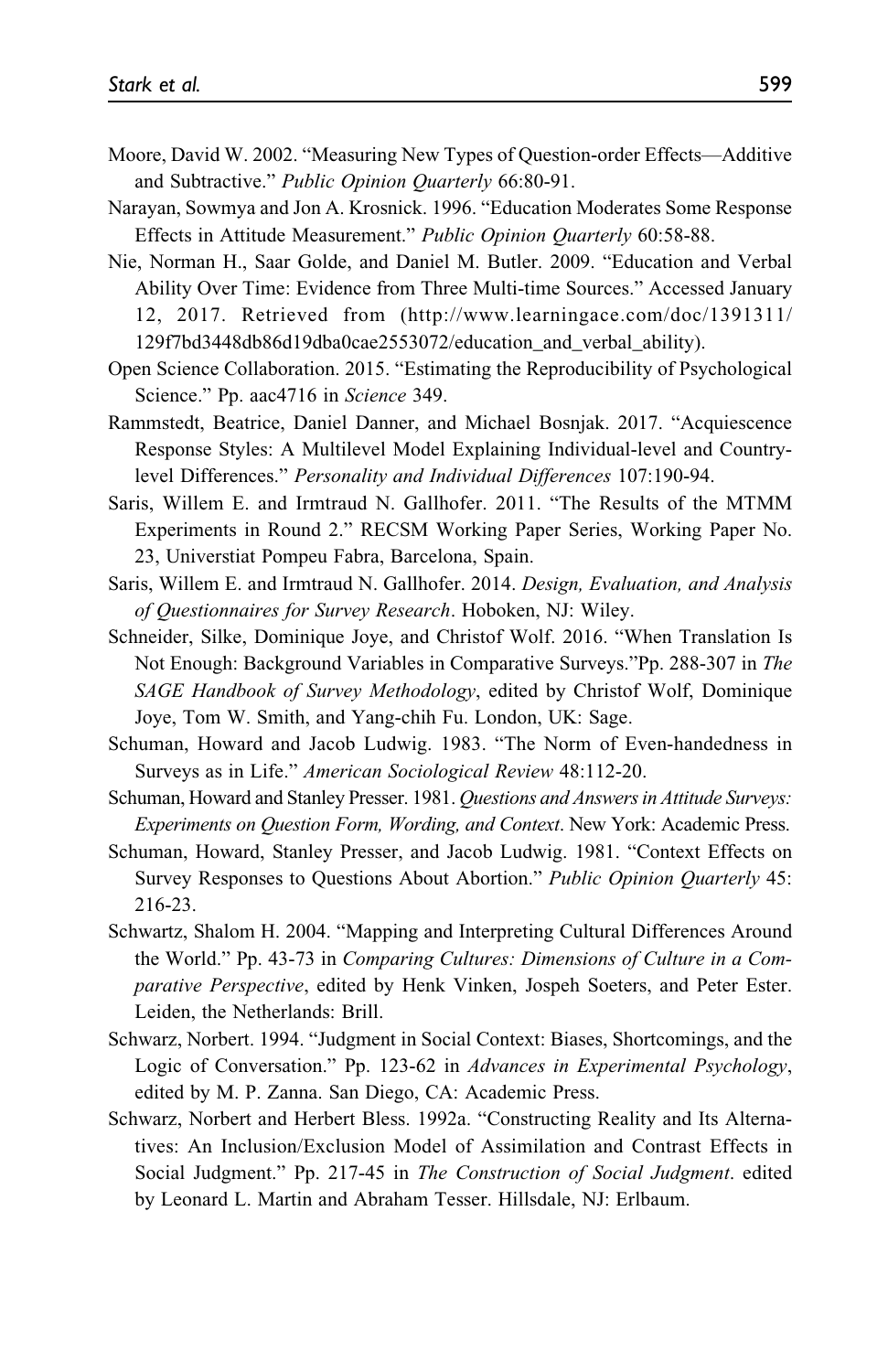- Schwarz, Norbert and Herbert Bless. 1992b. "Scandals and Public Trust in Politicians: Assimilation and Contrast Effects." Personality and Social Psychology Bulletin 18:574-79.
- Shen, Hao, Fang Wan, and Robert S. Wyer. 2011. "Cross-cultural Differences in the Refusal to Accept a Small Gift: The Differential Influence of Reciprocity Norms on Asians and North Americans." Journal of Personality and Social Psychology 100:271-81.
- Silber, Henning, Tobias H. Stark, Annelies G. Blom, and Jon A. Krosnick. 2018. "Implementing a Multi-National Study of Questionnaire Design." in Advances in Comparative Survey Methods: Multinational, Multiregional and Multicultural Contexts (3MC), edited by T. P. Johnson, B.-E. Pennell, I. Stoop, and B. Dorer. New York, NY: Wiley.
- Singelis, Theodore M. 1994. "The Measurement of Independent and Interdependent Self-construals." Personality and Social Psychology Bulletin 20:580-91.
- Smith, Tom W. 1988. Ballot Position: An Analysis of Context Effects Related to Rotation Design. GSS Methodological Report No. 55. Chicago, IL: National Opinion Research Center.
- Snijders, Tom A. B. and Roel J. Bosker. 1999. Multilevel Analysis. An Introduction to Basic and Advanced Multilevel Modeling. London, UK: Sage.
- Stevens, Stanley S. 1957. "On the Psychophysical Law." The Psychological Review 64:153-81.
- Tourangeau, Roger and K. A. Rasinski. 1988. "Cognitive Processes Underlying Context Effects in Attitude Measurement." Pychological Bulletin 103:299-314.
- Tourangeau, Roger, Lance J. Rips, and Kenneth Rasinski. 2000. The Psychology of Survey Response. Cambridge, MA: Cambridge University Press.
- Tourangeau, Roger, Eleanor Singer, and Stanley Presser. 2003. "Context Effects in Attitude Surveys: Effects of Remote Items and Impact on Predictive Validity." Sociological Methods & Research 31:486-513.
- Wedell, Douglas H., Allen Parducci, and R. Edward Geisleman. 1987. "A Formal Analysis of Ratings of Physical Attractiveness: Successive Contrast and Simultaneous Assimilation." Journal of Experimental Social Psychology 23:230-49.

#### Author Biographies

Tobias H. Stark is assistant professor in the department of Interdisciplinary Social Science at Utrecht University, the Netherlands. His research focuses on the intersection of prejudice and interethnic relations in social networks. His full CV is at www.tobiasstark.nl

Henning Silber (GESIS - Leibniz Institute for the Social Sciences, Department of Survey Design and Methodology, Mannheim, Germany) is head of the Survey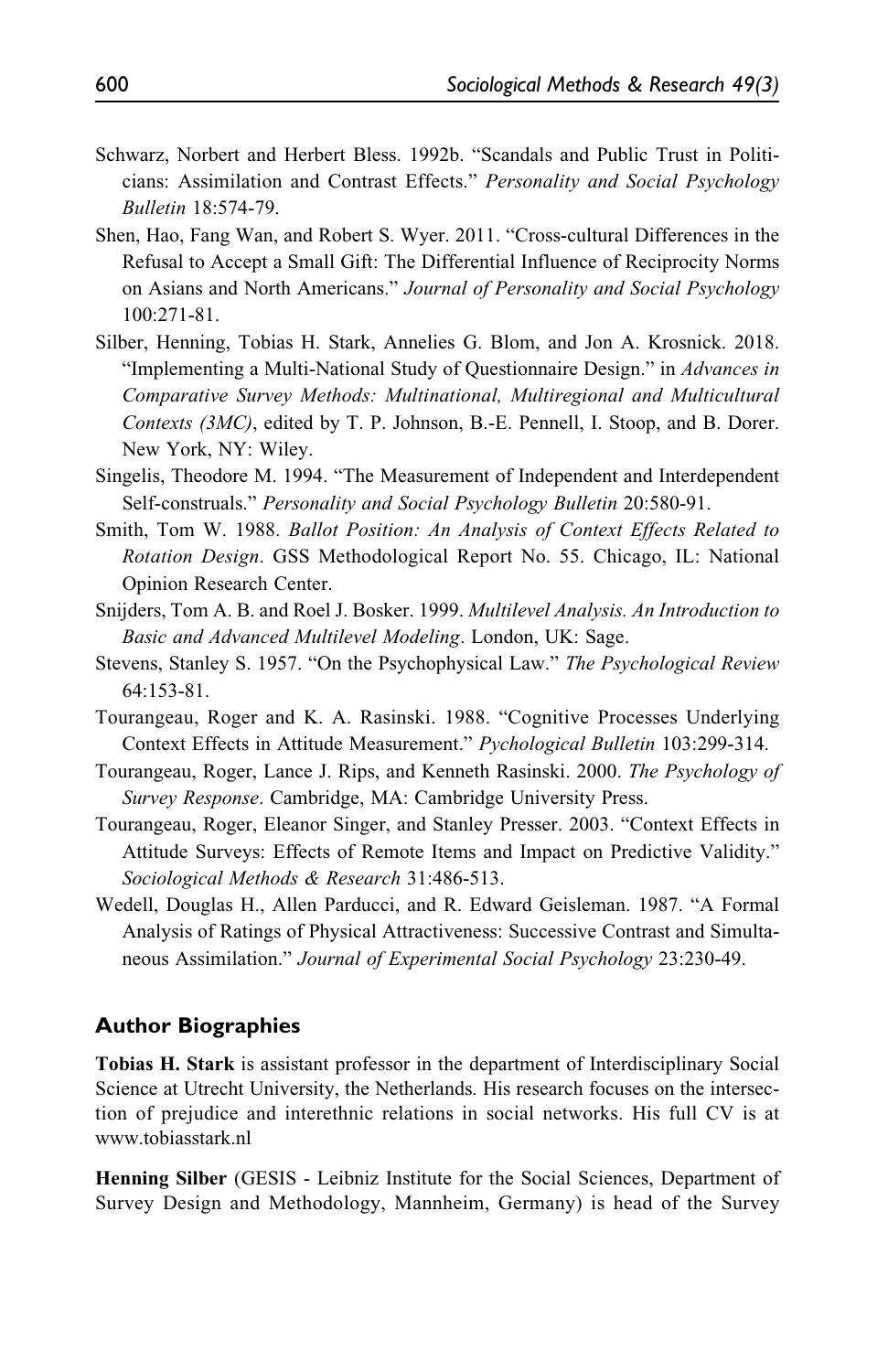Operations team at GESIS. His research interests include international survey methodology, political sociology, and the experimental social sciences.

Jon A. Krosnick is Frederick O. Glover Professor in Humanities and Social Sciences, and Professor of Communication, Political Science, and Psychology at Stanford University, Director of Stanford's Political Psychology Research Group, and Research Psychologist at the U.S. Census Bureau.

Annelies G. Blom is a Professor for Methods of empirical Social Research at the Department of Political Science, University of Mannheim (Germany) and the Principal Investigator of the German Internet Panel.

Midori Aoyagi is a Principle Researcher, Center for Social and Environmental Systems, National Institute for Environmental Studies (NIES), Tsukuba, Japan. Her research interests are public perception and support for climate change policies, and media effects on this issue. Also interested in sustainable consumption, lifestyles. She graduated from Kyoto University.

Ana Belchior is an assistant professor, with aggregation, in the Department of Political Science and Public Policies at ISCTE-IUL (Instituto Universita´rio de Lisboa), and researcher at CIES-IUL. She is currently the head of the Department of Political Science and Public Policies and the coordinator of the Master in Political Science, both at ISCTE-IUL (curriculum at: https://ciencia.iscte-iul.pt/authors/ana-maria-daconceicao-belchior/cv)

Michael Bosnjak is director of ZPID - Leibniz Institute for Psychology Information in Trier, Germany, and Full Professor of Psychological Research Methods at the University of Trier. His research interests include: Research synthesis methods, consumer/business psychology, and survey methodology.

Sanne Lund Clement is Associate Professor at the Department of Political Science, Aalborg University, Denmark and leader of the Political Sociology Research Group at Aalborg University. Her research field includes survey research and survey quality, public opinion and political behavior.

Melvin John has majored in political science at the University of Bremen and in psychology at the University of Mannheim. Currently he is studying to receive his masters in psychology at the University of Mannheim.

Guðbjörg Andrea Jónsdóttir (Ph.D. Social Psychology, 2004 from London School of Economics and Political Science) is Director of the Social Science Research Institute at the University of Iceland. Prior to that she was Research Director with Gallup in Iceland. Her main research interests are methodology and public opinion, in particular context and order effects in social surveys, wording of questions, mode effects and response rate.